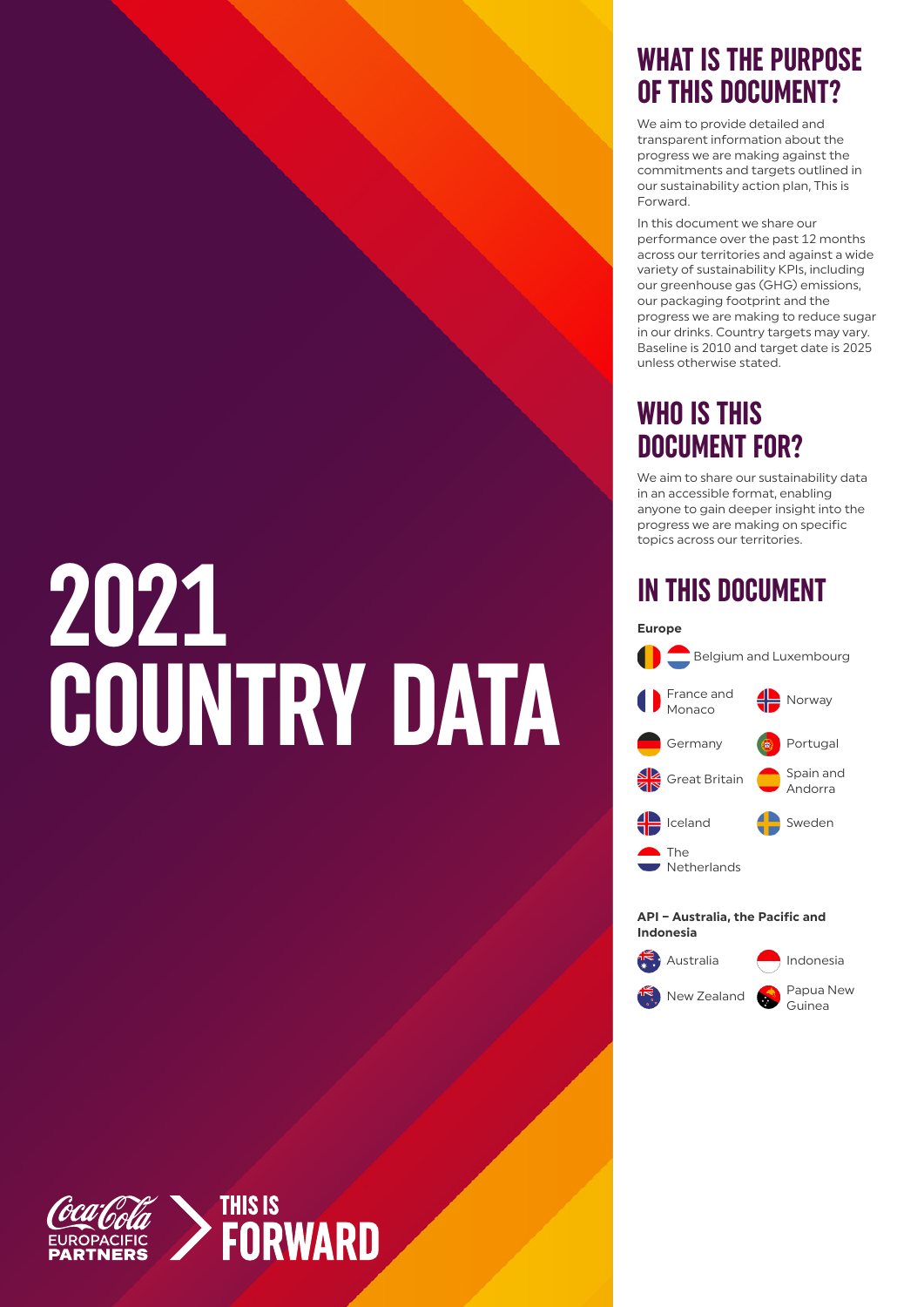#### **BELGIUM AND LUXEMBOURG(1)**



| Commitment                                                                                                                                                               | <b>KPI Measurement</b>                                                                                      | 2010<br><b>Baseline</b> | 2019    | 2020    | 2021        |
|--------------------------------------------------------------------------------------------------------------------------------------------------------------------------|-------------------------------------------------------------------------------------------------------------|-------------------------|---------|---------|-------------|
| <b>Forward on drinks</b>                                                                                                                                                 |                                                                                                             |                         |         |         |             |
| We'll reduce the sugar in our soft drinks by 10% between<br>2015 and 2020, and that's in addition to the 7% reduction<br>achieved in the previous 5 years <sup>(2)</sup> | Reduction in the average sugar per litre in our soft drinks<br>portfolio since 2015 (%)                     |                         | 7.1     | 11.0    | 11.2        |
|                                                                                                                                                                          | Reduction in the average sugar per litre in our soft drinks<br>portfolio since 2010 (%)                     |                         | 13.8    | 17.4    | 17.6        |
|                                                                                                                                                                          | Reduction in the average sugar per litre in our soft drinks<br>portfolio since 2019 (%)                     |                         |         |         | 4.4         |
| We'll aim for 50% of our sales to come from low or no<br>calorie drinks <sup>(3)</sup>                                                                                   | Percentage of volume sold which is low or no calorie (%)                                                    | 42                      | 54      | 53      | 52          |
| We'll continuously evolve our recipes and portfolio to<br>offer a greater choice of drinks                                                                               | Number of products which have had their recipes changed<br>to reduce sugar since 2010 (number)              |                         |         |         | 30          |
|                                                                                                                                                                          | Number of new low and no calorie products launched since<br>2010 (number)                                   |                         |         |         | 111         |
| We'll continuously evolve our recipes and portfolio to<br>offer a greater choice of drinks                                                                               | Percentage of total sparkling soft drinks volume sold in<br>packs that are 250ml or less (%) <sup>(4)</sup> |                         | 17.9    | 14.5    | 14.9        |
| Forward on climate <sup>(5)</sup>                                                                                                                                        |                                                                                                             |                         |         |         |             |
| We'll cut GHG emissions by 30% across our entire value<br>chain by 2030, versus 2019                                                                                     | Scope 1 emissions (tonnes of CO <sub>2</sub> e)                                                             | 28,297                  |         | 20,819  | 22,598      |
|                                                                                                                                                                          | Scope 2 emissions (market-based approach) (tonnes of<br>CO <sub>2</sub> e                                   | 5,328                   |         | 0       | $\mathbf 0$ |
|                                                                                                                                                                          | Scope 2 emissions (location-based approach) (tonnes of<br>CO <sub>2</sub> e                                 | 14,089                  |         | 8,205   | 6,089       |
|                                                                                                                                                                          | Scope 3 emissions (tonnes of CO2e)                                                                          | 292,976                 | 209,040 | 190,365 | 174,208     |
|                                                                                                                                                                          | Total GHG emissions Scope 1, 2 and 3 (full value chain)<br>(tonnes of CO <sub>2</sub> e)                    | 326,601                 | 232,426 | 211,184 | 196,806     |
|                                                                                                                                                                          | Absolute reduction in total value chain greenhouse gas<br>emissions (Scope 1, 2, 3) since 2010 (%)          |                         | 28.8    | 35.3    | 39.7        |
|                                                                                                                                                                          | Absolute reduction in total value chain greenhouse gas<br>emissions (Scope 1, 2, 3) since 2019 (%)          |                         |         | 9.1     | 15.3        |
| We'll purchase 100% renewable electricity by 2020                                                                                                                        | Percentage of electricity purchased that comes from<br>renewable sources (%)                                |                         | 100     | 100     | 100         |
| Percentage of value chain emissions                                                                                                                                      | Percentage of value chain emissions - Manufacturing (%)                                                     | 8.6%                    | 9.9%    | 10.2%   | 12.1%       |
|                                                                                                                                                                          | Percentage of value chain emissions - Distribution (%)                                                      | 7.9%                    | 9.7%    | 9.5%    | 9.1%        |
|                                                                                                                                                                          | Percentage of value chain emissions - Cold drink<br>equipment (%)                                           | 19.6%                   | 10.8%   | 13.3%   | 11.8%       |
|                                                                                                                                                                          | Percentage of value chain emissions - Packaging (%)                                                         | 43.6%                   | 47.6%   | 46.1%   | 43.7%       |
|                                                                                                                                                                          | Percentage of value chain emissions - Ingredients (%)                                                       | 20.3%                   | 22.0%   | 20.8%   | 23.2%       |
| Energy use                                                                                                                                                               | Energy use ratio (MJ/litre) <sup>(6)</sup>                                                                  | 0.476                   | 0.373   | 0.332   | 0.384       |
|                                                                                                                                                                          | Total energy usage (MWh)                                                                                    | 165,664                 | 134,819 | 114,540 | 120,152     |

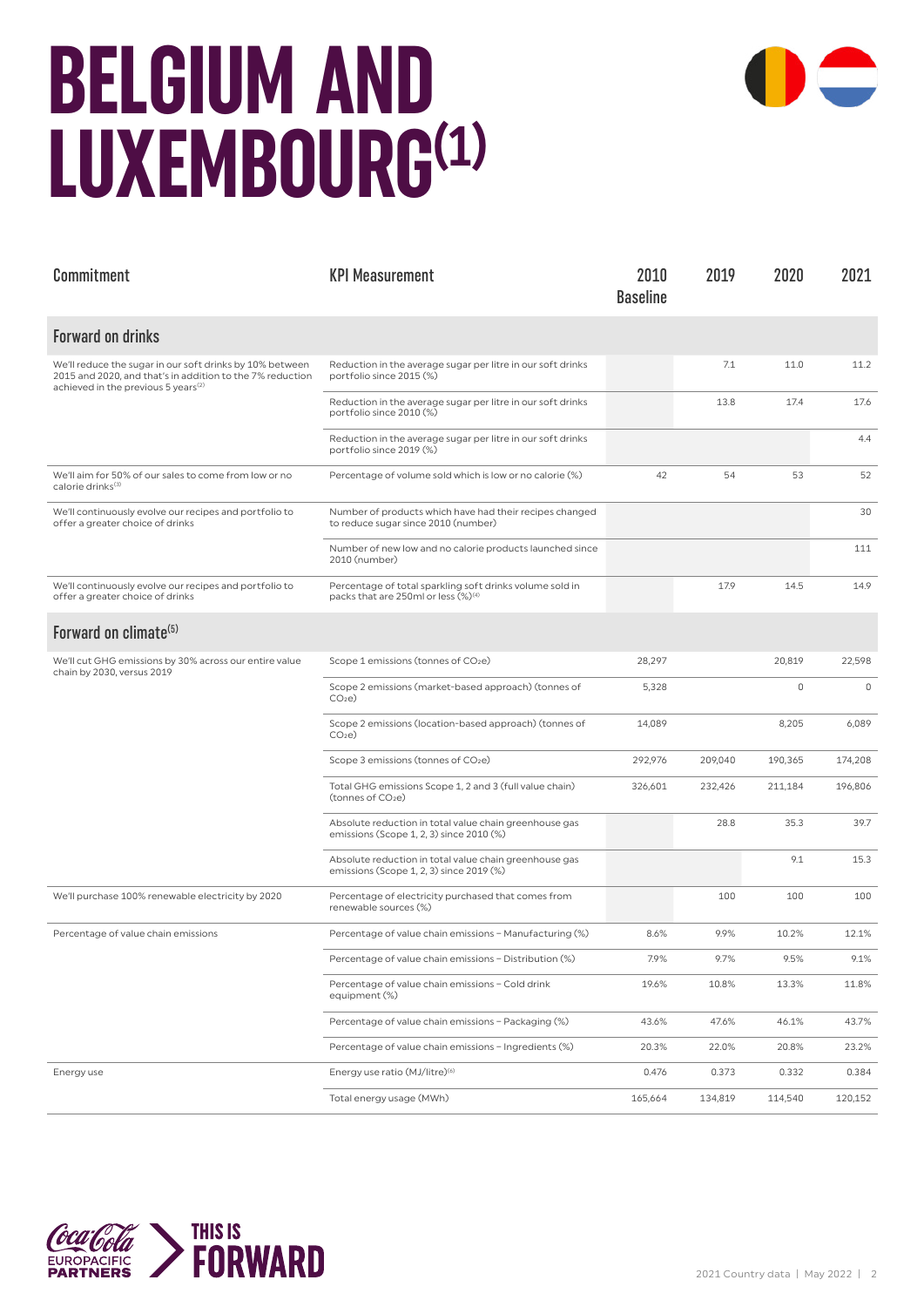

| Commitment                                                                                                         | <b>KPI Measurement</b>                                                                                                                         | 2010<br><b>Baseline</b> | 2019                                | 2020                                | 2021                             |
|--------------------------------------------------------------------------------------------------------------------|------------------------------------------------------------------------------------------------------------------------------------------------|-------------------------|-------------------------------------|-------------------------------------|----------------------------------|
| Forward on packaging                                                                                               |                                                                                                                                                |                         |                                     |                                     |                                  |
| We'll make sure that 100% of our packaging is recyclable<br>or reusable                                            | Percentage of packaging that is recyclable (%) <sup>(7)</sup>                                                                                  |                         | 96.1                                | 98.1                                | 97.6                             |
|                                                                                                                    | Percentage of glass packaging that is refillable glass (%)                                                                                     |                         | 99.35                               | 99.46                               | 99.94                            |
| We'll work with local and national partners to collect 100%<br>of our packaging in Western Europe                  | PET packaging collected for recycling via local and national<br>partnerships as a percentage of total PET packaging put<br>onto the market (%) |                         | 85 (BE)/<br>69 (Lux) <sup>(8)</sup> | 89 (BE)/<br>72 (Lux) <sup>(9)</sup> | 92.0 (BE)/<br>88.5 (Lux)<br>(10) |
| We'll make sure that at least 50% of the material we use<br>for our PET bottles comes from recycled plastic (rPET) | Percentage of PET used that is rPET (%)                                                                                                        |                         | 37.4                                | 58.8                                | 71.0                             |
| Packaging weight                                                                                                   | Aluminium - Total weight (tonnes)                                                                                                              | 2,412                   | 5,820                               | 5,465                               | 7,724                            |
|                                                                                                                    | Steel - Total weight (tonnes)                                                                                                                  | 14,591                  | 7,400                               | 7,308                               | 2,443                            |
|                                                                                                                    | PET - Total weight (tonnes)                                                                                                                    | 16,943                  | 14,319                              | 12,797                              | 12,671                           |
|                                                                                                                    | Glass - Total weight (tonnes)                                                                                                                  | 14,999                  | 12,044                              | 7,632                               | 7,534                            |
|                                                                                                                    | Other primary - Total weight (tonnes)                                                                                                          | 3,382                   | 2,411                               | 2,045                               | 2,167                            |
|                                                                                                                    | Total packaging weight (primary/secondary/tertiary)<br>(Tonnes)                                                                                | 58,219                  | 50,677                              | 40,886                              | 39,174                           |
|                                                                                                                    | Percentage total recycled content (primary/secondary/<br>tertiary) (%)                                                                         | 25.9                    | 40.9                                | 42.6                                | 51.2                             |
| Packaging use ratio                                                                                                | Packaging use ratio (g/litre of product) <sup>(11)</sup>                                                                                       | 62.20                   | 58.21                               | 53.06                               | 50.31                            |
| Manufacturing waste                                                                                                | Total manufacturing waste sent for recycling (including<br>composting and waste to energy recovery) (%)                                        | 100                     | 100                                 | 100                                 | 100                              |
|                                                                                                                    | Waste by disposal type - Recycled (%)                                                                                                          |                         | 94.14                               | 90.52                               | 92.02                            |
|                                                                                                                    | Waste by disposal type - Composting (%)                                                                                                        |                         | $\mathbb O$                         | 2.58                                | 1.03                             |
|                                                                                                                    | Waste by disposal type - Waste to energy recovery (%)                                                                                          |                         | 4.95                                | 6.77                                | 6.95                             |
|                                                                                                                    | Waste by disposal type - Incineration (%)                                                                                                      |                         | 0.91                                | 0.13                                | $\mathbf 0$                      |
|                                                                                                                    | Waste by disposal type - Landfill (%)                                                                                                          |                         | $\mathbb O$                         | $\mathbf 0$                         | $\mathbf 0$                      |
| <b>Forward on water</b>                                                                                            |                                                                                                                                                |                         |                                     |                                     |                                  |
| We'll protect the sustainability of the water sources we<br>use for future generations                             | Sites with Source Water Protection Plans and Source Water<br>Vulnerability Assessments in place (%)                                            | 100                     | 100                                 | 100                                 | 100                              |
| We'll reduce the water we use in manufacturing by 20%<br>- and address water impacts in our supply chain           | Water use ratio (litres/litre)(12)                                                                                                             | 1.76                    | 1.57                                | 1.52                                | 1.57                             |
|                                                                                                                    | Percentage reduction in water use ratio since 2010 (%)                                                                                         |                         | 10.80                               | 13.50                               | 10.7                             |
|                                                                                                                    | Total volume of water withdrawn (m <sup>3</sup> )                                                                                              | 1,473,000               | 1,314,000                           | 1,208,000                           | 1,196,000                        |
|                                                                                                                    | Total volume of wastewater discharged (m <sup>3</sup> )                                                                                        | 667,416                 | 553,357                             | 455,825                             | 474,740                          |
|                                                                                                                    | Manufacturing sites with their own water treatment<br>facilities (number)                                                                      |                         | $\overline{2}$                      | 2                                   | $\overline{2}$                   |
| We'll replenish 100% of the water we use in areas of water<br>stress                                               | Total volume of water replenished (m <sup>3</sup> )                                                                                            |                         | 189,800                             | 263,200                             | 263,200                          |
|                                                                                                                    | Water replenished as a percentage of total water used in<br>our beverages where sourced from areas of water stress<br>$(\%)^{(13)}$            |                         | 29.33                               | 39.36                               | 34.61                            |

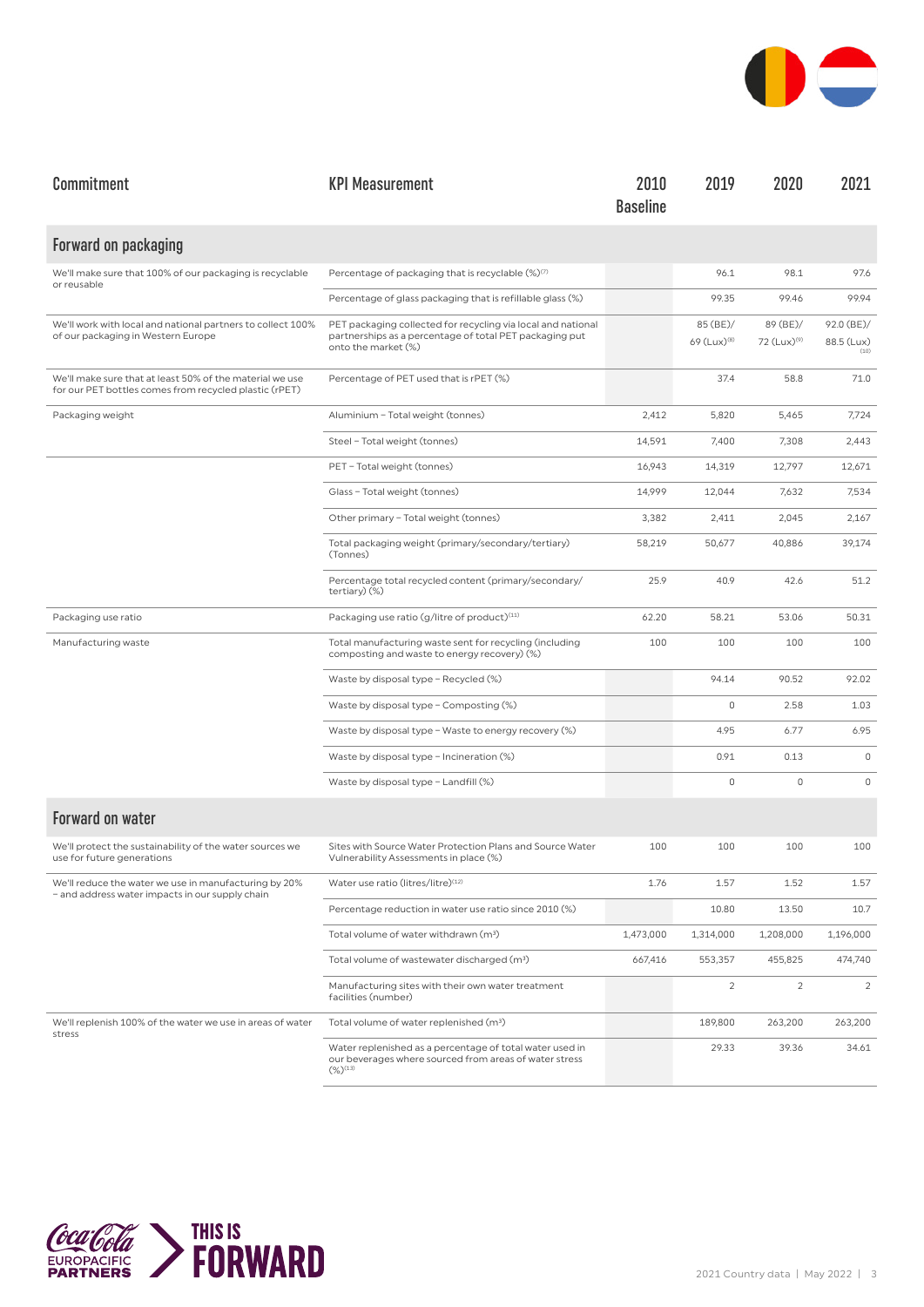

| Commitment                                                                                                                                 | <b>KPI Measurement</b>                                                                                                                            | 2010<br><b>Baseline</b> | 2019                     | 2020                     | 2021                     |
|--------------------------------------------------------------------------------------------------------------------------------------------|---------------------------------------------------------------------------------------------------------------------------------------------------|-------------------------|--------------------------|--------------------------|--------------------------|
| Forward on supply chain                                                                                                                    |                                                                                                                                                   |                         |                          |                          |                          |
| We'll continue to embed sustainability, ethics and human<br>rights into our supply chain                                                   | Spend with suppliers covered by our Supplier Guiding<br>Principles (%)                                                                            |                         | 95.9 (BE)/<br>90.5 (Lux) | 96.8 (BE)/<br>87.5 (Lux) | 97.1 (BE)/<br>88.7 (Lux) |
| We'll make sure 100% of our main agricultural ingredients<br>and raw materials come from sustainable sources by 2020                       | Percentage of sugar sourced through suppliers in<br>compliance with our Principles for Sustainable Agriculture<br>$(\%)$                          |                         | 100                      | 100                      | 100                      |
|                                                                                                                                            | Percentage of pulp and paper sourced through suppliers in<br>compliance with our PSA (%)                                                          |                         | 100                      | 100                      | 100                      |
| Forward on society <sup>(14)</sup>                                                                                                         |                                                                                                                                                   |                         |                          |                          |                          |
| <b>Our communities</b>                                                                                                                     |                                                                                                                                                   |                         |                          |                          |                          |
| We'll expand the contribution we make to society by<br>increasing our employee volunteering and supporting<br>local community partnerships | Total community investment contribution $(\epsilon)$                                                                                              |                         | 1,039,350                | 845,642                  | 1,144,376                |
|                                                                                                                                            | Total number of volunteering hours (hours)                                                                                                        |                         | 1,000                    | 267                      | 2,619                    |
| Our people                                                                                                                                 |                                                                                                                                                   |                         |                          |                          |                          |
| We'll foster a diverse and inclusive culture in our business<br>and make sure that women hold at least 40% of our<br>management positions  | Percentage of women in management (senior manager<br>level and above) positions (%)                                                               |                         | 30.04                    | 33.04                    | 33.06                    |
| Safety                                                                                                                                     | Lost-time incident rate (LTIR) (number of lost-time<br>incidents per 100 full-time equivalent employees)                                          |                         | 0.84                     | 0.80                     | 1.08                     |
|                                                                                                                                            | Total incident rate (TIR) (number of incidents per 100<br>full-time equivalent employees leading to an injury that<br>requires medical treatment) |                         | 2.41                     | 1.96                     | 2.30                     |
| Number of employees                                                                                                                        | Total (number)                                                                                                                                    |                         | 2,201                    | 2,135                    | 2,111                    |
|                                                                                                                                            | Male (number/%)                                                                                                                                   |                         | 1,783/81.0               | 1,720/80.6               | 1,713/81.1               |
|                                                                                                                                            | Female (number/%)                                                                                                                                 |                         | 418/19.0                 | 415/19.4                 | 398/18.9                 |
| Employment type                                                                                                                            | Full-time employees (number/%)                                                                                                                    |                         |                          | 1,933/90.5               | 1,931/91.5               |
|                                                                                                                                            | Male (number/%)                                                                                                                                   |                         |                          | 1,584/92.1               | 1,598/93.3               |
|                                                                                                                                            | Female (number/%)                                                                                                                                 |                         |                          | 349/84.1                 | 333/83.7                 |
|                                                                                                                                            | Part-time employees (number %)                                                                                                                    |                         |                          | 202/9.5                  | 180/8.5                  |
|                                                                                                                                            | Male (number/%)                                                                                                                                   |                         |                          | 136/7.9                  | 115/6.7                  |
|                                                                                                                                            | Female (number/%)                                                                                                                                 |                         |                          | 66 1/15.9                | 65/16.3                  |
| Employment contract type                                                                                                                   | Permanent contract employees (number/%)                                                                                                           |                         |                          | 1,973/92.4               | 1,911/90.5               |
|                                                                                                                                            | Male (number/%)                                                                                                                                   |                         |                          | 1,572/91.4               | 1,535/89.6               |
|                                                                                                                                            | Female (number/%)                                                                                                                                 |                         |                          | 401/96.6                 | 376/94.5                 |
|                                                                                                                                            | Temporary contract employees (number/%)                                                                                                           |                         |                          | 162/7.6                  | 200/9.5                  |
|                                                                                                                                            | Male (number/%)                                                                                                                                   |                         |                          | 148/8.9                  | 178/10.4                 |
|                                                                                                                                            | Female (number/%)                                                                                                                                 |                         |                          | 14/3.4                   | 22/5.5                   |

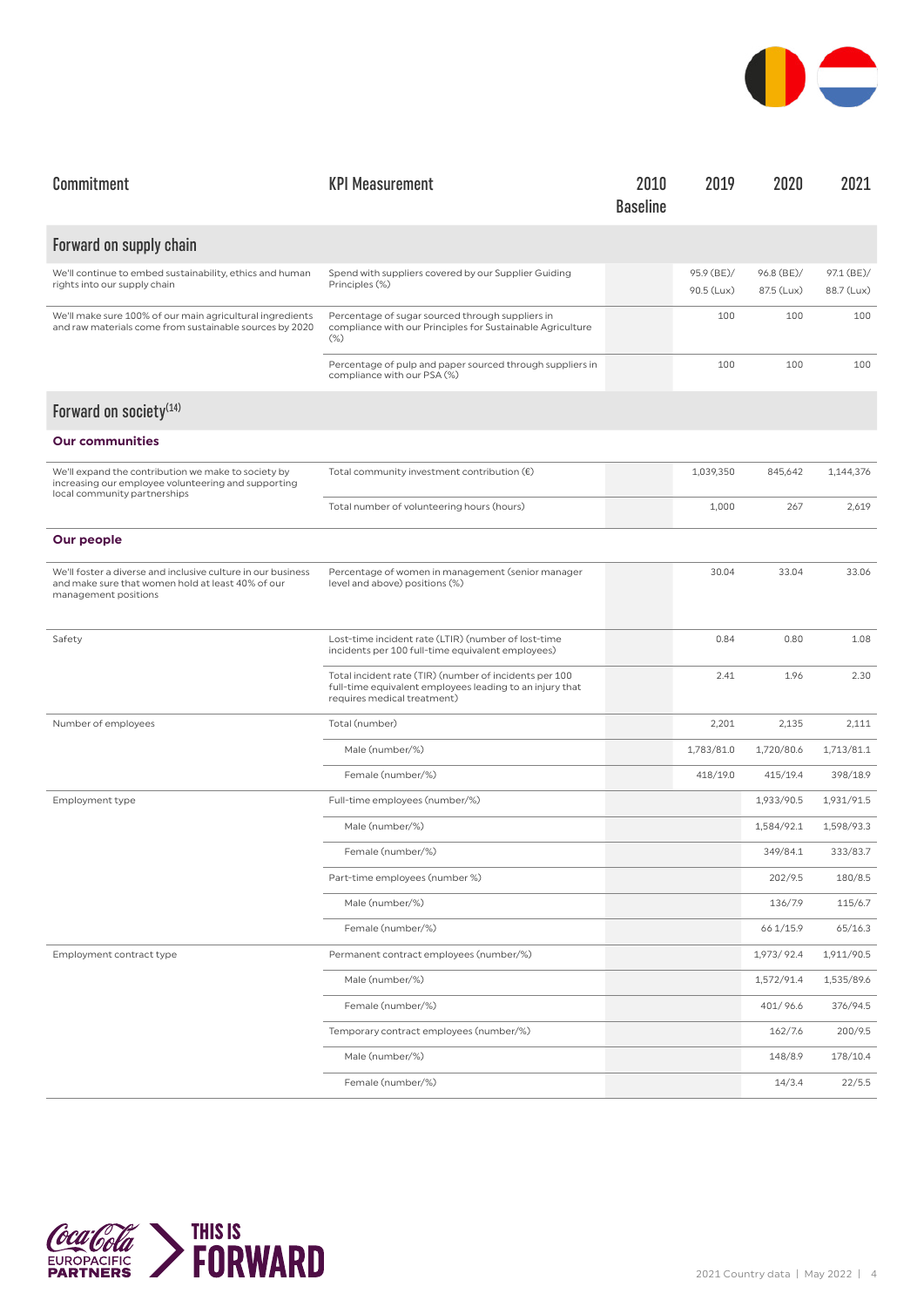

| Commitment                                                                | <b>KPI Measurement</b>             | 2010<br><b>Baseline</b> | 2019 | 2020                         | 2021                         |
|---------------------------------------------------------------------------|------------------------------------|-------------------------|------|------------------------------|------------------------------|
| Rate of internal hires                                                    | New employee hires (number/%)      |                         |      | 39/1.8                       | 63/3.1                       |
|                                                                           | Male (number/%)                    |                         |      | 19/1.1                       | 46/2.8                       |
|                                                                           | Female (number/%)                  |                         |      | 20/4.8                       | 17/4.4                       |
|                                                                           | <20y-29y (number/%)                |                         |      | 24/1.1                       | 33/12.9                      |
|                                                                           | 30y-50y (number/%)                 |                         |      | 14/0.7                       | 29/2.6                       |
|                                                                           | >50y (number/%)                    |                         |      | 1/0.1                        | 1/0.2                        |
| Voluntary employee turnover                                               | Voluntary turnover (number/%)      |                         |      | 48/2.2                       | 73/3.6                       |
|                                                                           | Male (number/%)                    |                         |      | 34/2.0                       | 50/3.0                       |
|                                                                           | Female (number/%)                  |                         |      | 14/3.4                       | 23/5.9                       |
|                                                                           | <20y-29y (number/%)                |                         |      | 13/0.6                       | 29/11.3                      |
|                                                                           | 30y-50y (number/%)                 |                         |      | 25/1.2                       | 32/2.8                       |
|                                                                           | >50y (number/%)                    |                         |      | 10/0.5                       | 12/1.8                       |
| Total employee turnover                                                   | Total employee turnover (number/%) |                         |      | 148/5.9                      | 150/7.1                      |
|                                                                           | Male (number/%)                    |                         |      | 121/7.0                      | 106/6.2                      |
|                                                                           | Female (number/%)                  |                         |      | 27/6.5                       | 44/11.1                      |
|                                                                           | <20y-29y (number/%)                |                         |      | 45/17.9                      | 45/17.6                      |
|                                                                           | 30y-50y (number/%)                 |                         |      | 74/6.2                       | 74/6.6                       |
|                                                                           | >50y (number/%)                    |                         |      | 29/5.0                       | 31/4.7                       |
| Employees receiving regular performance and career<br>development reviews | Directors and above (%)            |                         |      | 100                          | 100                          |
|                                                                           | Senior managers and above (%)      |                         |      | 100                          | 100                          |
|                                                                           | Manager and below (%)              |                         |      | 98                           | 100                          |
|                                                                           | Male (%)                           |                         |      | 98                           | 100                          |
|                                                                           | Female (%)                         |                         |      | 99                           | 100                          |
| Ratio of basic salary and remuneration of women to men                    | Management (%)                     |                         |      | $116^{(15)}$<br>$110^{(16)}$ | $118^{(15)}$<br>$126^{(16)}$ |
|                                                                           | Non-management (%)                 |                         |      | $82^{(15)}$<br>$86^{(16)}$   | 79(15)<br>99(16)             |

(2) Sparkling soft drinks and non-carbonated soft drinks only. Does not include water or juice.

(3) Total CCEP sales. Does not include coffee, alcohol, beer or Freestyle. Low calorie beverages <20kcal/100ml. Zero calorie beverages <4kcal/100ml.

(4) Based upon 2021 CCEP sparkling soft drinks sales volume, at an stock keeping unit (SKU) level.

(5) Our baseline figures for 2019 have been restated to include new emission sources and more accurate data.

(6) Energy use ratio, MJ/litre of product produced.

(7) Packaging is the packaging in the hand of the consumer (Ready to drink packaging). Recyclability criteria based upon market specific recyclability assessments.

(8) Data source: Belgium – Fost Plus (2018), FEVE (2015), EAA (2017), APEAL (2017) / Luxembourg – Valorlux (2017).

(9) Data source: Belgium – Fost Plus (2019) / Luxembourg – Valorlux (2018/2019).

(10) Data source: Belgium – Fost Plus (2020) / Luxembourg – Valorlux (2019/2020).

(11) Packaging use ratio based upon tonnage of packaging, including trippage for refillable packaging.

(12) Water use ratio, litres of water per litre of finished product produced.

(13) Water replenishment calculated on production volume from CCEP sites based in areas of water stress as determined by WRI/Aqueduct analysis, and total water volumes replenished. May differ to The Coca-Cola Company calculations, which are based on total sales volumes.

(14) Consolidated numbers for Belgium and Luxembourg.

(15) Number for Belgium.

(16) Number for Luxembourg.

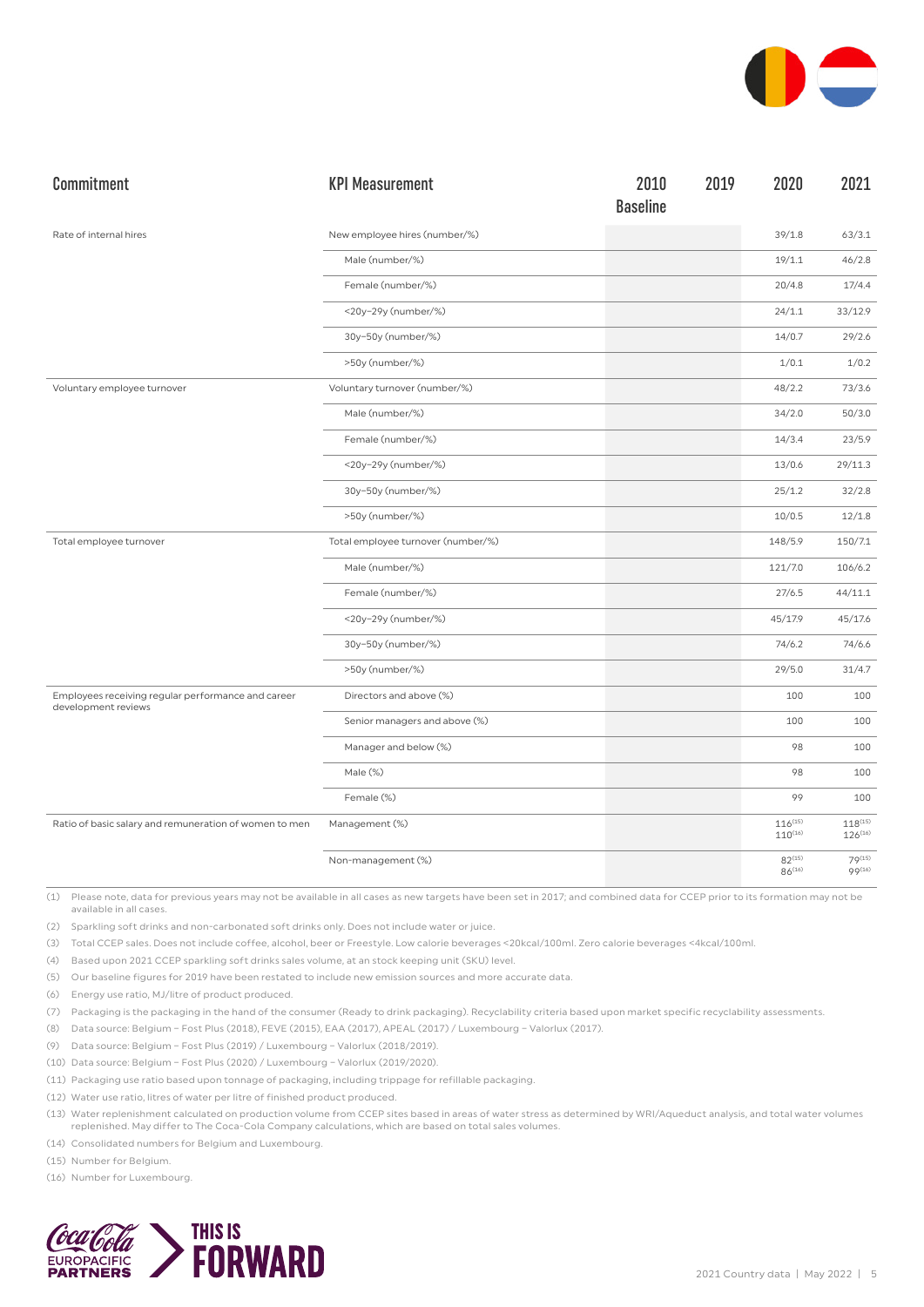### **FRANCE & MONACO(1)**



| Commitment                                                                                                                    | <b>KPI Measurement</b>                                                                                                           | 2010<br><b>Baseline</b> | 2019    | 2020    | 2021        |
|-------------------------------------------------------------------------------------------------------------------------------|----------------------------------------------------------------------------------------------------------------------------------|-------------------------|---------|---------|-------------|
| <b>Forward on drinks</b>                                                                                                      |                                                                                                                                  |                         |         |         |             |
| We'll reduce the sugar in our soft drinks by 10% between<br>2015 and 2020 <sup>(2)</sup>                                      | Reduction in the average sugar per litre in our soft drinks<br>portfolio since 2015 (%)                                          |                         | 3.8     | 3.8     | 4.5         |
|                                                                                                                               | Reduction in the average sugar per litre in our soft drinks<br>portfolio since 2010 (%)                                          |                         | 4.2     | 4.2     | 4.8         |
|                                                                                                                               | Reduction in the average sugar per litre in our soft drinks<br>portfolio since 2019 (%)                                          |                         |         |         | 0.6         |
| We'll aim for 50% of our sales to come from low or no<br>calorie drinks <sup>(3)</sup>                                        | Percentage of volume sold which is low or no calorie (%)                                                                         | 24                      | 26      | 27      | 27          |
| We'll continuously evolve our recipes and portfolio to<br>offer a greater choice of drinks                                    | Number of products which have had their recipes changed<br>to reduce sugar since 2010 (number)                                   |                         |         |         | 34          |
|                                                                                                                               | Number of new low and no calorie products launched since<br>2010 (number)                                                        |                         |         |         | 85          |
| We'll make it easier for consumers to cut down on sugar<br>with straightforward product information and smaller<br>pack sizes | Percentage of total sparkling soft drinks volume sold in<br>packs that are 250ml or less (%) <sup>(4)</sup>                      |                         | 2.4     | 2.2     | 2.5         |
| Forward on climate <sup>(5)</sup>                                                                                             |                                                                                                                                  |                         |         |         |             |
| We'll cut GHG emissions by 30% across our entire value<br>chain by 2030, versus 2019                                          | Scope 1 emissions (tonnes of CO <sub>2</sub> e)                                                                                  | 23,087                  | 593     | 19,021  | 21,635      |
|                                                                                                                               | Scope 2 emissions (market-based approach) (tonnes of<br>CO <sub>2</sub> e                                                        | 3,215                   |         | $\circ$ | $\mathbf 0$ |
|                                                                                                                               | Scope 2 emissions (location-based approach) (tonnes of<br>CO <sub>2</sub> e                                                      | 7,878                   |         | 3,823   | 3,834       |
|                                                                                                                               | Scope 3 emissions (tonnes of CO <sub>2</sub> e)                                                                                  | 593,320                 | 538,104 | 477,545 | 470,087     |
|                                                                                                                               | Total GHG emissions Scope 1, 2 and 3 (full value chain)                                                                          | 619,622                 | 558,790 | 496,566 | 491,723     |
|                                                                                                                               | Absolute reduction in total value chain greenhouse gas<br>emissions (Scope 1, 2, 3) since 2010 (%) (tonnes of CO <sub>2</sub> e) |                         | 9.8     | 19.9    | 20.6        |
|                                                                                                                               | Absolute reduction in total value chain greenhouse gas<br>emissions (Scope 1, 2, 3) since 2019 (%)                               |                         |         | 11.1    | 12.0        |
| We'll purchase 100% renewable electricity by 2020                                                                             | Percentage of electricity purchased that comes from<br>renewable sources (%)                                                     |                         | 100     | 100     | 100         |
| Percentage of value chain emissions                                                                                           | Percentage of value chain emissions - Manufacturing (%)                                                                          | 3.9%                    | 5.7%    | 6.1%    | 6.5%        |
|                                                                                                                               | Percentage of value chain emissions - Distribution (%)                                                                           | 9.4%                    | 9.3%    | 8.6%    | 8.9%        |
|                                                                                                                               | Percentage of value chain emissions - Cold drink<br>equipment (%)                                                                | 5.3%                    | 3.0%    | 2.5%    | 2.2%        |
|                                                                                                                               | Percentage of value chain emissions - Packaging (%)                                                                              | 53.9%                   | 53.8%   | 54.2%   | 52.4%       |
|                                                                                                                               | Percentage of value chain emissions - Ingredients (%)                                                                            | 27.6%                   | 28.1%   | 28.6%   | 29.9%       |
| Energy use                                                                                                                    | Energy use ratio (MJ/litre) <sup>(6)</sup>                                                                                       | 0.236                   | 0.226   | 0.242   | 0.266       |
|                                                                                                                               | Total energy usage (MWh)                                                                                                         | 160,965                 | 129,750 | 125,386 | 135,204     |

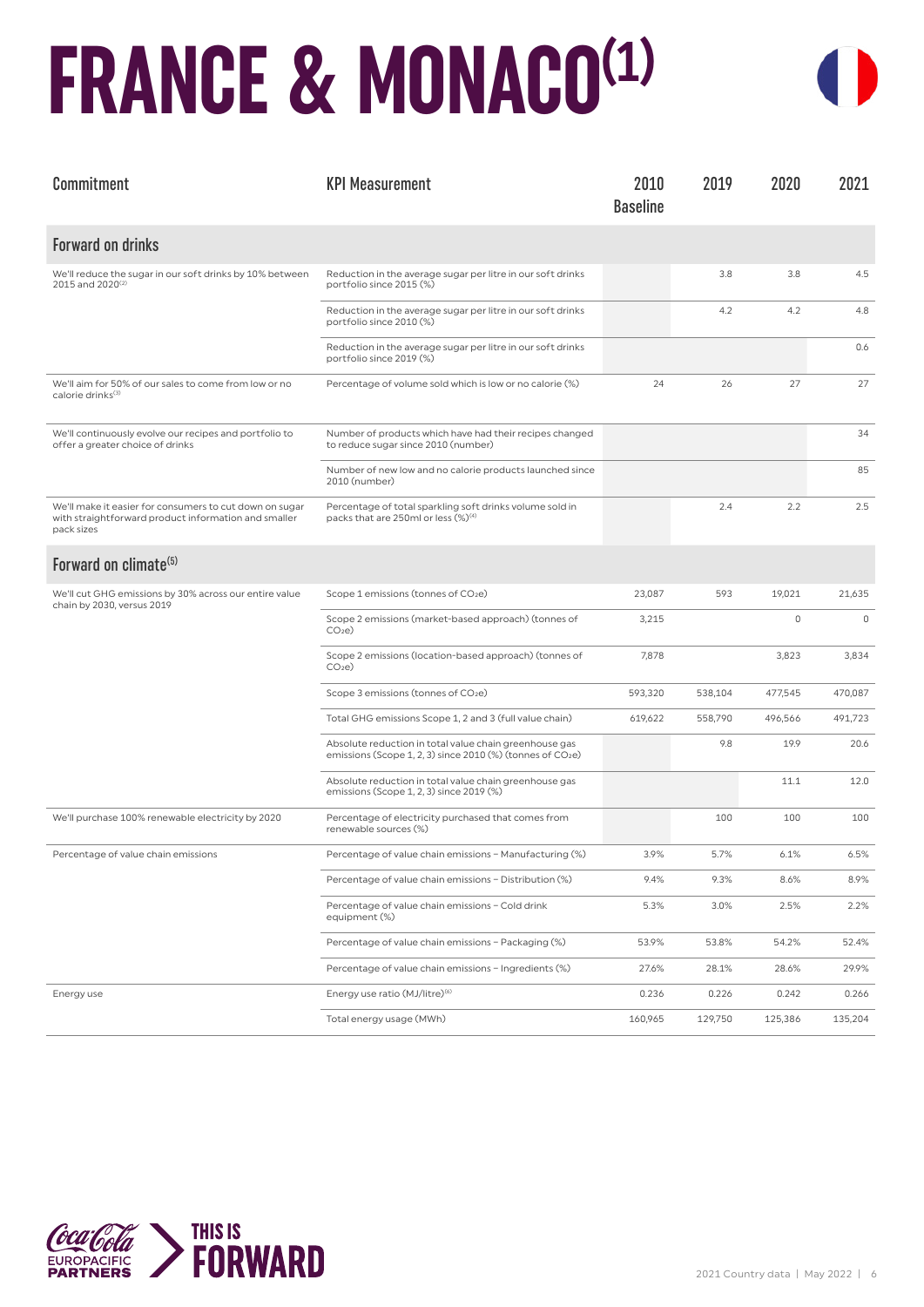| Commitment                                                                                                           | <b>KPI Measurement</b>                                                                                                                         | 2010<br><b>Baseline</b> | 2019         | 2020         | 2021        |
|----------------------------------------------------------------------------------------------------------------------|------------------------------------------------------------------------------------------------------------------------------------------------|-------------------------|--------------|--------------|-------------|
| Forward on packaging                                                                                                 |                                                                                                                                                |                         |              |              |             |
| We'll make sure that 100% of our packaging is recyclable<br>or reusable                                              | Percentage of packaging that is recyclable (%)(7)                                                                                              |                         | 96.6         | 96.8         | 95.7        |
|                                                                                                                      | Percentage of glass packaging that is refillable glass (%)                                                                                     | 83                      | 77           | 70           | 62          |
| We'll work with local and national partners to collect<br>100% of our packaging in Western Europe                    | PET packaging collected for recycling via local and national<br>partnerships as a percentage of total PET packaging put<br>onto the market (%) |                         | $58^{(8)}$   | $61^{(9)}$   | $55^{(10)}$ |
| We'll make sure that at least 50% of the material we use<br>for our PET bottles comes from recycled plastic (rPET)   | Percentage of PET used that is rPET (%)                                                                                                        |                         | 28.5         | 28.3         | 41.7        |
| Packaging weight                                                                                                     | Aluminium - Total weight (tonnes)                                                                                                              | 10,395                  | 10,973       | 12,196       | 16,670      |
|                                                                                                                      | Steel - Total weight (tonnes)                                                                                                                  | 26,592                  | 25,777       | 20,769       | 9,971       |
|                                                                                                                      | PET - Total weight (tonnes)                                                                                                                    | 38,471                  | 29,639       | 26,710       | 27,857      |
|                                                                                                                      | Glass - Total weight (tonnes)                                                                                                                  | 11,695                  | 14,983       | 11,633       | 15,658      |
|                                                                                                                      | Other primary - Total weight (tonnes)                                                                                                          | 3,907                   | 4,124        | 3,752        | 4,211       |
|                                                                                                                      | Total packaging weight (primary/secondary/tertiary)<br>(Tonnes)                                                                                | 114,045                 | 114,012      | 98,103       | 103,857     |
|                                                                                                                      | Percentage total recycled content (primary/secondary/<br>tertiary) (%)                                                                         | 20.9                    | 35.5         | 34.6         | 45.2        |
| Packaging use ratio                                                                                                  | Packaging use ratio (g/litre of product)(11)                                                                                                   | 54.61                   | 57.43        | 54.55        | 55.28       |
| Manufacturing waste                                                                                                  | Total manufacturing waste sent for recycling (including<br>composting and waste to energy recovery) (%)                                        | 98.2                    | 98.1         | 91.2         | 94.34       |
| <b>Forward on water</b>                                                                                              |                                                                                                                                                |                         |              |              |             |
| We'll protect the sustainability of the water sources we<br>use for future generations                               | Sites with Source Water Protection Plans and Source Water<br>Vulnerability Assessments in place (%)                                            | 100                     | 100          | 100          | 100         |
| We'll reduce the water we use in manufacturing by 20%<br>- and address water impacts in our supply chain             | Water use ratio (litres/litre)(12)                                                                                                             | 1.33                    | 1.30         | 1.33         | 1.38        |
|                                                                                                                      | Percentage reduction in water use ratio since 2010 (%)                                                                                         |                         | 2.76         | 0.47         | $+3.2$      |
|                                                                                                                      | Total volume of water withdrawn (m <sup>3</sup> )                                                                                              | 2,597,000               | 2,145,000    | 2,060,000    | 2,103,000   |
|                                                                                                                      | Total volume of wastewater discharged (m <sup>3</sup> )                                                                                        | 752,440                 | 593,529      | 594,451      | 630,502     |
|                                                                                                                      | Manufacturing operations with their own water treatment<br>facilities (number)                                                                 |                         | $\mathbf{1}$ | $\mathbf{1}$ | $1\,$       |
| We'll replenish 100% of the water we use in areas of water<br>stress                                                 | Total volume of water replenished (m <sup>3</sup> )                                                                                            |                         | 4,372,000    | 9,650,000    | 8,106,000   |
|                                                                                                                      | Water replenished as a percentage of total water used in<br>our beverages where sourced from areas of water stress<br>$(\%)^{(13)}$            |                         | 542          | 1233         | 1153        |
| Forward on supply chain                                                                                              |                                                                                                                                                |                         |              |              |             |
| We'll continue to embed sustainability, ethics and human<br>rights into our supply chain                             | Spend with suppliers covered by our Supplier Guiding<br>Principles (%)                                                                         |                         | 99           | 100          | 100         |
| We'll make sure 100% of our main agricultural ingredients<br>and raw materials come from sustainable sources by 2020 | Percentage of sugar sourced through suppliers in<br>compliance with our Principles for Sustainable Agriculture<br>$(\%)$                       |                         | 100          | 100          | 100         |
|                                                                                                                      | Percentage of pulp and paper sourced through suppliers in<br>compliance with our PSA (%)                                                       |                         | 100          | 100          | 100         |

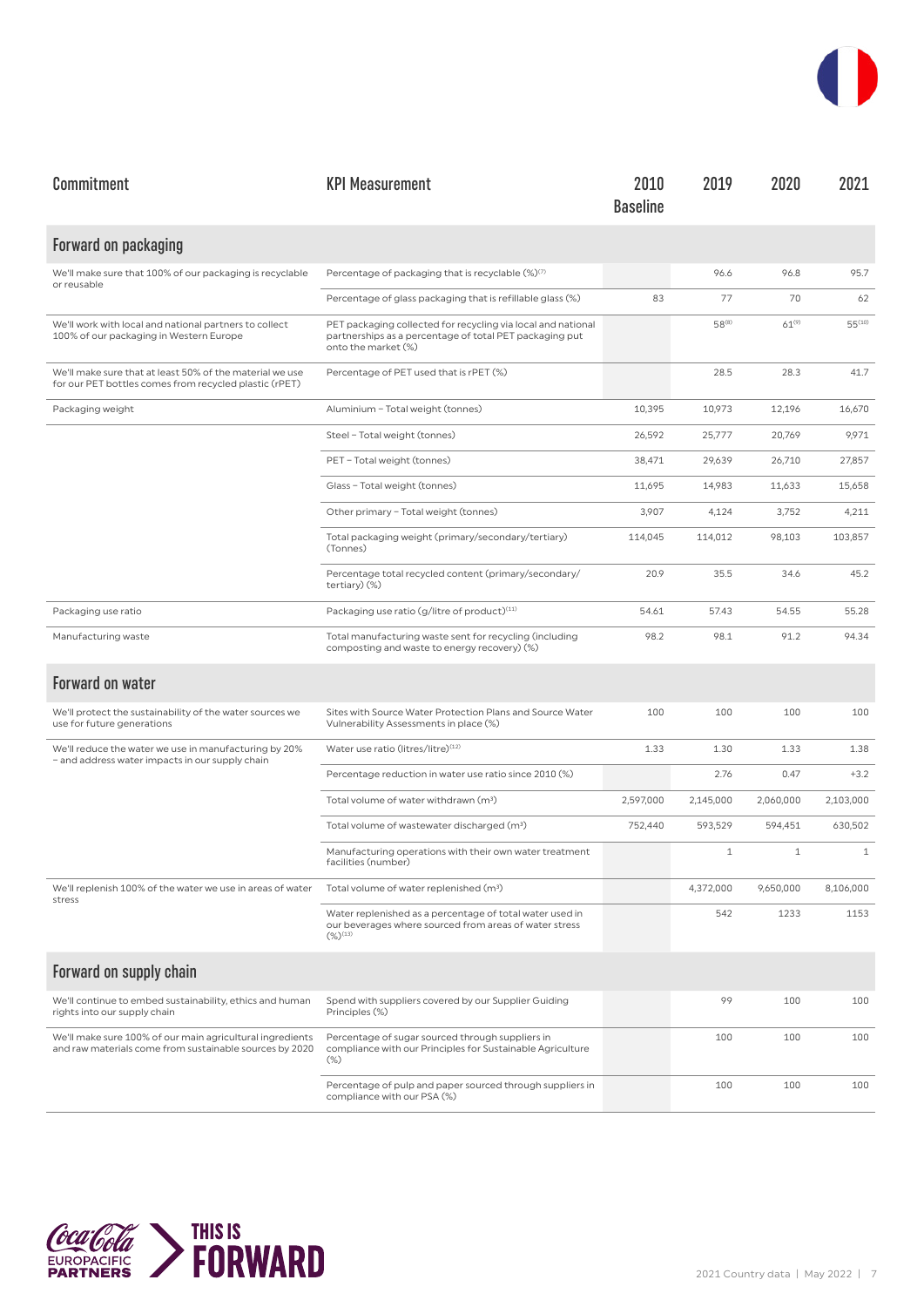

| Commitment                                                                                                                                | <b>KPI Measurement</b>                                                                                                                            | 2010<br><b>Baseline</b> | 2019       | 2020       | 2021        |
|-------------------------------------------------------------------------------------------------------------------------------------------|---------------------------------------------------------------------------------------------------------------------------------------------------|-------------------------|------------|------------|-------------|
| Forward on society <sup>(14)</sup>                                                                                                        |                                                                                                                                                   |                         |            |            |             |
| <b>Our communities</b>                                                                                                                    |                                                                                                                                                   |                         |            |            |             |
| We'll expand the contribution we make to society by<br>increasing our employee volunteering and supporting                                | Total community investment contribution $(\epsilon)$                                                                                              |                         | 1,313,252  | 1,713,298  | 1,145,358   |
| local community partnerships                                                                                                              | Total number of volunteering hours (hours)                                                                                                        |                         | 3,348      | 1,260      | 336         |
| Our people                                                                                                                                |                                                                                                                                                   |                         |            |            |             |
| We'll foster a diverse and inclusive culture in our business<br>and make sure that women hold at least 40% of our<br>management positions | Percentage of women in management (senior manager<br>level and above) positions (%)                                                               |                         | 48.9       | 46.9       | 49.1        |
| Safety                                                                                                                                    | Lost-time incident rate (LTIR) (number of lost-time<br>incidents per 100 full-time equivalent employees)                                          |                         | 0.90       | 0.67       | 0.62        |
|                                                                                                                                           | Total incident rate (TIR) (number of incidents per 100<br>full-time equivalent employees leading to an injury that<br>requires medical treatment) |                         | 1.19       | 0.98       | 1.01        |
| Number of employees                                                                                                                       | Total employees (number)                                                                                                                          |                         | 2,659      | 2,570      | 2,506       |
|                                                                                                                                           | Male (number/%)                                                                                                                                   |                         | 1,980/74.5 | 1,933/75.2 | 1,885/75.2  |
|                                                                                                                                           | Female (number/%)                                                                                                                                 |                         | 679/25.5   | 637/24.8   | 621/24.8    |
| Employment type                                                                                                                           | Full-time employees (number/%)                                                                                                                    |                         |            | 2,414/93.9 | 2,364/94.3  |
|                                                                                                                                           | Male (number/%)                                                                                                                                   |                         |            | 1,806/93.4 | 1,774/94.1  |
|                                                                                                                                           | Female (number/%)                                                                                                                                 |                         |            | 608/95.4   | 590/95.0    |
|                                                                                                                                           | Part-time employees (number/%)                                                                                                                    |                         |            | 156/6.1    | 142/5.7     |
|                                                                                                                                           | Male (number/%)                                                                                                                                   |                         |            | 127/6.6    | 111/5.9     |
|                                                                                                                                           | Female (number/%)                                                                                                                                 |                         |            | 29/4.6     | 31/5.0      |
| Employment contract type                                                                                                                  | Permanent contract employees (number/%)                                                                                                           |                         |            | 2,428/94.5 | 2,331/93.0  |
|                                                                                                                                           | Male (number/%)                                                                                                                                   |                         |            | 1,845/95.4 | 1,777/94.3  |
|                                                                                                                                           | Female (number/%)                                                                                                                                 |                         |            | 583/91.5   | 554/89.2    |
|                                                                                                                                           | Temporary contract employees (number/%)                                                                                                           |                         |            | 42/1.6     | 59/2.4      |
|                                                                                                                                           | Male (number/%)                                                                                                                                   |                         |            | 23/1.2     | 34/1.8      |
|                                                                                                                                           | Female (number/%)                                                                                                                                 |                         |            | 19/3.0     | 25/4.0      |
| Rate of internal hires                                                                                                                    | New employee hires (number/%)                                                                                                                     |                         |            | 104/4.0    | 53/2.1      |
|                                                                                                                                           | Male (number/%)                                                                                                                                   |                         |            | 73/3.8     | 33/1.8      |
|                                                                                                                                           | Female (number/%)                                                                                                                                 |                         |            | 31/4.9     | 20/3.2      |
|                                                                                                                                           | <20y-29y (number/%)                                                                                                                               |                         |            | 39/9.6     | 25/6.5      |
|                                                                                                                                           | 30y-50y (number/%)                                                                                                                                |                         |            | 61/4.1     | 28/2.1      |
|                                                                                                                                           | >50y (number/%)                                                                                                                                   |                         |            | 4/0.6      | $\mathbb O$ |

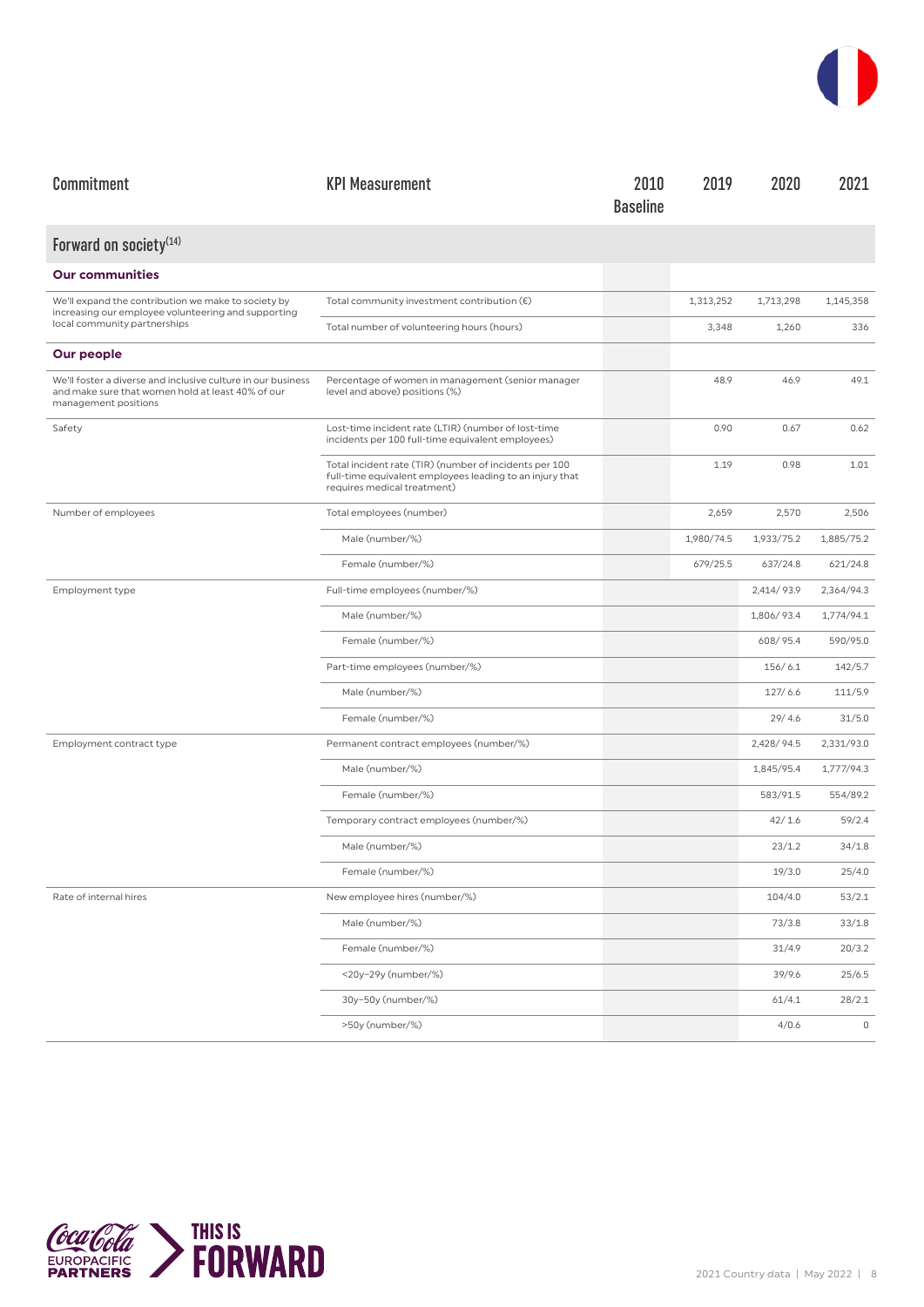| Commitment                                                                | <b>KPI Measurement</b>             | 2010<br><b>Baseline</b> | 2019 | 2020     | 2021    |
|---------------------------------------------------------------------------|------------------------------------|-------------------------|------|----------|---------|
| Voluntary employee turnover                                               | Voluntary turnover (number/%)      |                         |      | 70/2.7   | 121/4.8 |
|                                                                           | Male (number/%)                    |                         |      | 43/2.2   | 74/3.9  |
|                                                                           | Female (number/%)                  |                         |      | 27/4.2   | 47/7.6  |
|                                                                           | <20y-29y (number/%)                |                         |      | 23/5.7   | 31/8.1  |
|                                                                           | 30y-50y (number/%)                 |                         |      | 36/2.4   | 75/5.6  |
|                                                                           | >50y (number/%)                    |                         |      | 11/1.7   | 15/1.9  |
| Total employee turnover                                                   | Total employee turnover (number/%) |                         |      | 340/13.2 | 141/5.6 |
|                                                                           | Male (number/%)                    |                         |      | 193/10.0 | 90/4.8  |
|                                                                           | Female (number/%)                  |                         |      | 147/23.1 | 51/8.2  |
|                                                                           | <20y-29y (number/%)                |                         |      | 234/57.5 | 33/8.6  |
|                                                                           | 30y-50y (number/%)                 |                         |      | 80/5.3   | 88/6.6  |
|                                                                           | >50y (number/%)                    |                         |      | 26/3.9   | 20/2.6  |
| Employees receiving regular performance and career<br>development reviews | Directors and above (%)            |                         |      | 50       | 100     |
|                                                                           | Senior managers and above (%)      |                         |      | 89       | 100     |
|                                                                           | Manager and below (%)              |                         |      | 88       | 94      |
|                                                                           | Male (%)                           |                         |      | 90       | 96      |
|                                                                           | Female (%)                         |                         |      | 83       | 93      |
| Ratio of basic salary and remuneration of women to men                    | Management (%)                     |                         |      | 101      | 87      |
|                                                                           | Non-management (%)                 |                         |      | 104      | 89      |

(2) Sparkling soft drinks and non-carbonated soft drinks only. Does not include water or juice.

(3) Total CCEP sales. Does not include coffee, alcohol, beer or Freestyle. Low calorie beverages <20kcal/100ml. Zero calorie beverages <4kcal/100ml.

(4) Based upon 2021 CCEP sparkling soft drinks sales volume, at an stock keeping unit (SKU) level.

(5) Our baseline figures for 2019 have been restated to include new emission sources and more accurate data.

(6) Energy use ratio, MJ/litre of product produced.

(7) Packaging is the packaging in the hand of the consumer (Ready to drink packaging). Recyclability criteria based upon market specific recyclability assessments.

(8) Data source: CITEO (2018), Verre Avenir (2016).

(9) Data source: CITEO (2019).

(10) Data source: CITEO (2020).

(11) Packaging use ratio based upon tonnage of packaging, including trippage for refillable packaging.

(12) Water use ratio, litres of water per litre of finished product produced.

(13) Water replenishment calculated on production volume from CCEP sites based in areas of water stress as determined by WRI/Aqueduct analysis, and total water volumes replenished. May differ to The Coca-Cola Company calculations, which are based on total sales volumes.

(14) Consolidated numbers for France and Monaco.

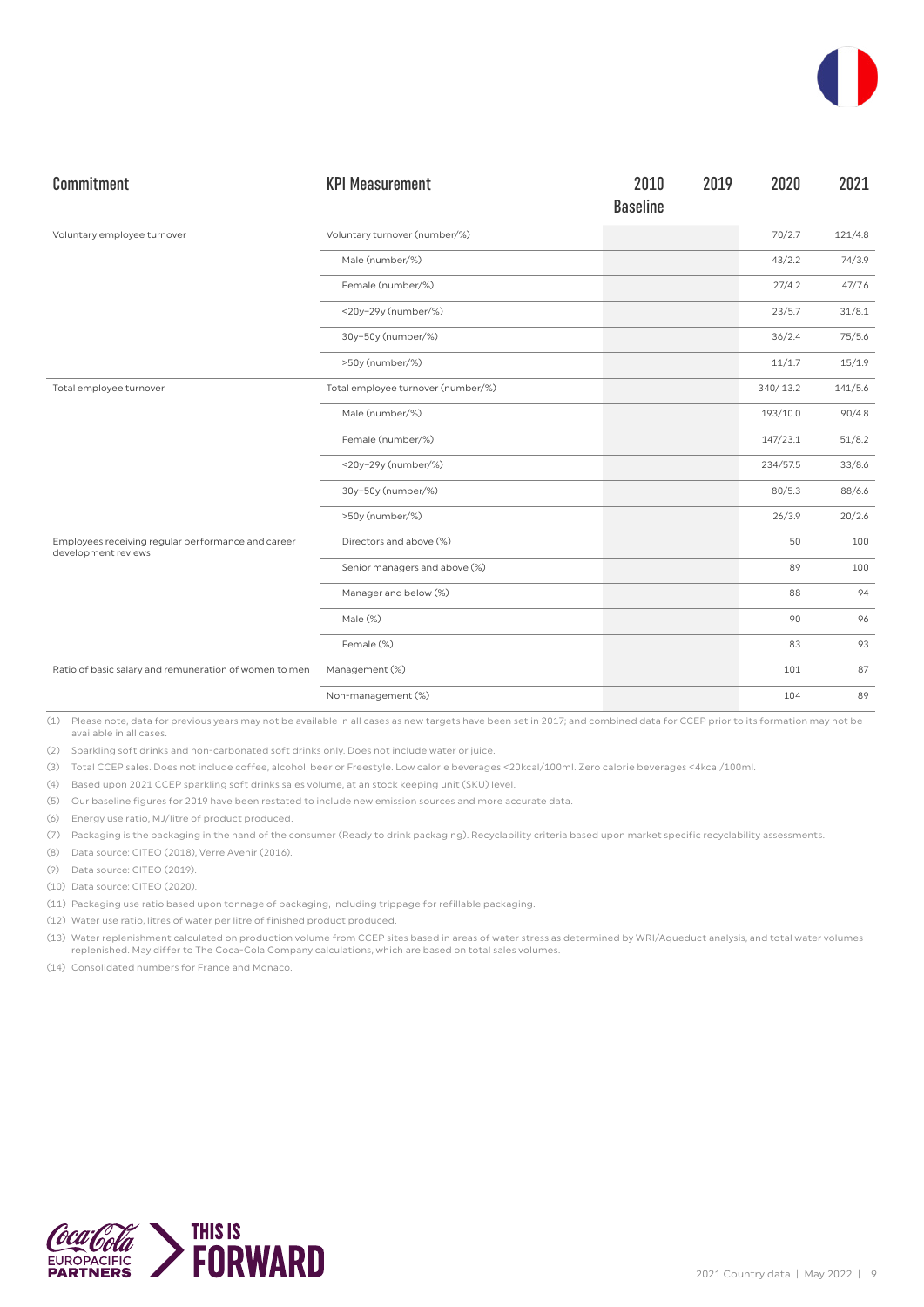#### **GERMANY(1)**



| Commitment                                                                                                                    | <b>KPI Measurement</b>                                                                                      | 2010<br><b>Baseline</b> | 2019    | 2020    | 2021    |
|-------------------------------------------------------------------------------------------------------------------------------|-------------------------------------------------------------------------------------------------------------|-------------------------|---------|---------|---------|
| <b>Forward on drinks</b>                                                                                                      |                                                                                                             |                         |         |         |         |
| We'll reduce the sugar in our soft drinks by 10% between<br>2015 and 2020 <sup>(2)</sup>                                      | Reduction in the average sugar per litre in our soft drinks<br>portfolio since 2015 (%)                     |                         | 8.0     | 8.5     | 12.9    |
|                                                                                                                               | Reduction in the average sugar per litre in our soft drinks<br>portfolio since 2010 (%)                     |                         | 8.9     | 10.7    | 13.7    |
|                                                                                                                               | Reduction in the average sugar per litre in our soft drinks<br>portfolio since 2019 (%)                     |                         |         |         | 5.3     |
| We'll aim for 50% of our sales to come from low or no<br>calorie drinks <sup>(3)</sup>                                        | Percentage of volume sold which is low or no calorie (%)                                                    | 31                      | 34      | 33      | 33      |
| We'll continuously evolve our recipes and portfolio to<br>offer a greater choice of drinks                                    | Number of products which have had their recipes changed<br>to reduce sugar since 2010 (number)              |                         |         |         | 20      |
|                                                                                                                               | Number of new low and no calorie products launched since<br>2010 (number)                                   |                         |         |         | 81      |
| We'll make it easier for consumers to cut down on sugar<br>with straightforward product information and smaller<br>pack sizes | Percentage of total sparkling soft drinks volume sold in<br>packs that are 250ml or less (%) <sup>(4)</sup> |                         | 1.5     | 0.9     | 0.9     |
| Forward on climate <sup>(5)</sup>                                                                                             |                                                                                                             |                         |         |         |         |
| We'll cut GHG emissions by 30% across our entire value<br>chain by 2030, versus 2019                                          | Scope 1 emissions (tonnes of CO2e)                                                                          | 103,122                 | 79,754  | 69,506  | 67,654  |
|                                                                                                                               | Scope 2 emissions (market-based approach) (tonnes of<br>CO <sub>2</sub> e                                   | 122,162                 | 4,391   | 3,712   | 3,508   |
|                                                                                                                               | Scope 2 emissions (location-based approach) (tonnes of<br>CO <sub>2</sub> e                                 | 86,390                  | 73,700  | 65,802  | 56,355  |
|                                                                                                                               | Scope 3 emissions (tonnes of CO2e)                                                                          | 1,149,315               | 784,756 | 746,275 | 729,069 |
|                                                                                                                               | Total GHG emissions Scope 1, 2 and 3 (full value chain)<br>(tonnes of CO <sub>2</sub> e)                    | 1,374,599               | 868,901 | 819,493 | 800,231 |
|                                                                                                                               | Absolute reduction in total value chain greenhouse gas<br>emissions (Scope 1, 2, 3) since 2010 (%)          |                         | 36.8    | 40.4    | 41.8    |
|                                                                                                                               | Absolute reduction in total value chain greenhouse gas<br>emissions (Scope 1, 2, 3) since 2019 (%)          |                         |         | 5.7     | 7.9     |
| We'll purchase 100% renewable electricity by 2020                                                                             | Percentage of electricity purchased that comes from<br>renewable sources (%)                                |                         | 100     | 100     | 100     |
| Percentage of value chain emissions                                                                                           | Percentage of value chain emissions - Manufacturing (%)                                                     | 15.5%                   | 12.3%   | 11.6%   | 12.9%   |
|                                                                                                                               | Percentage of value chain emissions - Distribution (%)                                                      | 6.5%                    | 10.6%   | 9.2%    | 9.2%    |
|                                                                                                                               | Percentage of value chain emissions - Cold drink<br>equipment (%)                                           | 46.0%                   | 22.0%   | 20.4%   | 18.3%   |
|                                                                                                                               | Percentage of value chain emissions - Packaging (%)                                                         | 11.7%                   | 25.4%   | 28.5%   | 28.2%   |
|                                                                                                                               | Percentage of value chain emissions - Ingredients (%)                                                       | 20.4%                   | 29.6%   | 30.4%   | 31.4%   |
| Energy use                                                                                                                    | Energy use ratio (MJ/litre) <sup>(6)</sup>                                                                  | 0.415                   | 0.331   | 0.329   | 0.327   |
|                                                                                                                               | Total energy usage (MWh)                                                                                    | 647,036                 | 474,643 | 423,558 | 420,719 |

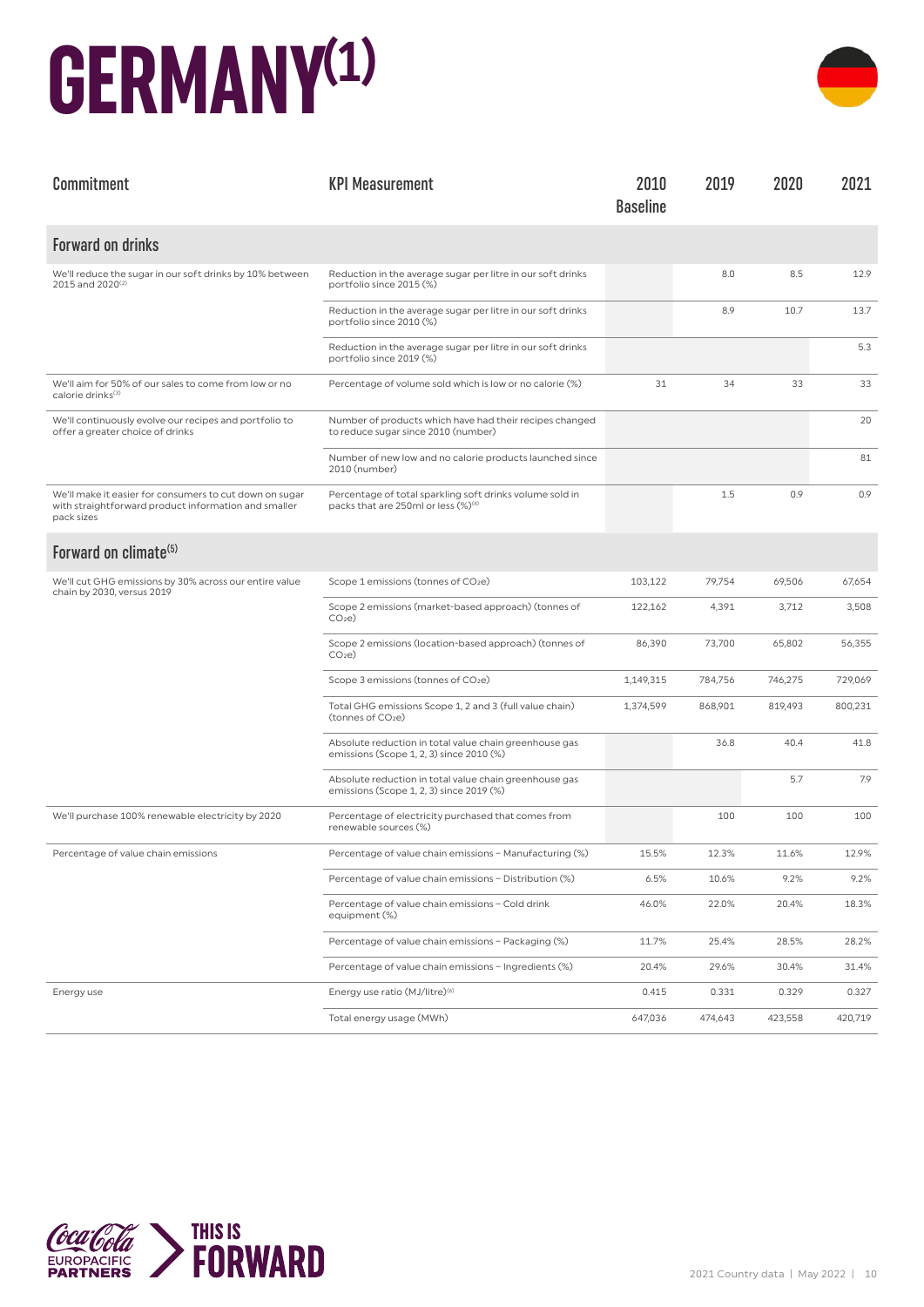

| Commitment                                                                                                           | <b>KPI Measurement</b>                                                                                                                         | 2010<br><b>Baseline</b> | 2019         | 2020         | 2021         |
|----------------------------------------------------------------------------------------------------------------------|------------------------------------------------------------------------------------------------------------------------------------------------|-------------------------|--------------|--------------|--------------|
| Forward on packaging                                                                                                 |                                                                                                                                                |                         |              |              |              |
| We'll make sure that 100% of our packaging is recyclable<br>or reusable                                              | Percentage of packaging that is recyclable (%) <sup>(7)</sup>                                                                                  |                         | 99.9         | 100          | 100          |
|                                                                                                                      | Percentage of PET packaging that is refillable PET (%)                                                                                         | 62.3                    | 36.0         | 34.5         | 33.5         |
|                                                                                                                      | Percentage of glass packaging that is refillable glass (%)                                                                                     | 98.3                    | 100          | 100          | 96.1         |
|                                                                                                                      | Percentage of packaging (PET & Glass) that is refillable (%)                                                                                   | 65.7                    | 41.1         | 39.2         | 38.3         |
| We'll work with local and national partners to collect 100%<br>of our packaging in Western Europe                    | PET packaging collected for recycling via local and national<br>partnerships as a percentage of total PET packaging put<br>onto the market (%) |                         | 98(8)        | $97^{(9)}$   | 94(10)       |
| We'll make sure that at least 50% of the material we use<br>for our PET bottles comes from recycled plastic (rPET)   | Percentage of PET used that is rPET (%)                                                                                                        |                         | 29.7         | 39.5         | 52.5         |
| Packaging weight                                                                                                     | Aluminium - Total weight (tonnes)                                                                                                              | 616                     | 3.252        | 7.581        | 9,572        |
|                                                                                                                      | Steel - Total weight (tonnes)                                                                                                                  | 6.023                   | 7.658        | 11.975       | 12,035       |
|                                                                                                                      | PET - Total weight (tonnes)                                                                                                                    | 40.575                  | 67.588       | 61.947       | 58,393       |
|                                                                                                                      | Glass - Total weight (tonnes)                                                                                                                  | 13.479                  | 11.888       | 9.215        | 9,952        |
|                                                                                                                      | Other primary - Total weight (tonnes)                                                                                                          | 10.209                  | 13.741       | 12.172       | 9,715        |
|                                                                                                                      | Total packaging weight (primary/secondary/tertiary)<br>(Tonnes)                                                                                | 82.324                  | 126.290      | 118,590      | 114,935      |
|                                                                                                                      | Percentage total recycled content (primary/secondary/<br>tertiary) (%)                                                                         | 18.5                    | 24.4         | 27.8         | 37.2         |
| Packaging use ratio                                                                                                  | Packaging use ratio (g/litre of product) <sup>(11)</sup>                                                                                       | 23.39                   | 33.25        | 33.57        | 32.46        |
| Manufacturing waste                                                                                                  | Total manufacturing waste sent for recycling (including<br>composting and waste to energy recovery) (%)                                        | 100                     | 99.7         | 99.6         | 99.7         |
| <b>Forward on water</b>                                                                                              |                                                                                                                                                |                         |              |              |              |
| We'll protect the sustainability of the water sources we<br>use for future generations                               | Sites with Source Water Protection Plans and Source Water<br>Vulnerability Assessments in place (%)                                            | 100                     | 100          | 100          | 100          |
| We'll reduce the water we use in manufacturing by 20%<br>- and address water impacts in our supply chain             | Water use ratio (litres/litre)(12)                                                                                                             | 2.07                    | 1.71         | 1.69         | 1.67         |
|                                                                                                                      | Percentage reduction in water use ratio since 2010 (%)                                                                                         |                         | 17.48        | 18.58        | 19.41        |
|                                                                                                                      | Total volume of water withdrawn (m <sup>3</sup> )                                                                                              | 7,088,000               | 6,039,000    | 5,549,000    | 5,678,000    |
|                                                                                                                      | Total volume of wastewater discharged (m <sup>3</sup> )                                                                                        | 3,367,095               | 2,348,913    | 2,065,523    | 2,102,941    |
|                                                                                                                      | Manufacturing operations with their own water treatment<br>facilities (number)                                                                 |                         | $\mathbf{1}$ | $\mathbf{1}$ | $\mathbf{1}$ |
| We'll replenish 100% of the water we use in areas of water<br>stress                                                 | Total volume of water replenished (m <sup>3</sup> )                                                                                            |                         | 37,300       | 37,300       | 37,300       |
|                                                                                                                      | Water replenished as a percentage of total water used in<br>our beverages where sourced from areas of water stress<br>$(\%)^{(13)}$            |                         | 1.99         | 2.08         | 1.90         |
| Forward on supply chain                                                                                              |                                                                                                                                                |                         |              |              |              |
| We'll continue to embed sustainability, ethics and human<br>rights into our supply chain                             | Spend with suppliers covered by our Supplier Guiding<br>Principles (%)                                                                         |                         | 95.1         | 99.2         | 99.2         |
| We'll make sure 100% of our main agricultural ingredients<br>and raw materials come from sustainable sources by 2020 | Percentage of sugar sourced through suppliers in<br>compliance with our Principles for Sustainable Agriculture<br>$(\%)$                       |                         | 100          | 100          | 100          |
|                                                                                                                      | Percentage of pulp and paper sourced through suppliers in<br>compliance with our PSA (%)                                                       |                         | 100          | 100          | 100          |

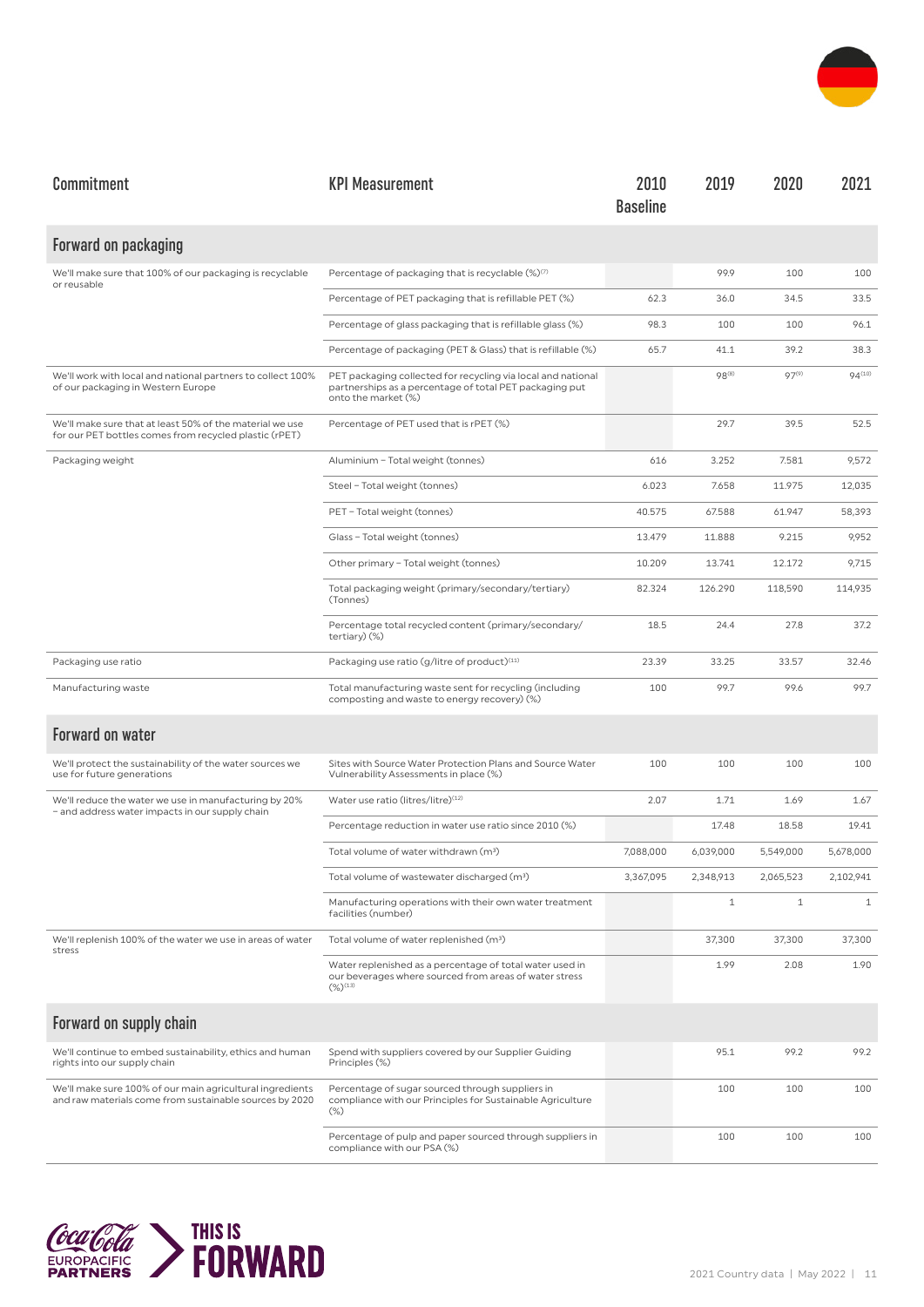

| Commitment                                                                                                                                | <b>KPI Measurement</b>                                                                                                                            | 2010<br><b>Baseline</b> | 2019       | 2020       | 2021       |
|-------------------------------------------------------------------------------------------------------------------------------------------|---------------------------------------------------------------------------------------------------------------------------------------------------|-------------------------|------------|------------|------------|
| Forward on society                                                                                                                        |                                                                                                                                                   |                         |            |            |            |
| <b>Our communities</b>                                                                                                                    |                                                                                                                                                   |                         |            |            |            |
| We'll expand the contribution we make to society by                                                                                       | Total community investment contribution $(\epsilon)$                                                                                              |                         | 1,142,389  | 797.367    | 1,065,094  |
| increasing our employee volunteering and supporting<br>local community partnerships                                                       | Total number of volunteering hours (hours)                                                                                                        |                         | 5.001      | 484        | 1.096      |
| Our people                                                                                                                                |                                                                                                                                                   |                         |            |            |            |
| We'll foster a diverse and inclusive culture in our business<br>and make sure that women hold at least 40% of our<br>management positions | Percentage of women in management (senior manager<br>level and above) positions (%)                                                               |                         | 29.3       | 30.4       | 31.7       |
| Safety                                                                                                                                    | Lost-time incident rate (LTIR) (number of lost-time<br>incidents per 100 full-time equivalent employees)                                          |                         | 1.72       | 1.34       | 1.17       |
|                                                                                                                                           | Total incident rate (TIR) (number of incidents per 100<br>full-time equivalent employees leading to an injury that<br>requires medical treatment) |                         | 1.97       | 1.50       | 1.22       |
| Number of employees                                                                                                                       | Total employees (number)                                                                                                                          |                         | 7.525      | 7.061      | 6.601      |
|                                                                                                                                           | Male (Number/%)                                                                                                                                   |                         | 6,094/81.0 | 5,717/81.0 | 5.360/81.2 |
|                                                                                                                                           | Female (Number/%)                                                                                                                                 |                         | 1,431/19.0 | 1,344/19.0 | 1,241/18.8 |
| Employment type                                                                                                                           | Full-time employees (number/%)                                                                                                                    |                         |            | 6,633/93.9 | 6,213/94.1 |
|                                                                                                                                           | Male (number/%)                                                                                                                                   |                         |            | 5,557/97.2 | 5,212/97.2 |
|                                                                                                                                           | Female (number/%)                                                                                                                                 |                         |            | 1,076/80.1 | 1,001/80.7 |
|                                                                                                                                           | Part-time employees (number/%)                                                                                                                    |                         |            | 428/6.1    | 388/5.9    |
|                                                                                                                                           | Male (number/%)                                                                                                                                   |                         |            | 160/2.8    | 148/2.8    |
|                                                                                                                                           | Female (number/%)                                                                                                                                 |                         |            | 268/19.9   | 240/19.3   |
| Employment contract type                                                                                                                  | Permanent contract employees (number/%)                                                                                                           |                         |            | 6,484/91.8 | 6,067/91.9 |
|                                                                                                                                           | Male (number/%)                                                                                                                                   |                         |            | 5,284/92.4 | 4,957/92.5 |
|                                                                                                                                           | Female (number/%)                                                                                                                                 |                         |            | 1,200/83.3 | 1,110/89.4 |
|                                                                                                                                           | Temporary contract employees (number/%)                                                                                                           |                         |            | 307/4.3    | 318/4.8    |
|                                                                                                                                           | Male (number/%)                                                                                                                                   |                         |            | 252/4.4    | 264/4.9    |
|                                                                                                                                           | Female (number/%)                                                                                                                                 |                         |            | 55/4.1     | 54/4.4     |
| Rate of internal hires                                                                                                                    | New employee hires (number/%)                                                                                                                     |                         |            | 63/0.9     | 174/2.6    |
|                                                                                                                                           | Male (number/%)                                                                                                                                   |                         |            | 48/0.8     | 136/2.5    |
|                                                                                                                                           | Female (number/%)                                                                                                                                 |                         |            | 15/1.1     | 38/3.1     |
|                                                                                                                                           | <20y-29y (number/%)                                                                                                                               |                         |            | 19/1.9     | 53/5.9     |
|                                                                                                                                           | 30y-50y (number/%)                                                                                                                                |                         |            | 44/1.3     | 114/3.8    |
|                                                                                                                                           | >50y (number/%)                                                                                                                                   |                         |            | 0/0.0      | 7/0.3      |
| Voluntary employee turnover                                                                                                               | Voluntary turnover                                                                                                                                |                         |            | 113/1.6    | 232/3.5    |
|                                                                                                                                           | Male (number/%)                                                                                                                                   |                         |            | 88/1.5     | 170/3.2    |
|                                                                                                                                           | Female (number/%)                                                                                                                                 |                         |            | 25/1.9     | 62/5.0     |
|                                                                                                                                           | <20y-29y (number/%)                                                                                                                               |                         |            | 44/4.3     | 92/10.2    |
|                                                                                                                                           | 30y-50y (number/%)                                                                                                                                |                         |            | 50/1.5     | 112/3.7    |
|                                                                                                                                           | >50y (number/%)                                                                                                                                   |                         |            | 19/0.7     | 28/1.0     |

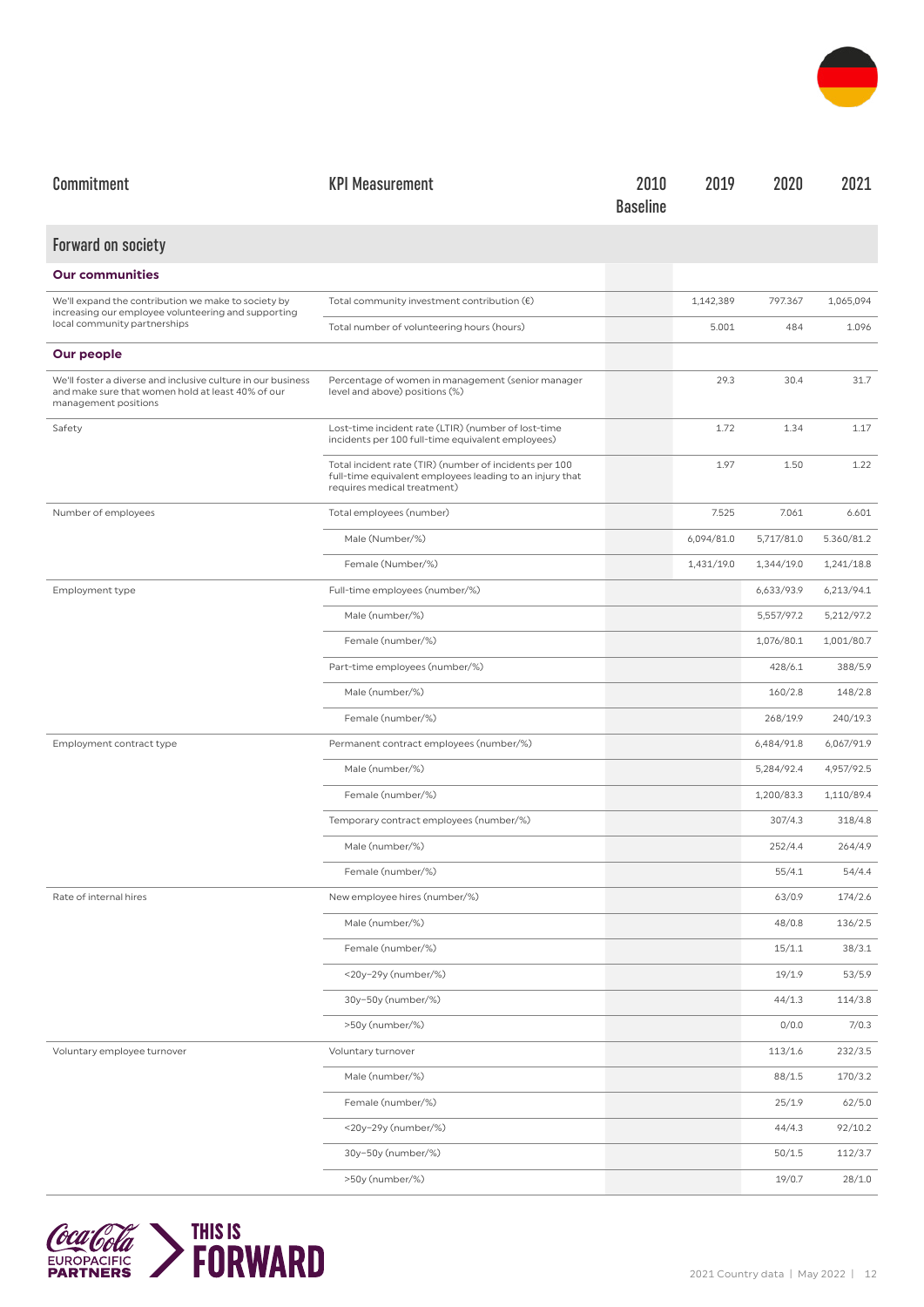

| Commitment                                                                | <b>KPI Measurement</b>        | 2010<br><b>Baseline</b> | 2019 | 2020     | 2021     |
|---------------------------------------------------------------------------|-------------------------------|-------------------------|------|----------|----------|
| Total employee turnover                                                   | Total employee turnover       |                         |      | 324/4.6  | 311/4.7  |
|                                                                           | Male (number/%)               |                         |      | 241/4.2  | 231/4.3  |
|                                                                           | Female (number/%)             |                         |      | 83/6.2   | 80/6.4   |
|                                                                           | <20y-29y (number/%)           |                         |      | 163/15.9 | 116/12.8 |
|                                                                           | 30y-50y (number/%)            |                         |      | 117/3.4  | 156/5.2  |
|                                                                           | >50y (number/%)               |                         |      | 44/1.7   | 39/1.5   |
| Employees receiving regular performance and career<br>development reviews | Directors and above (%)       |                         |      | 100      | 100      |
|                                                                           | Senior managers and above (%) |                         |      | 93       | 100      |
|                                                                           | Manager and below (%)         |                         |      | 5        | 5        |
|                                                                           | Male (%)                      |                         |      | 11       | 12       |
|                                                                           | Female (%)                    |                         |      | 19       | 25       |
| Ratio of basic salary and remuneration of women to men                    | Management (%)                |                         |      | 104      | 105      |
|                                                                           | Non-management (%)            |                         |      | 84       | 85       |

(2) Sparkling soft drinks and non-carbonated soft drinks only. Does not include water or juice.

(3) Total CCEP sales. Does not include coffee, alcohol, beer or Freestyle. Low calorie beverages <20kcal/100ml. Zero calorie beverages <4kcal/100ml.

(4) Based upon 2021 CCEP sparkling soft drinks sales volumes, at an stock keeping unit (SKU) level.

(5) Our baseline figures for 2019 have been restated to include new emission sources and more accurate data.

(6) Energy use ratio, MJ/litre of product produced.

(7) Packaging is the packaging in the hand of the consumer (Ready to drink packaging). Recyclability criteria based upon market specific recyclability assessments.

(8) Data source: GVM on behalf of Forum PET in der IK Industrievereinigung Kunststoffverpackungen e.V. (2015), PWC (2018).

(9) Data source: GVM on behalf of Forum PET in der IK Industrievereinigung Kunststoffverpackungen e.V. (2015 and 2017 for PET bottles), UBA (2017).

(10) Data source: GVM on behalf of Forum PET in der IK Industrievereinigung Kunststoffverpackungen e.V. (2019 for PET bottles).

(11) Packaging use ratio based upon tonnage of packaging, including trippage for refillable packaging.

- (12) Water use ratio, litres of water per litre of finished product produced.
- (13) Water replenishment calculated on production volume from CCEP sites based in areas of water stress as determined by WRI/Aqueduct analysis, and total water volumes replenished. May differ to The Coca-Cola Company calculations, which are based on total sales volumes.

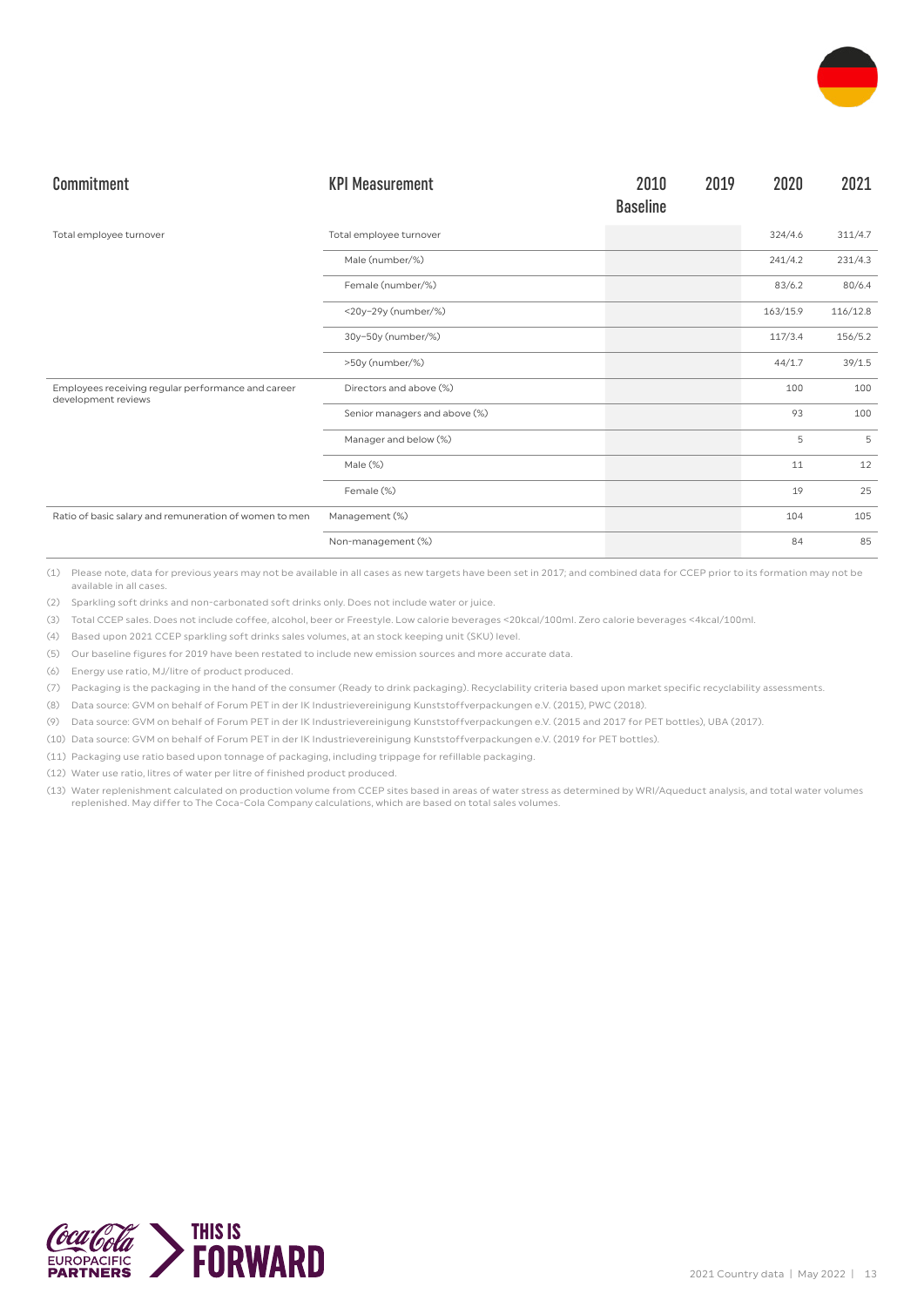#### **GREAT BRITAIN(1)**



| Commitment                                                                                                                    | <b>KPI Measurement</b>                                                                                      | 2010<br><b>Baseline</b> | 2019    | 2020    | 2021    |
|-------------------------------------------------------------------------------------------------------------------------------|-------------------------------------------------------------------------------------------------------------|-------------------------|---------|---------|---------|
| <b>Forward on drinks</b>                                                                                                      |                                                                                                             |                         |         |         |         |
| We'll reduce the sugar in our soft drinks by 20% between<br>2015 and 2020 <sup>(2)</sup>                                      | Reduction in the average sugar per litre in our soft drinks<br>portfolio since 2015 (%)                     |                         | 22.3    | 25.1    | 25.0    |
|                                                                                                                               | Reduction in the average sugar per litre in our soft drinks<br>portfolio since 2010 (%)                     |                         | 24.1    | 27.1    | 26.6    |
|                                                                                                                               | Reduction in the average sugar per litre in our soft drinks<br>portfolio since 2019 (%)                     |                         |         |         | 3.3     |
| We'll aim for 50% of our sales to come from low or no<br>calorie drinks <sup>(3)</sup>                                        | Percentage of volume sold which is low or no calorie (%)                                                    | 48                      | 66      | 67      | 67      |
| We'll continuously evolve our recipes and portfolio to<br>offer a greater choice of drinks                                    | Number of products which have had their recipes changed<br>to reduce sugar since 2010 (number)              |                         |         |         | 47      |
|                                                                                                                               | Number of new low and no calorie products launched since<br>2010 (number)                                   |                         |         |         | 100     |
| We'll make it easier for consumers to cut down on sugar<br>with straightforward product information and smaller<br>pack sizes | Percentage of total sparkling soft drinks volume sold in<br>packs that are 250ml or less (%) <sup>(4)</sup> |                         | 3.6     | 3.2     | 3.3     |
| Forward on climate <sup>(5)</sup>                                                                                             |                                                                                                             |                         |         |         |         |
| We'll cut GHG emissions by 30% across our entire value<br>chain by 2030, versus 2019                                          | Scope 1 emissions (tonnes of CO2e)                                                                          | 51,243                  | 36,193  | 35,152  | 37,494  |
|                                                                                                                               | Scope 2 emissions (market-based approach) (tonnes of<br>CO <sub>2</sub> e                                   | 73,898                  | 37      | 12      | 2       |
|                                                                                                                               | Scope 2 emissions (location-based approach) (tonnes of<br>CO <sub>2</sub> e                                 | 69,958                  | 22,213  | 16,906  | 16,728  |
|                                                                                                                               | Scope 3 emissions (tonnes of CO2e)                                                                          | 1,101,898               | 724,732 | 674,665 | 697,550 |
|                                                                                                                               | Total GHG emissions Scope 1, 2 and 3 (full value chain)<br>(tonnes of CO <sub>2</sub> e)                    | 1,227,039               | 760,963 | 709,828 | 735,046 |
|                                                                                                                               | Absolute reduction in total value chain greenhouse gas<br>emissions (Scope 1, 2, 3) since 2010 (%)          |                         | 38.0    | 42.2    | 40.1    |
|                                                                                                                               | Absolute reduction in total value chain greenhouse gas<br>emissions (Scope 1, 2, 3) since 2019 (%)          |                         |         | 6.7     | 3.4     |
| We'll purchase 100% renewable electricity by 2020                                                                             | Percentage of electricity purchased that comes from<br>renewable sources (%)                                |                         | 100     | 100     | 100     |
| Percentage of value chain emissions                                                                                           | Percentage of value chain emissions - Manufacturing (%)                                                     | 10.2%                   | 6.4%    | 6.7%    | 7.4%    |
|                                                                                                                               | Percentage of value chain emissions - Distribution (%)                                                      | 5.1%                    | 7.4%    | 6.8%    | 6.5%    |
|                                                                                                                               | Percentage of value chain emissions - Cold drink<br>equipment (%)                                           | 31.1%                   | 12.5%   | 11.3%   | 10.1%   |
|                                                                                                                               | Percentage of value chain emissions - Packaging (%)                                                         | 37.4%                   | 53.1%   | 54.6%   | 54.1%   |
|                                                                                                                               | Percentage of value chain emissions - Ingredients (%)                                                       | 16.2%                   | 20.5%   | 20.6%   | 22.0%   |
| Energy use                                                                                                                    | Energy use ratio (MJ/litre) <sup>(6)</sup>                                                                  | 0.312                   | 0.272   | 0.277   | 0.271   |
|                                                                                                                               | Total energy usage (MWh)                                                                                    | 306,051                 | 239,922 | 227,060 | 239,217 |

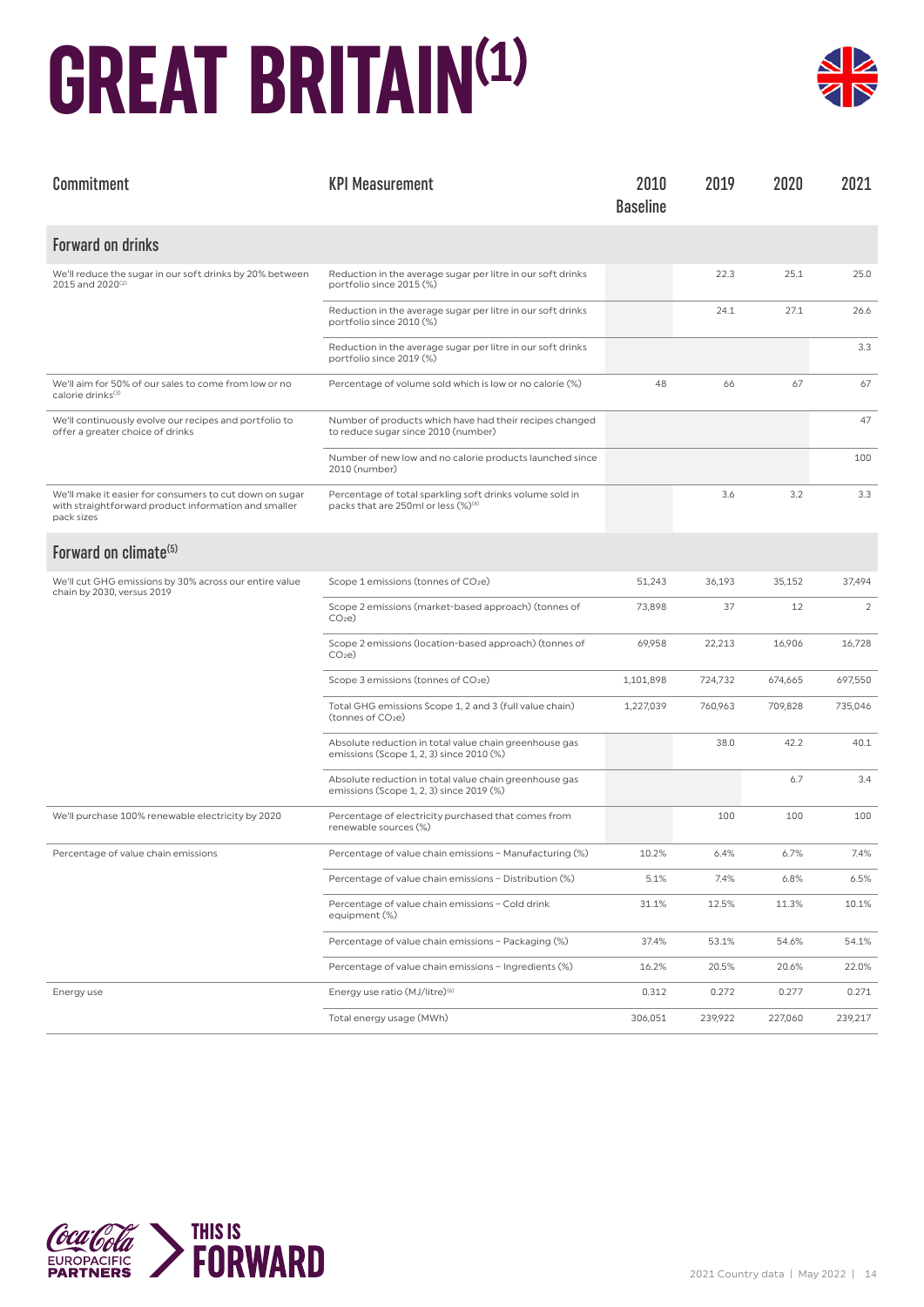

| Commitment                                                                                                                    | <b>KPI Measurement</b>                                                                                                                         | 2010<br><b>Baseline</b> | 2019        | 2020        | 2021        |
|-------------------------------------------------------------------------------------------------------------------------------|------------------------------------------------------------------------------------------------------------------------------------------------|-------------------------|-------------|-------------|-------------|
| Forward on packaging                                                                                                          |                                                                                                                                                |                         |             |             |             |
| We'll make sure that 100% of our packaging is recyclable<br>or reusable                                                       | Percentage of packaging that is recyclable (%) <sup>(7)</sup>                                                                                  |                         | 97.5        | 95.6        | 97.6        |
| We'll work with local and national partners to collect 100%<br>of our packaging in Western Europe                             | PET packaging collected for recycling via local and national<br>partnerships as a percentage of total PET packaging put<br>onto the market (%) |                         | 59(8)       | 59(9)       | 59(10)      |
| In GB, we'll make sure that at least 50% of the material we<br>use for our PET bottles comes from recycled plastic by<br>2020 | Percentage of PET used that is rPET (%)                                                                                                        |                         | 29.3        | 51.5        | 56.6        |
| Packaging weight                                                                                                              | Aluminium - Total weight (tonnes)                                                                                                              | 31,422                  | 39,295      | 44,077      | 46,348      |
|                                                                                                                               | Steel - Total weight (tonnes)                                                                                                                  | $\mathbf 0$             | 616         | 309         | 444         |
|                                                                                                                               | PET - Total weight (tonnes)                                                                                                                    | 48,356                  | 42,790      | 37,567      | 40,155      |
|                                                                                                                               | Glass - Total weight (tonnes)                                                                                                                  | 55,290                  | 56,902      | 30,214      | 42,123      |
|                                                                                                                               | Other primary - Total weight (tonnes)                                                                                                          | 10,180                  | 6,861       | 5,636       | 5,871       |
|                                                                                                                               | Total packaging weight (primary/secondary/tertiary)<br>(Tonnes)                                                                                | 175,205                 | 173,187     | 142,371     | 161,291     |
|                                                                                                                               | Percentage total recycled content (primary/secondary/<br>tertiary) (%)                                                                         | 30.2                    | 34.6        | 40.6        | 46.4        |
| Packaging use ratio                                                                                                           | Packaging use ratio (g/litre of product) <sup>(11)</sup>                                                                                       | 60.13                   | 57.57       | 49.85       | 51.13       |
| Forward on water                                                                                                              |                                                                                                                                                |                         |             |             |             |
| We'll protect the sustainability of the water sources we<br>use for future generations                                        | Sites with Source Water Protection Plans and Source Water<br>Vulnerability Assessments in place (%)                                            | 100                     | 100         | 100         | 100         |
| We'll reduce the water we use in manufacturing by 20%<br>- and address water impacts in our supply chain                      | Water use ratio (litres/litre)(12)                                                                                                             | 1.36                    | 1.42        | 1.39        | 1.37        |
|                                                                                                                               | Percentage reduction in water use ratio since 2010 (%)                                                                                         |                         | $+4.38$     | $+1.55$     | $+0.46$     |
|                                                                                                                               | Total volume of water withdrawn (m <sup>3</sup> )                                                                                              | 3,439,268               | 3,687,361   | 3,378,282   | 3,683,038   |
|                                                                                                                               | Total volume of wastewater discharged (m <sup>3</sup> )                                                                                        | 985,408                 | 1,102,275   | 976,509     | 1,087,715   |
|                                                                                                                               | Manufacturing operations with their own water treatment<br>facilities (number)                                                                 |                         | $\mathbb O$ | $\mathbb O$ | $\mathbb O$ |
| We'll replenish 100% of the water we use in areas of water<br>stress                                                          | Total volume of water replenished (m <sup>3</sup> )                                                                                            |                         | 1,812,500   | 2,033,700   | 3,207,100   |
|                                                                                                                               | Water replenished as a percentage of total water used in<br>our beverages where sourced from areas of water stress<br>$(\%)^{(13)}$            |                         | 133.6       | 1/1.4       | 264.4       |
| Forward on supply chain                                                                                                       |                                                                                                                                                |                         |             |             |             |
| We'll continue to embed sustainability, ethics and human<br>rights into our supply chain                                      | Spend with suppliers covered by our Supplier Guiding<br>Principles (%)                                                                         |                         | 98          | 97          | 96          |
| We'll make sure 100% of our main agricultural ingredients<br>and raw materials come from sustainable sources by 2020          | Percentage of sugar sourced through suppliers in<br>compliance with our Principles for Sustainable Agriculture<br>$(\%)$                       |                         | 100         | 100         | 100         |
|                                                                                                                               | Percentage of pulp and paper sourced through suppliers in<br>compliance with our PSA (%)                                                       |                         | 100         | 100         | 100         |

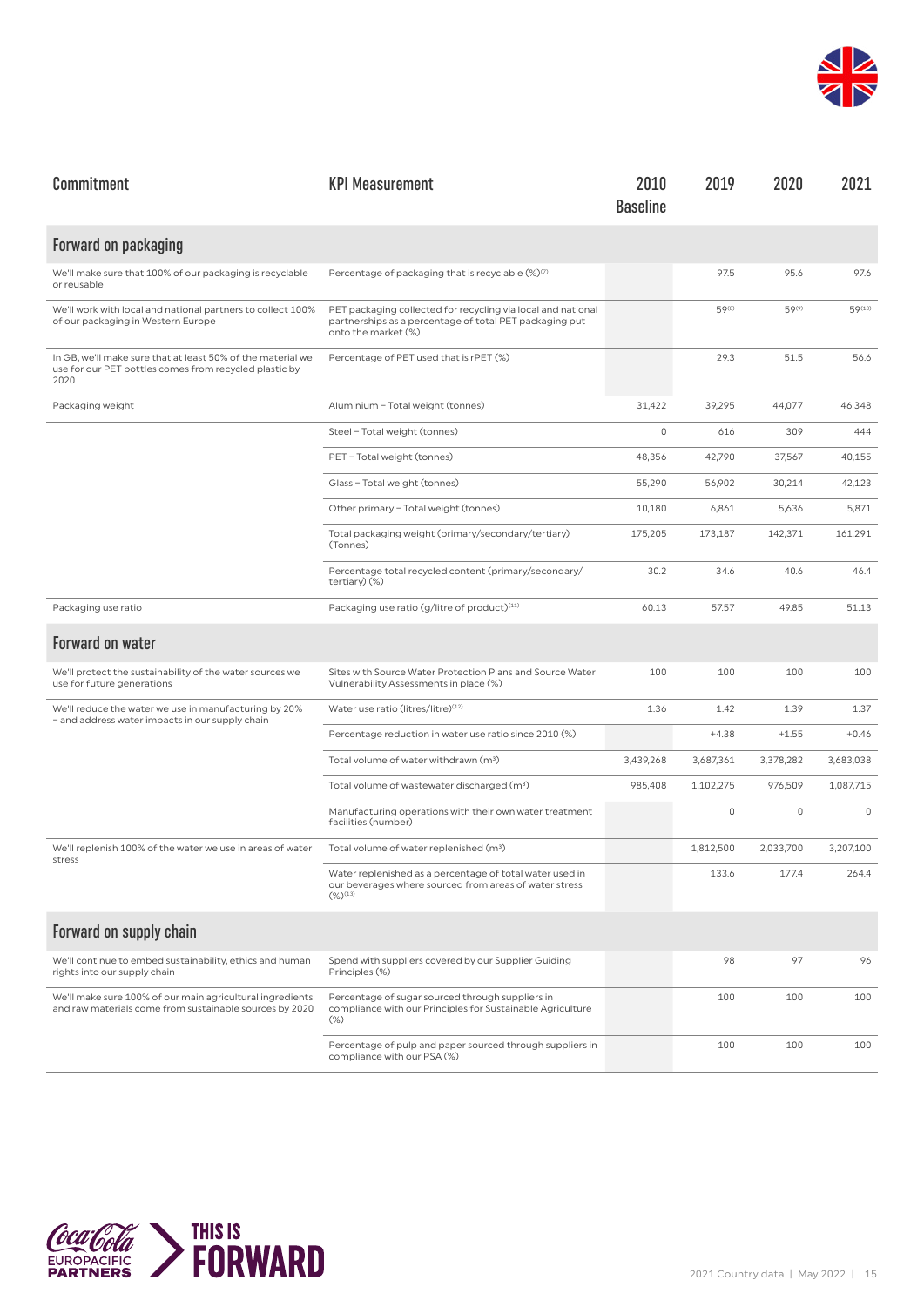

| Commitment                                                                                                                                | <b>KPI Measurement</b>                                                                                                                            | 2010<br><b>Baseline</b> | 2019       | 2020       | 2021       |
|-------------------------------------------------------------------------------------------------------------------------------------------|---------------------------------------------------------------------------------------------------------------------------------------------------|-------------------------|------------|------------|------------|
| <b>Forward on society</b>                                                                                                                 |                                                                                                                                                   |                         |            |            |            |
| <b>Our communities</b>                                                                                                                    |                                                                                                                                                   |                         |            |            |            |
| We'll expand the contribution we make to society by<br>increasing our employee volunteering and supporting                                | Total community investment contribution $(\epsilon)$                                                                                              |                         | 1,699,749  | 2,077,171  | 1,874,587  |
| local community partnerships                                                                                                              | Total number of volunteering hours (hours)                                                                                                        |                         | 4,974      | 1,267      | 6,170      |
| Our people                                                                                                                                |                                                                                                                                                   |                         |            |            |            |
| We'll foster a diverse and inclusive culture in our business<br>and make sure that women hold at least 40% of our<br>management positions | Percentage of women in management (senior manager<br>level and above) positions (%)                                                               |                         | 39.8       | 40.5       | 41.6       |
| Safety                                                                                                                                    | Lost-time incident rate (LTIR) (number of lost-time<br>incidents per 100 full-time equivalent employees)                                          |                         | 0.63       | 0.57       | 0.64       |
|                                                                                                                                           | Total incident rate (TIR) (number of incidents per 100<br>full-time equivalent employees leading to an injury that<br>requires medical treatment) |                         | 0.74       | 0.78       | 0.82       |
| Number of employees                                                                                                                       | Total employees (number)                                                                                                                          |                         | 3,576      | 3,328      | 3,276      |
|                                                                                                                                           | Male (number/%)                                                                                                                                   |                         | 2,453/68.6 | 2,290/68.8 | 2259/69.0  |
|                                                                                                                                           | Female (number/%)                                                                                                                                 |                         | 1,123/31.4 | 1,038/31.2 | 1017/31.0  |
| Employment type                                                                                                                           | Full-time employees (number/%)                                                                                                                    |                         |            | 3,053/91.7 | 3,030/92.5 |
|                                                                                                                                           | Male (number/%)                                                                                                                                   |                         |            | 2,242/97.9 | 2,210/97.8 |
|                                                                                                                                           | Female (number/%)                                                                                                                                 |                         |            | 811/78.1   | 820/80.6   |
|                                                                                                                                           | Part-time employees (number/%)                                                                                                                    |                         |            | 275/8.3    | 246/7.5    |
|                                                                                                                                           | Male (number/%)                                                                                                                                   |                         |            | 48/2.1     | 49/2.2     |
|                                                                                                                                           | Female (number/%)                                                                                                                                 |                         |            | 227/21.9   | 197/19.4   |
| Employment contract type                                                                                                                  | Permanent contract employees (number/%)                                                                                                           |                         |            | 3,231/97.1 | 3,155/96.3 |
|                                                                                                                                           | Male (number/%)                                                                                                                                   |                         |            | 2,231/97.4 | 2,182/96.6 |
|                                                                                                                                           | Female (number/%)                                                                                                                                 |                         |            | 1,000/96.3 | 973/95.7   |
|                                                                                                                                           | Temporary contract employees (number/%)                                                                                                           |                         |            | 56/1.7     | 73/2.2     |
|                                                                                                                                           | Male (number/%)                                                                                                                                   |                         |            | 36/1.6     | 48/2.1     |
|                                                                                                                                           | Female (number/%)                                                                                                                                 |                         |            | 20/1.9     | 25/2.5     |
| Rate of internal hires                                                                                                                    | New employee hires (number/%)                                                                                                                     |                         |            | 193/5.8    | 236/7.2    |
|                                                                                                                                           | Male (number/%)                                                                                                                                   |                         |            | 130/5.7    | 160/7.1    |
|                                                                                                                                           | Female (number/%)                                                                                                                                 |                         |            | 63/6.1     | 76/7.5     |
|                                                                                                                                           | <20y-29y (number/%)                                                                                                                               |                         |            | 70/15.0    | 84/18.5    |
|                                                                                                                                           | 30y-50y (number/%)                                                                                                                                |                         |            | 109/5.5    | 124/6.8    |
|                                                                                                                                           | >50y (number/%)                                                                                                                                   |                         |            | 14/1.6     | 28/2.8     |

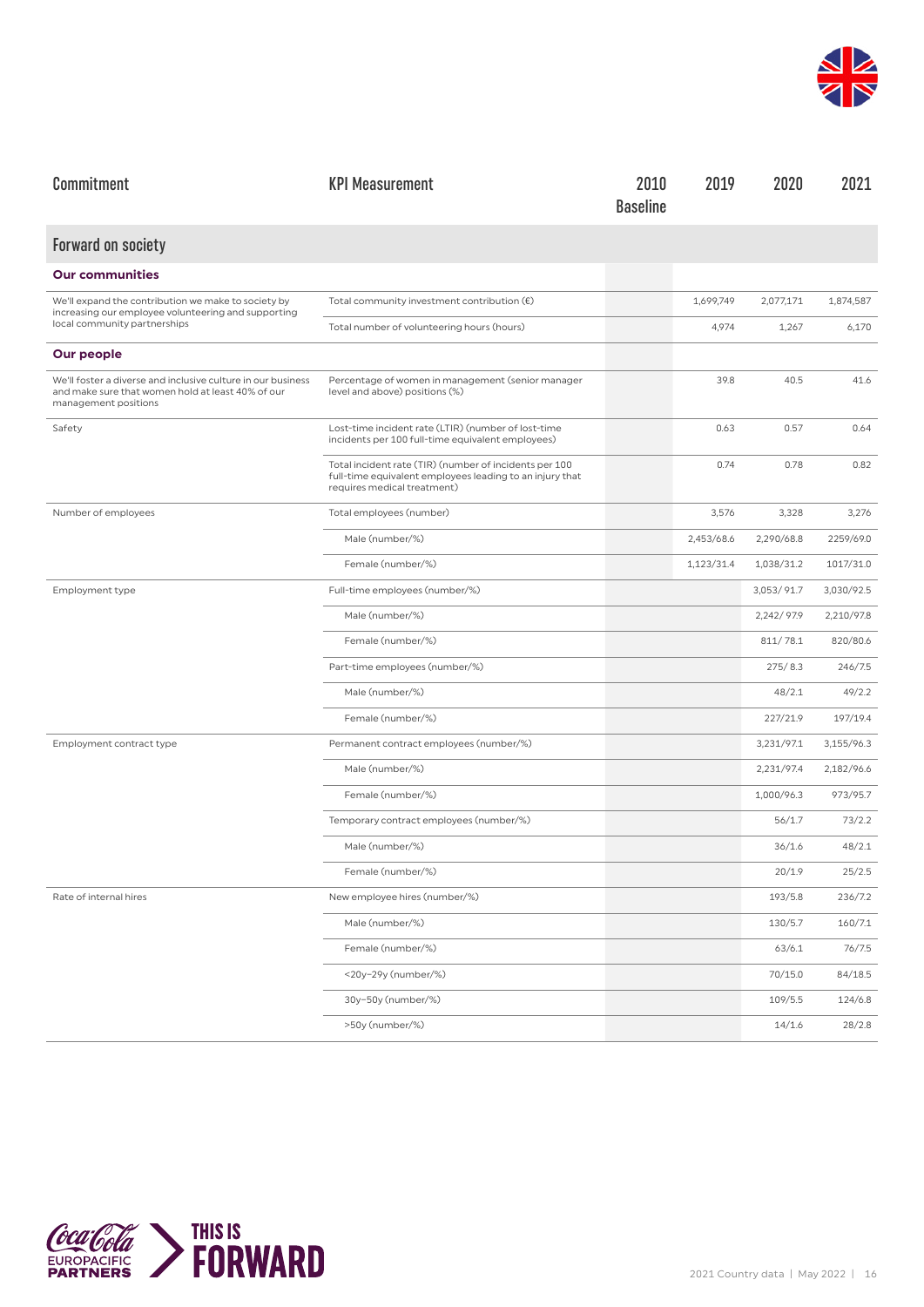

| Commitment                                                                | <b>KPI Measurement</b>                                                                                  | 2010<br><b>Baseline</b> | 2019  | 2020     | 2021     |
|---------------------------------------------------------------------------|---------------------------------------------------------------------------------------------------------|-------------------------|-------|----------|----------|
| Voluntary employee turnover                                               | Voluntary turnover                                                                                      |                         |       | 163/4.9  | 273/8.3  |
|                                                                           | Male (number/%)                                                                                         |                         |       | 114/5.0  | 163/7.2  |
|                                                                           | Female (number/%)                                                                                       |                         |       | 49/4.7   | 110/10.8 |
|                                                                           | <20y-29y (number/%)                                                                                     |                         |       | 43/9.2   | 98/21.6  |
|                                                                           | 30y-50y (number/%)                                                                                      |                         |       | 67/3.4   | 91/5.0   |
|                                                                           | >50y (number/%)                                                                                         |                         |       | 53/6.0   | 84/8.4   |
| Total employee turnover                                                   | Total employee turnover (number/%)                                                                      |                         |       | 430/12.9 | 429/13.1 |
|                                                                           | Male (number/%)                                                                                         |                         |       | 300/13.1 | 266/11.8 |
|                                                                           | Female (number/%)                                                                                       |                         |       | 130/12.5 | 163/16.0 |
|                                                                           | <20y-29y (number/%)                                                                                     |                         |       | 92/19.7  | 115/25.3 |
|                                                                           | 30y-50y (number/%)                                                                                      |                         |       | 202/10.2 | 172/9.4  |
|                                                                           | >50y (number/%)                                                                                         |                         |       | 136/15.4 | 142/14.3 |
| Employees receiving regular performance and career<br>development reviews | Directors and above (%)                                                                                 |                         |       | 100      | 100      |
|                                                                           | Senior managers and above (%)                                                                           |                         |       | 91       | 100      |
|                                                                           | Manager and below (%)                                                                                   |                         |       | 89       | 100      |
|                                                                           | Male (%)                                                                                                |                         |       | 91       | 99       |
|                                                                           | Female (%)                                                                                              |                         |       | 84       | 100      |
| Ratio of basic salary and remuneration of women to men                    | Management (%)                                                                                          |                         |       | 104      | 103      |
|                                                                           | Non-management (%)                                                                                      |                         |       | 119      | 116      |
| Waste                                                                     |                                                                                                         |                         |       |          |          |
| Manufacturing waste                                                       | Total manufacturing waste sent for recycling (including<br>composting and waste to energy recovery) (%) | 100                     | 100   | 100      | 100      |
| Food loss                                                                 | Redistributed for human consumption (tonnes)                                                            |                         | 310   | 596      | 229      |
|                                                                           | Animal feed (tonnes)                                                                                    |                         | 3,571 | 6,151    | 5,477    |
|                                                                           | Anaerobic digestion (tonnes)                                                                            |                         | 384   | 119      | 13       |

(2) Sparkling soft drinks and non-carbonated soft drinks only. Does not include water or juice.

(3) Total CCEP sales. Does not include coffee, alcohol, beer or Freestyle. Low calorie beverages <20kcal/100ml. Zero calorie beverages <4kcal/100ml.

(4) Based upon 2021 CCEP sparkling soft drinks sales volume, at an stock keeping unit (SKU) level.

(5) Our baseline figures for 2019 have been restated to include new emission sources and more accurate data.

(6) Energy use ratio, MJ/litre of product produced.

(7) Packaging is the packaging in the hand of the consumer (Ready to drink packaging). Recyclability criteria based upon market specific recyclability assessments.

(8) Data source: RECOUP (2018).

(9) Data source: RECOUP (2019).

(10) Data source: RECOUP (2019).

(11) Packaging use ratio based upon tonnage of packaging, including trippage for refillable packaging.

(12) Water use ratio, litres of water per litre of finished product produced.

(13) Water replenishment calculated on production volume from CCEP sites based in areas of water stress as determined by WRI/Aqueduct analysis, and total water volumes replenished. May differ to The Coca-Cola Company calculations, which are based on total sales volumes.

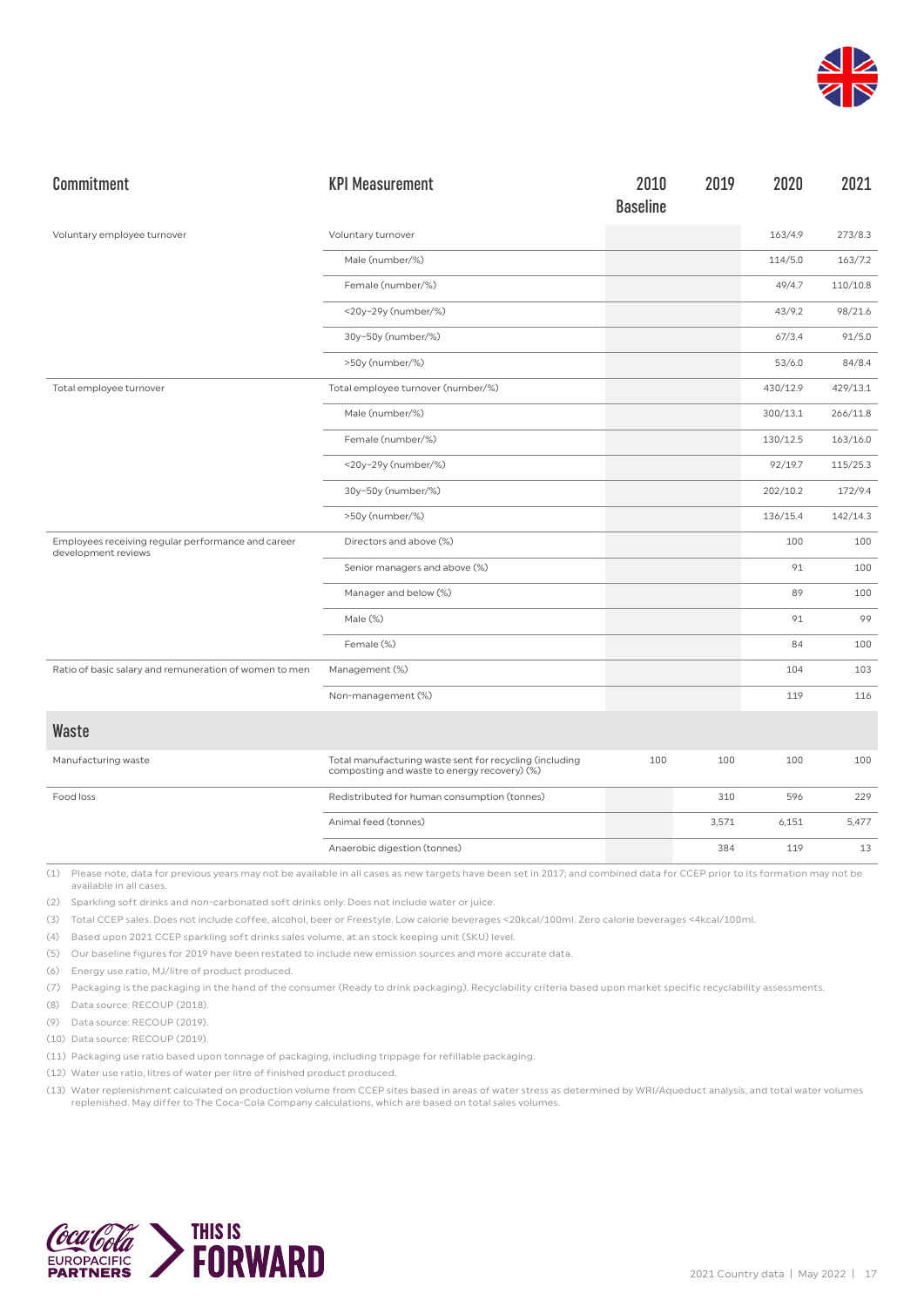### **ICELAND(1)**



| Commitment                                                                                                                    | <b>KPI Measurement</b>                                                                                      | 2010<br><b>Baseline</b> | 2019         | 2020         | 2021           |
|-------------------------------------------------------------------------------------------------------------------------------|-------------------------------------------------------------------------------------------------------------|-------------------------|--------------|--------------|----------------|
| <b>Forward on drinks</b>                                                                                                      |                                                                                                             |                         |              |              |                |
| We'll reduce the sugar in our soft drinks by 10% between<br>2015 and 2020 <sup>(2)</sup>                                      | Reduction in the average sugar per litre in our soft drinks<br>portfolio since 2015 (%)                     |                         | 20.0         | 26.6         | 30.7           |
|                                                                                                                               | Reduction in the average sugar per litre in our soft drinks<br>portfolio since 2010 (%)                     |                         | 18.5         | 25.4         | 29.5           |
|                                                                                                                               | Reduction in the average sugar per litre in our soft drinks<br>portfolio since 2019 (%)                     |                         |              |              | 13.7           |
| We'll aim for 50% of our sales to come from low or no<br>calorie drinks <sup>(3)</sup>                                        | Percentage of volume sold which is low or no calorie (%)                                                    | 23                      | 43           | 48           | 51             |
| We'll continuously evolve our recipes and portfolio to<br>offer a greater choice of drinks                                    | Number of products which have had their recipes changed<br>to reduce sugar since 2010 (number)              |                         |              |              | 9              |
|                                                                                                                               | Number of new low and no calorie products launched since<br>2010 (number)                                   |                         |              |              | 51             |
| We'll make it easier for consumers to cut down on sugar<br>with straightforward product information and smaller<br>pack sizes | Percentage of total sparkling soft drinks volume sold in<br>packs that are 250ml or less (%) <sup>(4)</sup> |                         | 1.4          | 0.7          | 0.6            |
| Forward on climate <sup>(5)</sup>                                                                                             |                                                                                                             |                         |              |              |                |
| We'll cut GHG emissions by 30% across our entire value<br>chain by 2030, versus 2019                                          | Scope 1 emissions (tonnes of CO <sub>2</sub> e)                                                             | 1,588                   | 1,638        | 782          | 668            |
|                                                                                                                               | Scope 2 emissions (market-based approach) (tonnes of<br>CO <sub>2</sub> e                                   | $\overline{4}$          | $\mathbf{1}$ | $\mathbf 0$  | 2              |
|                                                                                                                               | Scope 2 emissions (location-based approach) (tonnes of<br>CO <sub>2</sub> e                                 | $\overline{4}$          | $\mathbf{1}$ | $\mathbf{1}$ | $\overline{2}$ |
|                                                                                                                               | Scope 3 emissions (tonnes of CO <sub>2</sub> e)                                                             | 18,948                  | 12,152       | 11,016       | 11,422         |
|                                                                                                                               | Total GHG emissions Scope 1, 2 and 3 (full value chain)<br>(tonnes of CO <sub>2</sub> e)                    | 20,539                  | 13,791       | 11,798       | 12,091         |
|                                                                                                                               | Absolute reduction in total value chain greenhouse gas<br>emissions (Scope 1, 2, 3) since 2010 (%)          |                         | 32.9         | 42.6         | 41.1           |
|                                                                                                                               | Absolute reduction in total value chain greenhouse gas<br>emissions (Scope 1, 2, 3) since 2019 (%)          |                         |              | 14.5         | 12.3           |
| We'll purchase 100% renewable electricity by 2020                                                                             | Percentage of electricity purchased that comes from<br>renewable sources (%)                                |                         | 100          | 100          | 100            |
| Percentage of value chain emissions                                                                                           | Percentage of value chain emissions - Manufacturing (%)                                                     | 6.9%                    | 12.8%        | 8.3%         | 6.6%           |
|                                                                                                                               | Percentage of value chain emissions - Distribution (%)                                                      | 5.0%                    | 13.2%        | 14.3%        | 17.8%          |
|                                                                                                                               | Percentage of value chain emissions - Cold drink<br>equipment (%)                                           | 0.0%                    | 0.0%         | $0.0\%$      | $0.0\%$        |
|                                                                                                                               | Percentage of value chain emissions - Packaging (%)                                                         | 43.4%                   | 37.2%        | 43.4%        | 41.4%          |
|                                                                                                                               | Percentage of value chain emissions - Ingredients (%)                                                       | 44.7%                   | 36.7%        | 34.0%        | 34.1%          |
| Energy use                                                                                                                    | Energy use ratio (MJ/litre) <sup>(6)</sup>                                                                  | 1.145                   | 1.440        | 1.708        | 1.503          |
|                                                                                                                               | Total energy usage (MWh)                                                                                    | 16,491                  | 11,989       | 12,345       | 11,329         |

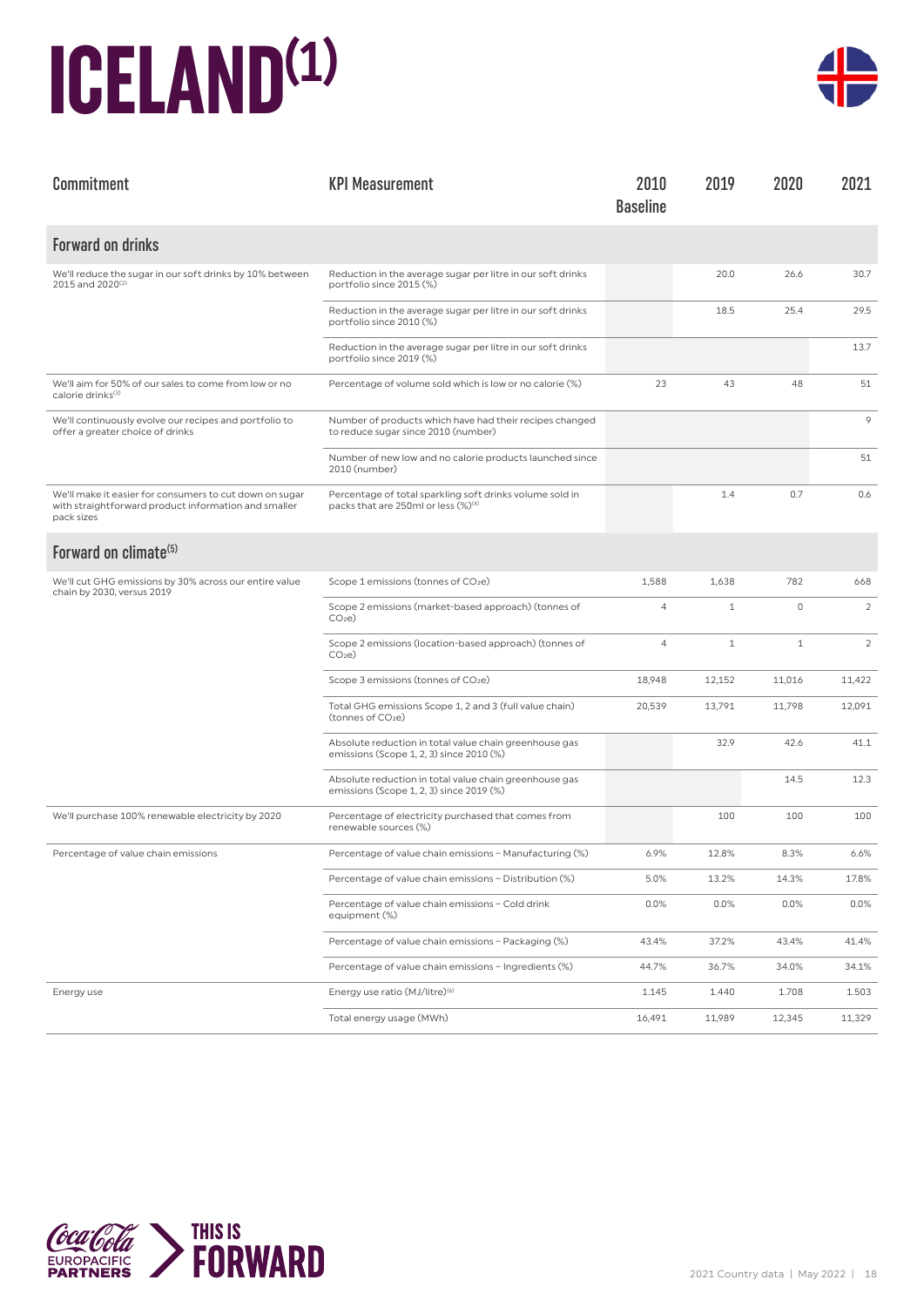

| Commitment                                                                                                           | <b>KPI Measurement</b>                                                                                                                         | 2010<br><b>Baseline</b> | 2019         | 2020         | 2021         |
|----------------------------------------------------------------------------------------------------------------------|------------------------------------------------------------------------------------------------------------------------------------------------|-------------------------|--------------|--------------|--------------|
| Forward on packaging                                                                                                 |                                                                                                                                                |                         |              |              |              |
| We'll make sure that 100% of our packaging is recyclable<br>or reusable                                              | Percentage of packaging that is recyclable $(\%)^{(7)}$                                                                                        |                         | 83.5         | 95.6         | 95.3         |
| We'll work with local and national partners to collect 100%<br>of our packaging in Western Europe                    | PET packaging collected for recycling via local and national<br>partnerships as a percentage of total PET packaging put<br>onto the market (%) |                         | $82^{(8)}$   | $87^{(9)}$   | $91^{(10)}$  |
| We'll make sure that at least 50% of the material we use<br>for our PET bottles comes from recycled plastic (rPET)   | Percentage of PET used that is rPET (%)                                                                                                        |                         | 13.7         | 26.6         | 92.7         |
| Packaging weight                                                                                                     | Aluminium - Total weight (tonnes)                                                                                                              | 379                     | 461          | 590          | 641          |
|                                                                                                                      | Steel - Total weight (tonnes)                                                                                                                  | 27                      | 15           | 10           | 10           |
|                                                                                                                      | PET - Total weight (tonnes)                                                                                                                    | 1,275                   | 596          | 489          | 505          |
|                                                                                                                      | Glass - Total weight (tonnes)                                                                                                                  | 678                     | 1,231        | 816          | 791          |
|                                                                                                                      | Other primary - total weight (tonnes)                                                                                                          | 186                     | 130          | 105          | 126          |
|                                                                                                                      | Total packaging weight (primary/secondary/tertiary)<br>(Tonnes)                                                                                | 2,946                   | 2,698        | 2,306        | 2.394        |
|                                                                                                                      | Percentage total recycled content (primary/Ssecondary/<br>tertiary) (%)                                                                        | 25.7                    | 45.7         | 46.3         | 59.8         |
| Packaging use ratio                                                                                                  | Packaging use ratio (g/litre of product) <sup>(11)</sup>                                                                                       | 60.05                   | 71.05        | 63.02        | 61.97        |
| Manufacturing waste                                                                                                  | Total manufacturing waste sent for recycling (including<br>composting and waste to energy recovery) (%)                                        | 89.7                    | 98.4         | 98.5         | 98.9         |
| Forward on water                                                                                                     |                                                                                                                                                |                         |              |              |              |
| We'll protect the sustainability of the water sources we<br>use for future generations                               | Sites with Source Water Protection Plans and Source Water<br>Vulnerability Assessments in place (%)                                            | 100                     | 100          | 100          | 100          |
| We'll reduce the water we use in manufacturing by 20%<br>- and address water impacts in our supply chain             | Water use ratio (litres/litre)(12)                                                                                                             | 5.96                    | 5.06         | 6.15         | 6.13         |
|                                                                                                                      | Percentage reduction in water use ratio since 2010 (%)                                                                                         |                         | 15.15        | $+3.14$      | $+2.91$      |
|                                                                                                                      | Total volume of water withdrawn (m <sup>3</sup> )                                                                                              | 277,000                 | 139,000      | 149,000      | 153,000      |
|                                                                                                                      | Total volume of wastewater discharged (m <sup>3</sup> )                                                                                        | 69,677                  | 90,673       | 114,899      | 122,040      |
|                                                                                                                      | Manufacturing operations with their own water treatment<br>facilities (number)                                                                 |                         | $\mathbf{1}$ | $\mathbf{1}$ | $\mathbf{1}$ |
| We'll replenish 100% of the water we use in areas of water<br>stress                                                 | Water replenished as a percentage of total water used in<br>our beverages where sourced from areas of water stress<br>$(\%)^{(13)}$            |                         |              |              |              |
| Forward on supply chain                                                                                              |                                                                                                                                                |                         |              |              |              |
| We'll continue to embed sustainability, ethics and human<br>rights into our supply chain                             | Spend with suppliers covered by our Supplier Guiding<br>Principles (%)                                                                         |                         | 49           | 70           | 74           |
| We'll make sure 100% of our main agricultural ingredients<br>and raw materials come from sustainable sources by 2020 | Percentage of sugar sourced through suppliers in<br>compliance with our Principles for Sustainable Agriculture<br>$(\%)$                       |                         | 100          | 100          | 100          |
|                                                                                                                      | Percentage of pulp and paper sourced through suppliers in<br>compliance with our PSA (%)                                                       |                         | 100          | 100          | 100          |

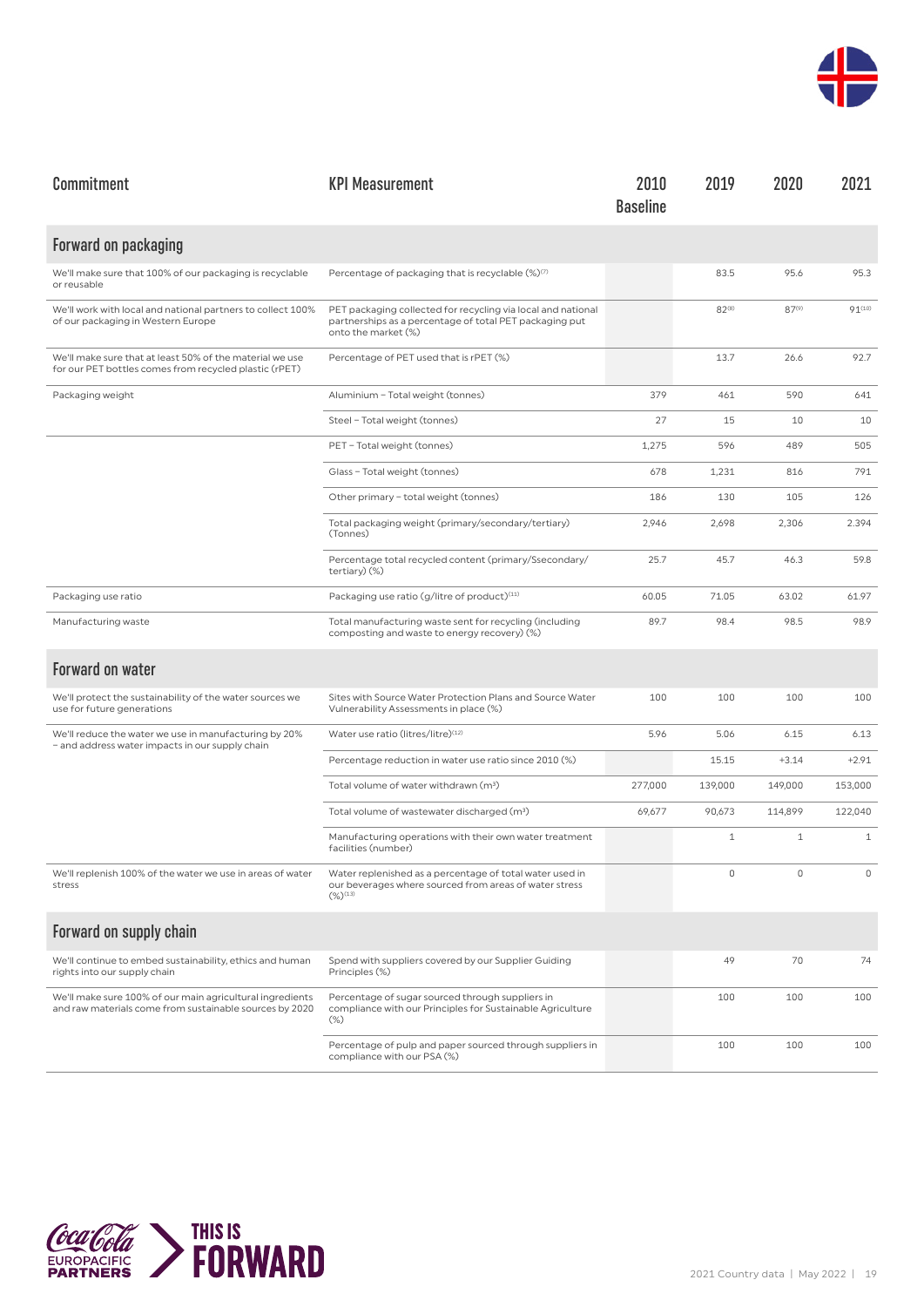

| Commitment                                                                                                                                | <b>KPI Measurement</b>                                                                                                                            | 2010<br><b>Baseline</b> | 2019     | 2020        | 2021     |
|-------------------------------------------------------------------------------------------------------------------------------------------|---------------------------------------------------------------------------------------------------------------------------------------------------|-------------------------|----------|-------------|----------|
| <b>Forward on society</b>                                                                                                                 |                                                                                                                                                   |                         |          |             |          |
| <b>Our communities</b>                                                                                                                    |                                                                                                                                                   |                         |          |             |          |
| We'll expand the contribution we make to society by<br>increasing our employee volunteering and supporting                                | Total community investment contribution $(\epsilon)$                                                                                              |                         | 80,000   | 90,572      | 86,014   |
| local community partnerships                                                                                                              | Total number of volunteering hours (hours)                                                                                                        |                         | 0        | $\mathbb O$ | 36       |
| Our people                                                                                                                                |                                                                                                                                                   |                         |          |             |          |
| We'll foster a diverse and inclusive culture in our business<br>and make sure that women hold at least 40% of our<br>management positions | Percentage of women in management (senior manager<br>level and above) positions (%)                                                               |                         | 50       | 50          | 50       |
| Safety                                                                                                                                    | Lost-time incident rate (LTIR) (number of lost-time<br>incidents per 100 full-time equivalent employees)                                          |                         | 1.54     | 0           | 1.61     |
|                                                                                                                                           | Total incident rate (TIR) (number of incidents per 100<br>full-time equivalent employees leading to an injury that<br>requires medical treatment) |                         | 1.54     | $\mathbb O$ | 3.22     |
| Number of employees                                                                                                                       | Total employees (number)                                                                                                                          |                         | 163      | 164         | 171      |
|                                                                                                                                           | Male (number/%)                                                                                                                                   |                         | 122/74.8 | 128/78      | 127/74.3 |
|                                                                                                                                           | Female (number/%)                                                                                                                                 |                         | 41/25.2  | 36/22       | 44/25.7  |
| Employment type                                                                                                                           | Full-time employees (number/%)                                                                                                                    |                         |          | 164/100     | 161/94.2 |
|                                                                                                                                           | Male (number/%)                                                                                                                                   |                         |          | 128/100     | 117/92.1 |
|                                                                                                                                           | Female (number/%)                                                                                                                                 |                         |          | 36/100      | 44/100   |
|                                                                                                                                           | Part-time employees (number/%)                                                                                                                    |                         |          | 0/0.0       | 10/5.8   |
|                                                                                                                                           | Male (number/%)                                                                                                                                   |                         |          | 0/0.0       | 10/7.9   |
|                                                                                                                                           | Female (number/%)                                                                                                                                 |                         |          | 0/0.0       | 0/0.0    |
| Employment contract type                                                                                                                  | Permanent contract employees (number/%)                                                                                                           |                         |          | 154/93.9    | 158/92.4 |
|                                                                                                                                           | Male (number/%)                                                                                                                                   |                         |          | 122/95.3    | 120/94.5 |
|                                                                                                                                           | Female (number/%)                                                                                                                                 |                         |          | 32/88.9     | 38/86.4  |
|                                                                                                                                           | Temporary contract employees (number/%)                                                                                                           |                         |          | 10/6.1      | 13/7.6   |
|                                                                                                                                           | Male (number/%)                                                                                                                                   |                         |          | 6/4.7       | 7/5.5    |
|                                                                                                                                           | Female (number/%)                                                                                                                                 |                         |          | 4/11.1      | 6/13.6   |
| Rate of internal hires                                                                                                                    | New employee hires (number/%)                                                                                                                     |                         |          | 23/14.0     | 23/13.5  |
|                                                                                                                                           | Male (number/%)                                                                                                                                   |                         |          | 21/16.4     | 19/15.0  |
|                                                                                                                                           | Female (number/%)                                                                                                                                 |                         |          | 2/5.6       | 4/9.1    |
|                                                                                                                                           | $<$ 20y-29y $(\%)$                                                                                                                                |                         |          | 14/28.6     | 16/30.2  |
|                                                                                                                                           | 30y-50y (%)                                                                                                                                       |                         |          | 9/11.1      | 6/7.6    |
|                                                                                                                                           | >50y (%)                                                                                                                                          |                         |          | 0/0.0       | 1/2.6    |

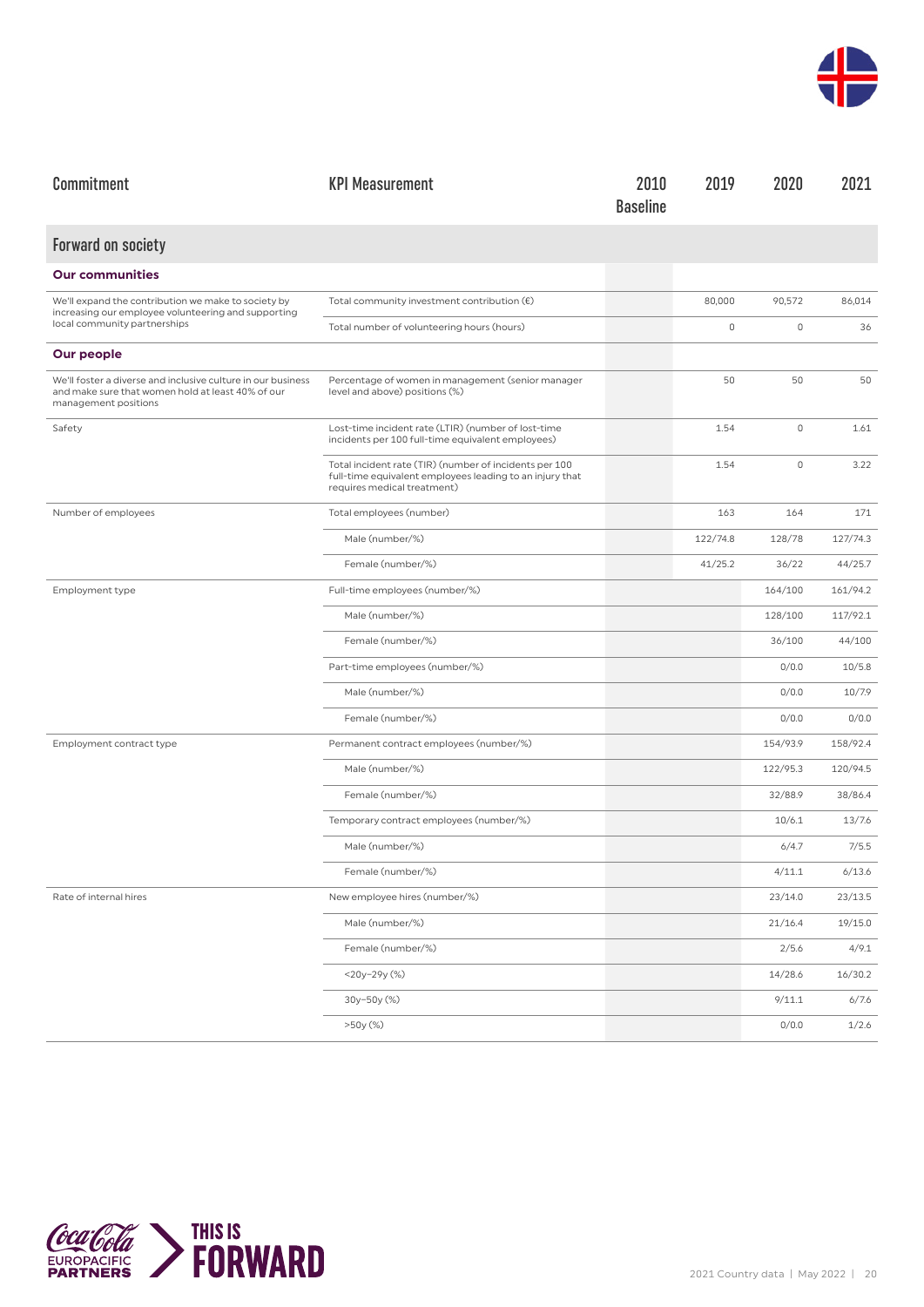

| Commitment                                                                | <b>KPI Measurement</b>             | 2010<br><b>Baseline</b> | 2019 | 2020        | 2021        |
|---------------------------------------------------------------------------|------------------------------------|-------------------------|------|-------------|-------------|
| Voluntary employee turnover                                               | Voluntary turnover (number/%)      |                         |      | 17/10.2     | 10/5.8      |
|                                                                           | Male (number/%)                    |                         |      | 14/10.9     | 10/7.9      |
|                                                                           | Female (number/%)                  |                         |      | 3/8.3       | $\mathbb O$ |
|                                                                           | <20y-29y (number/%)                |                         |      | 6/12.2      | 6/11.3      |
|                                                                           | 30y-50y (number/%)                 |                         |      | 8/9.9       | 3/3.8       |
|                                                                           | >50y (number/%)                    |                         |      | 3/8.8       | 1/2.6       |
| Total employee turnover                                                   | Total employee turnover (number/%) |                         |      | 35/4.6      | 10/5.8      |
|                                                                           | Male (number/%)                    |                         |      | 28/21.9     | 10/7.9      |
|                                                                           | Female (number/%)                  |                         |      | 7/19.4      | $\mathbb O$ |
|                                                                           | <20y-29y (number/%)                |                         |      | 17/34.7     | 6/11.3      |
|                                                                           | 30y-50y (number/%)                 |                         |      | 14/17.3     | 3/3.8       |
|                                                                           | >50y (number/%)                    |                         |      | 4/11.8      | 1/2.6       |
| Employees receiving regular performance and career<br>development reviews | Directors and above (%)            |                         |      | $\mathbf 0$ | $\mathbb O$ |
|                                                                           | Senior managers and above (%)      |                         |      | 86          | 93          |
|                                                                           | Manager and below (%)              |                         |      | 80          | 100         |
|                                                                           | Male (%)                           |                         |      | 78          | 99          |
|                                                                           | Female (%)                         |                         |      | 89          | 100         |
| Ratio of basic salary and remuneration of women to men                    | Management (%)                     |                         |      | 81          | 81          |
|                                                                           | Non-management (%)                 |                         |      | 67          | 74          |

(2) Sparkling soft drinks and non-carbonated soft drinks only. Does not include water or juice.

(3) Total CCEP sales. Does not include coffee, alcohol, beer or Freestyle. Low calorie beverages <20kcal/100ml. Zero calorie beverages <4kcal/100ml.

(4) Based upon 2021 CCEP sparkling soft drinks sales volume, at an stock keeping unit (SKU) level.

(5) Our baseline figures for 2019 have been restated to include new emission sources and more accurate data.

(6) Energy use ratio, MJ/litre of product produced.

(7) Packaging is the packaging in the hand of the consumer (Ready to drink packaging). Recyclability criteria based upon market specific recyclability assessments.

(8) Data source: Endurvinnslan (2018).

(9) Data source: Endurvinnslan (2019).

(10) Data source: Endurvinnslan (2020).

(11) Packaging use ratio based upon tonnage of packaging, including trippage for refillable packaging.

(12) Water use ratio, litres of water per litre of finished product produced.

(13) Water replenishment calculated on production volume from CCEP sites based in areas of water stress as determined by WRI/Aqueduct analysis, and total water volumes replenished. May differ to The Coca-Cola Company calculations, which are based on total sales volumes.

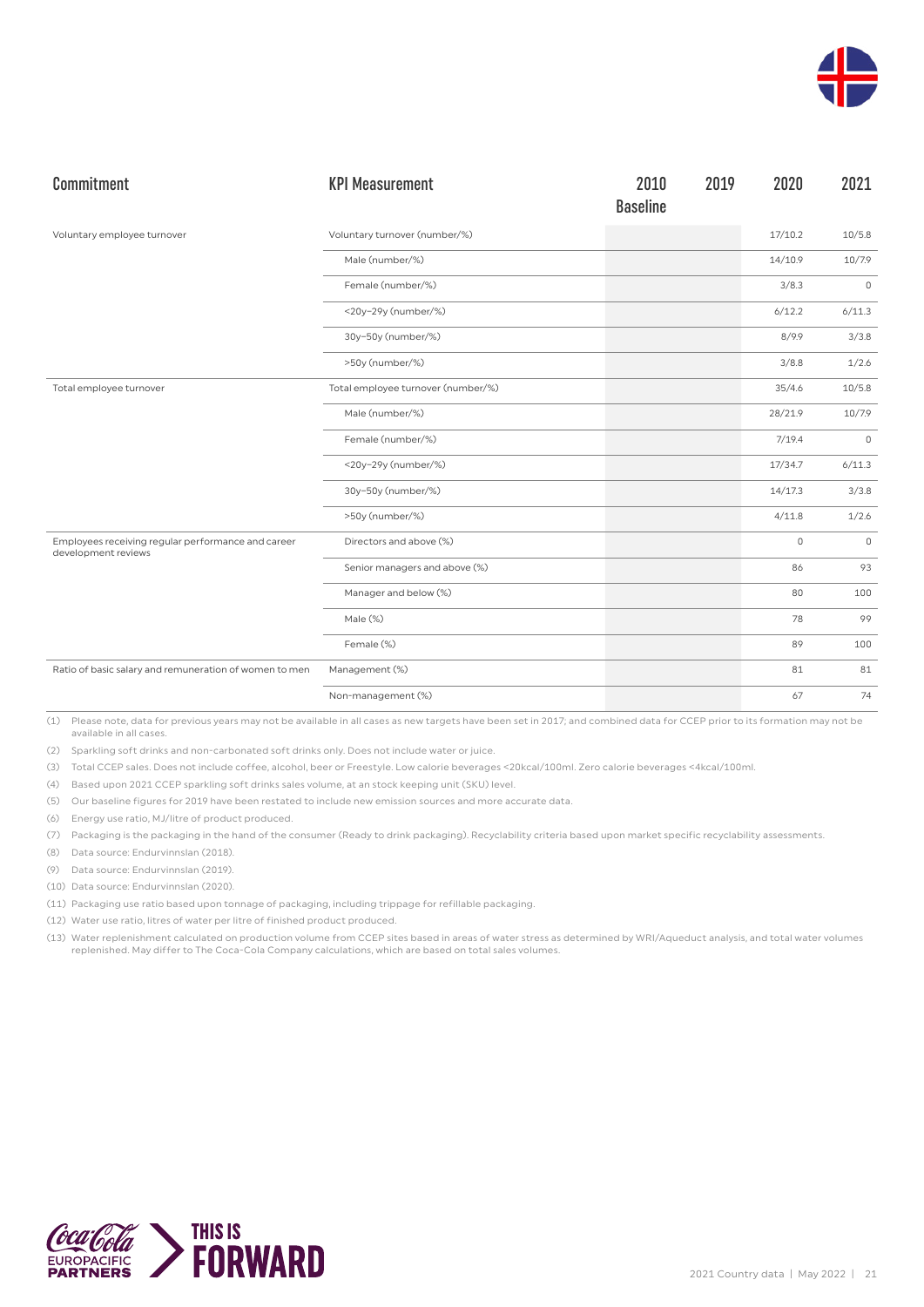### **THE NETHERLANDS(1)**



| Commitment                                                                                                                    | <b>KPI Measurement</b>                                                                                      | 2010<br><b>Baseline</b> | 2019    | 2020    | 2021    |
|-------------------------------------------------------------------------------------------------------------------------------|-------------------------------------------------------------------------------------------------------------|-------------------------|---------|---------|---------|
| <b>Forward on drinks</b>                                                                                                      |                                                                                                             |                         |         |         |         |
| We'll reduce the sugar in our soft drinks by 10% between<br>2015 and 2020 <sup>(2)</sup>                                      | Reduction in the average sugar per litre in our soft drinks<br>portfolio since 2015 (%)                     |                         | 18.9    | 21.1    | 25.5    |
|                                                                                                                               | Reduction in the average sugar per litre in our soft drinks<br>portfolio since 2010 (%)                     |                         | 17.0    | 19.9    | 24.4    |
|                                                                                                                               | Reduction in the average sugar per litre in our soft drinks<br>portfolio since 2019 (%)                     |                         |         |         | 9.0     |
| We'll aim for 50% of our sales to come from low or no<br>calorie drinks <sup>(3)</sup>                                        | Percentage of volume sold which is low or no calorie (%)                                                    | 32                      | 44      | 44      | 46      |
| We'll continuously evolve our recipes and portfolio to<br>offer a greater choice of drinks                                    | Number of products which have had their recipes changed<br>to reduce sugar since 2010 (number)              |                         |         |         | 23      |
|                                                                                                                               | Number of new low and no calorie products launched since<br>2010 (number)                                   |                         |         |         | 97      |
| We'll make it easier for consumers to cut down on sugar<br>with straightforward product information and smaller<br>pack sizes | Percentage of total sparkling soft drinks volume sold in<br>packs that are 250ml or less (%) <sup>(4)</sup> |                         | 12.8    | 12.4    | 18.8    |
| Forward on climate <sup>(5)</sup>                                                                                             |                                                                                                             |                         |         |         |         |
| We'll cut GHG emissions by 30% across our entire value<br>chain by 2030, versus 2019.                                         | Scope 1 emissions (tonnes of CO2e)                                                                          | 10,723                  | 8,276   | 6,716   | 8,437   |
|                                                                                                                               | Scope 2 emissions (market-based approach) (tonnes of<br>CO <sub>2</sub> e                                   | 10,852                  | 104     | 109     | 88      |
|                                                                                                                               | Scope 2 emissions (location-based approach) (tonnes of<br>CO <sub>2</sub> e                                 | 11,194                  | 12,086  | 11,230  | 10,354  |
|                                                                                                                               | Scope 3 emissions (tonnes of CO2e)                                                                          | 251,842                 | 198,305 | 175,590 | 159,465 |
|                                                                                                                               | Total GHG emissions Scope 1, 2 and 3 (full value chain)<br>(tonnes of CO <sub>2</sub> e)                    | 273,417                 | 206,685 | 182,415 | 167,990 |
|                                                                                                                               | Absolute reduction in total value chain greenhouse gas<br>emissions (Scope 1, 2, 3) since 2010 (%)          |                         | 24.4    | 33.3    | 38.6    |
|                                                                                                                               | Absolute reduction in total value chain greenhouse gas<br>emissions (Scope 1, 2, 3) since 2019 (%)          |                         |         | 11.7    | 18.7    |
| We'll purchase 100% renewable electricity by 2020                                                                             | Percentage of electricity purchased that comes from<br>renewable sources (%)                                |                         | 100     | 100     | 100     |
| Percentage of value chain emissions                                                                                           | Percentage of value chain emissions - Manufacturing (%)                                                     | 7.8%                    | 7.4%    | 7.4%    | 9.7%    |
|                                                                                                                               | Percentage of value chain emissions - Distribution (%)                                                      | 4.1%                    | 4.0%    | 2.8%    | 2.4%    |
|                                                                                                                               | Percentage of value chain emissions - Cold drink<br>equipment (%)                                           | 38.9%                   | 32.7%   | 35.4%   | 31.7%   |
|                                                                                                                               | Percentage of value chain emissions - Packaging (%)                                                         | 32.8%                   | 36.7%   | 36.0%   | 36.0%   |
|                                                                                                                               | Percentage of value chain emissions - Ingredients (%)                                                       | 16.4%                   | 19.2%   | 18.4%   | 20.2%   |
| Energy use                                                                                                                    | Energy use ratio (MJ/litre) <sup>(6)</sup>                                                                  | 0.275                   | 0.341   | 0.337   | 0.376   |
|                                                                                                                               | Total energy usage (MWh)                                                                                    | 62,047                  | 57,107  | 49,725  | 57,020  |

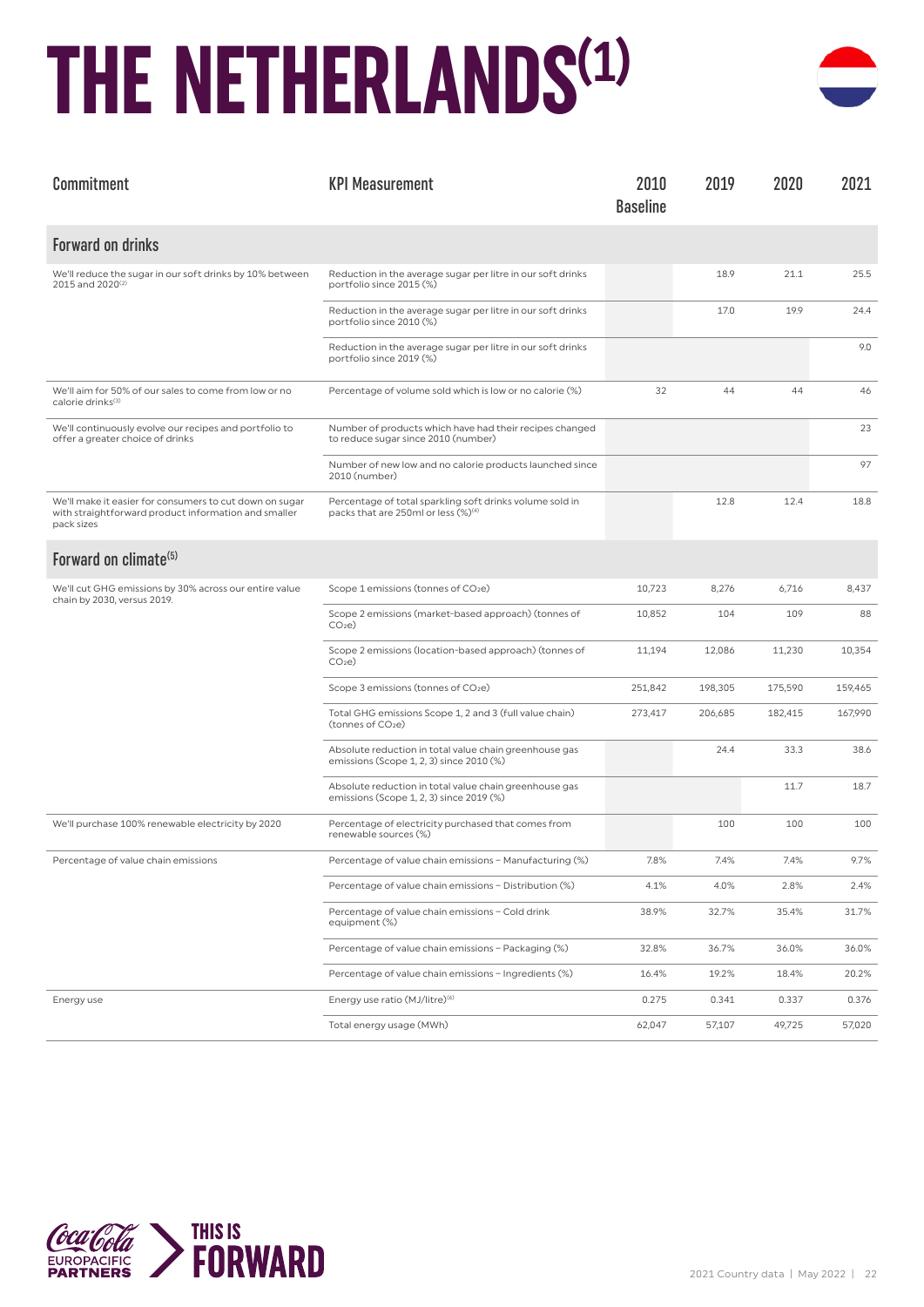

| Commitment                                                                                                           | <b>KPI Measurement</b>                                                                                                                         | 2010<br><b>Baseline</b> | 2019         | 2020          | 2021          |
|----------------------------------------------------------------------------------------------------------------------|------------------------------------------------------------------------------------------------------------------------------------------------|-------------------------|--------------|---------------|---------------|
| Forward on packaging                                                                                                 |                                                                                                                                                |                         |              |               |               |
| We'll make sure that 100% of our packaging is recyclable<br>or reusable                                              | Percentage of packaging that is recyclable (%)(7)                                                                                              |                         | 95.7         | 96.2          | 96.2          |
|                                                                                                                      | Percentage of glass packaging that is refillable glass (%)                                                                                     | 100                     | 99.5         | 98.8          | 98.6          |
| We'll work with local and national partners to collect 100%<br>of our packaging in Western Europe                    | PET packaging collected for recycling via local and national<br>partnerships as a percentage of total PET packaging put<br>onto the market (%) |                         | 70(8)/95(97) | 70(10)/95(11) | 80(12)/95(13) |
| We'll make sure that at least 50% of the material we use<br>for our PET bottles comes from recycled plastic (rPET)   | Percentage of PET used that is rPET (%) <sup>(14)</sup>                                                                                        |                         | 52.2         | 62.5          | 76.8          |
| Packaging weight                                                                                                     | Aluminium - Total weight (tonnes)                                                                                                              | 1,468                   | 3,479        | 4,076         | 6,371         |
|                                                                                                                      | Steel - Total weight (tonnes)                                                                                                                  | 8,153                   | 6,146        | 4,624         | 1,079         |
|                                                                                                                      | PET - Total weight (tonnes)                                                                                                                    | 13,024                  | 10,106       | 9,080         | 8,604         |
|                                                                                                                      | Glass - Total weight (tonnes)                                                                                                                  | 4,449                   | 6,264        | 3,458         | 3,539         |
|                                                                                                                      | Other primary - Total weight (tonnes)                                                                                                          | 1,705                   | 1,610        | 1,470         | 1,551         |
|                                                                                                                      | Total packaging weight (primary/secondary/tertiary)<br>(tonnes)                                                                                | 32,558                  | 31,882       | 26,089        | 25.063        |
|                                                                                                                      | Percentage total recycled content (primary/secondary/<br>tertiary) (%)                                                                         | 18.4                    | 42.0         | 48.1          | 57.3          |
| Packaging use ratio                                                                                                  | Packaging use ratio (g/litre of product) <sup>(15)</sup>                                                                                       | 52.98                   | 52.84        | 48.21         | 45.49         |
| Manufacturing waste                                                                                                  | Total manufacturing waste sent for recycling (including<br>composting and waste to energy recovery) (%)                                        | 100                     | 100          | 100           | 100           |
| <b>Forward on water</b>                                                                                              |                                                                                                                                                |                         |              |               |               |
| We'll protect the sustainability of the water sources we<br>use for future generations                               | Sites with Source Water Protection Plans and Source Water<br>Vulnerability Assessments in place (%)                                            | 100                     | 100          | 100           | 100           |
| We'll reduce the water we use in manufacturing by 20%<br>- and address water impacts in our supply chain             | Water use ratio (litres/litre) <sup>(16)</sup>                                                                                                 | 1.48                    | 1.52         | 1.44          | 1.50          |
|                                                                                                                      | Percentage reduction in water use ratio since 2010 (%)                                                                                         |                         | $+2.30$      | 2.78          | $+0.99$       |
|                                                                                                                      | Total volume of water withdrawn (m <sup>3</sup> )                                                                                              | 861,000                 | 785,000      | 686,000       | 750,000       |
|                                                                                                                      | Total volume of wastewater discharged (m <sup>3</sup> )                                                                                        | 327,075                 | 302,390      | 242,126       | 283,627       |
| We'll replenish 100% of the water we use in areas of water<br>stress                                                 | Water replenished as a percentage of total water used in<br>our beverages where sourced from areas of water stress<br>$(\%)^{(17)}$            |                         | 0            | $\mathbf 0$   | $\circ$       |
| Forward on supply chain                                                                                              |                                                                                                                                                |                         |              |               |               |
| We'll continue to embed sustainability, ethics and human<br>rights into our supply chain                             | Spend with suppliers covered by our Supplier Guiding<br>Principles (%)                                                                         |                         | 98           | 97            | 97            |
| We'll make sure 100% of our main agricultural ingredients<br>and raw materials come from sustainable sources by 2020 | Percentage of sugar sourced through suppliers in<br>compliance with our Principles for Sustainable Agriculture<br>$(\%)$                       |                         | 100          | 100           | 100           |
|                                                                                                                      | Percentage of pulp and paper sourced through suppliers in<br>compliance with our PSA (%)                                                       |                         | 100          | 100           | 100           |

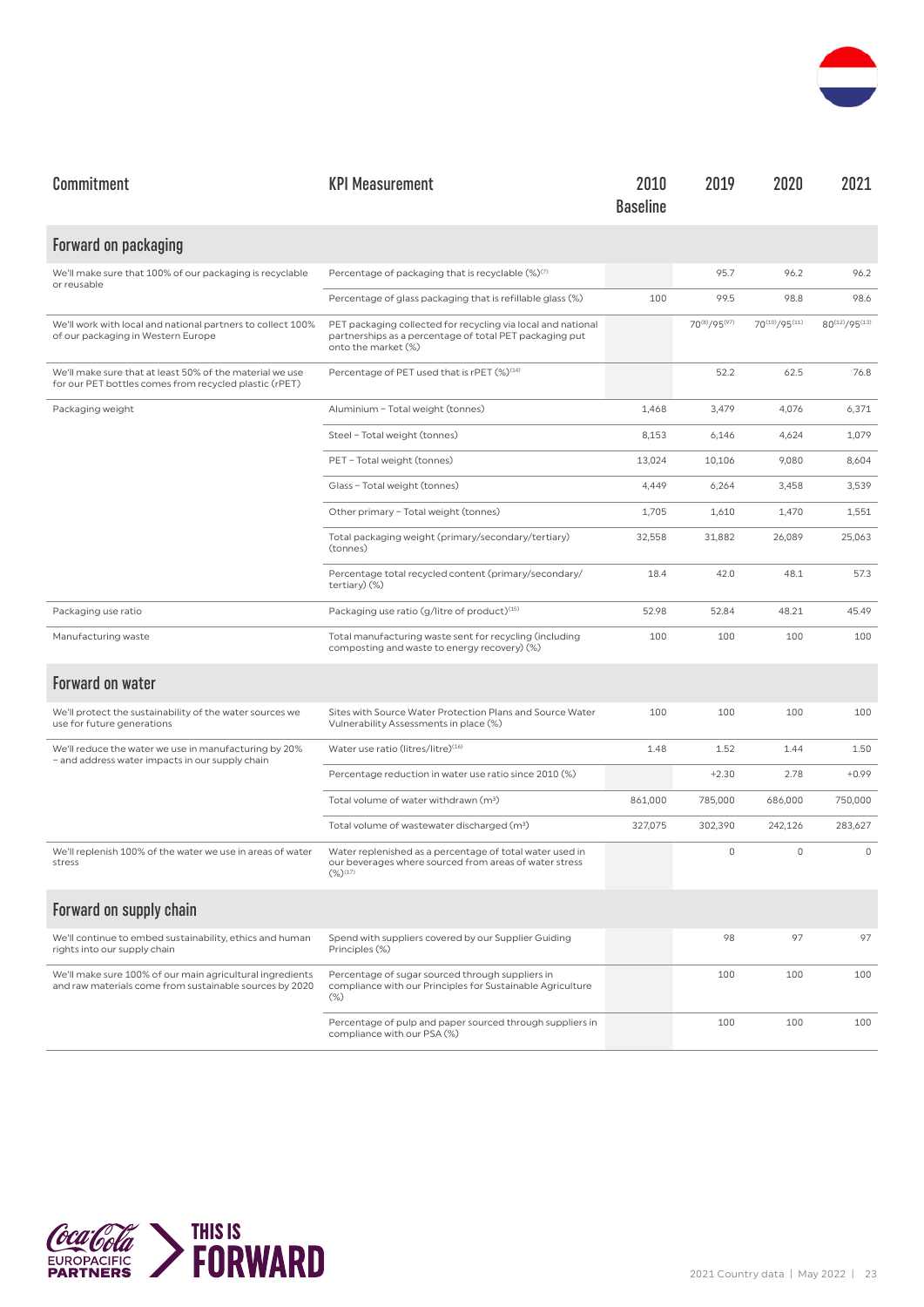

| Commitment                                                                                                                                | <b>KPI Measurement</b>                                                                                                                            | 2010<br><b>Baseline</b> | 2019     | 2020     | 2021     |
|-------------------------------------------------------------------------------------------------------------------------------------------|---------------------------------------------------------------------------------------------------------------------------------------------------|-------------------------|----------|----------|----------|
| <b>Forward on society</b>                                                                                                                 |                                                                                                                                                   |                         |          |          |          |
| <b>Our communities</b>                                                                                                                    |                                                                                                                                                   |                         |          |          |          |
| We'll expand the contribution we make to society by<br>increasing our employee volunteering and supporting                                | Total community investment contribution $(\epsilon)$                                                                                              |                         | 250,881  | 852,588  | 340,566  |
| local community partnerships                                                                                                              | Total number of volunteering hours (hours)                                                                                                        |                         | 1,155    | 2,226    | 241      |
| Our people                                                                                                                                |                                                                                                                                                   |                         |          |          |          |
| We'll foster a diverse and inclusive culture in our business<br>and make sure that women hold at least 40% of our<br>management positions | Percentage of women in management (senior manager<br>level and above) positions (%)                                                               |                         | 30.6     | 32.8     | 37.5     |
| Safety                                                                                                                                    | Lost-time incident rate (LTIR) (number of lost-time<br>incidents per 100 full-time equivalent employees)                                          |                         | 0.12     | 0.24     | 0.62     |
|                                                                                                                                           | Total incident rate (TIR) (number of incidents per 100<br>full-time equivalent employees leading to an injury that<br>requires medical treatment) |                         | 0.84     | 0.60     | 1.11     |
| Number of employees                                                                                                                       | Total employees (number)                                                                                                                          |                         | 819      | 765      | 781      |
|                                                                                                                                           | Male (number/%)                                                                                                                                   |                         | 604/73.8 | 546/71.4 | 567/72.6 |
|                                                                                                                                           | Female (number/%)                                                                                                                                 |                         | 215/26.2 | 219/28.6 | 214/27.4 |
| Employment type                                                                                                                           | Full-time employees (number/%)                                                                                                                    |                         |          | 664/86.8 | 680/87.1 |
|                                                                                                                                           | Male (number/%)                                                                                                                                   |                         |          | 521/95.4 | 542/95.6 |
|                                                                                                                                           | Female (number/%)                                                                                                                                 |                         |          | 143/65.3 | 138/64.5 |
|                                                                                                                                           | Part-time employees (number/%)                                                                                                                    |                         |          | 101/13.2 | 101/12.9 |
|                                                                                                                                           | Male (number/%)                                                                                                                                   |                         |          | 25/4.6   | 25/4.4   |
|                                                                                                                                           | Female (number/%)                                                                                                                                 |                         |          | 76/34.7  | 76/35.5  |
| Employment contract type                                                                                                                  | Permanent contract employees (number/%)                                                                                                           |                         |          | 659/86.1 | 670/85.8 |
|                                                                                                                                           | Male (number/%)                                                                                                                                   |                         |          | 497/91.0 | 500/88.2 |
|                                                                                                                                           | Female (number/%)                                                                                                                                 |                         |          | 162/74.0 | 170/97.4 |
|                                                                                                                                           | Temporary contract employees (number/%)                                                                                                           |                         |          | 85/11.1  | 81/10.4  |
|                                                                                                                                           | Male (number/%)                                                                                                                                   |                         |          | 42/7.7   | 49/8.6   |
|                                                                                                                                           | Female (number/%)                                                                                                                                 |                         |          | 43/19.6  | 32/15.0  |
| Rate of internal hires                                                                                                                    | New employee hires (number/%)                                                                                                                     |                         |          | 12/1.6   | 11/1.4   |
|                                                                                                                                           | Male (number/%)                                                                                                                                   |                         |          | 7/1.3    | 10/1.8   |
|                                                                                                                                           | Female (number/%)                                                                                                                                 |                         |          | 5/2.3    | 1/0.5    |
|                                                                                                                                           | <20y-29y (number/%)                                                                                                                               |                         |          | 4/3.0    | 8/6.0    |
|                                                                                                                                           | 30y-50y (number/%)                                                                                                                                |                         |          | 1/0.5    | 3/0.8    |
|                                                                                                                                           | >50y (number/%)                                                                                                                                   |                         |          | 7/1.3    | 0/0.0    |

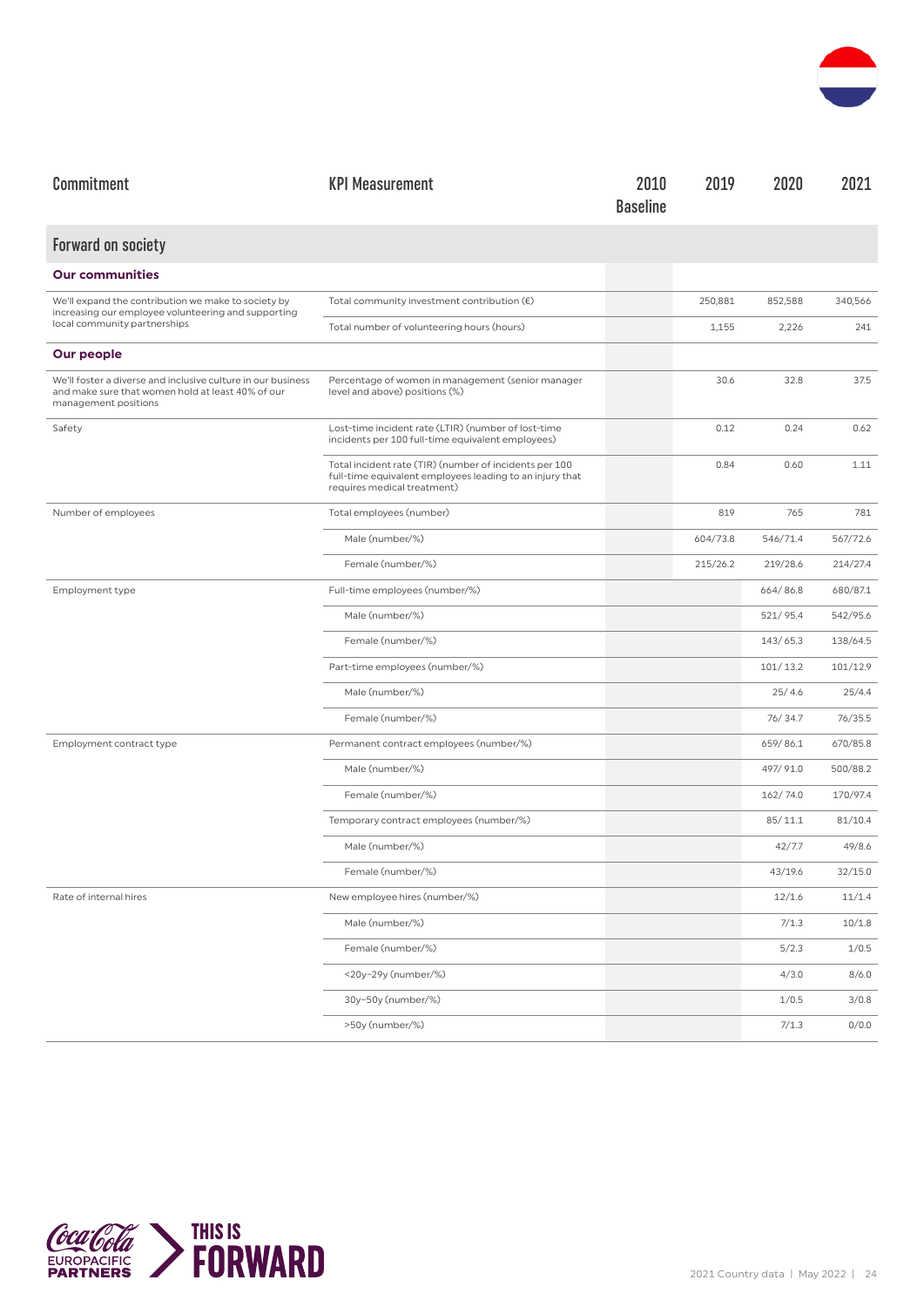

| Commitment                                                                | <b>KPI Measurement</b>             | 2010<br><b>Baseline</b> | 2019 | 2020        | 2021        |
|---------------------------------------------------------------------------|------------------------------------|-------------------------|------|-------------|-------------|
| Voluntary employee turnover                                               | Voluntary turnover (number/%)      |                         |      | 32/4.2      | 36/4.6      |
|                                                                           | Male (number/%)                    |                         |      | 18/3.3      | 20/3.5      |
|                                                                           | Female (number/%)                  |                         |      | 14/6.4      | 16/7.5      |
|                                                                           | <20y-29y (number/%)                |                         |      | 9/6.7       | 15/11.2     |
|                                                                           | 30y-50y (number/%)                 |                         |      | 17/4.1      | 18/4.5      |
|                                                                           | >50y (number/%)                    |                         |      | 6/2.7       | 3/1.2       |
| Total employee turnover                                                   | Total employee turnover (number/%) |                         |      | 161/21.0    | 47/6.0      |
|                                                                           | Male (number/%)                    |                         |      | 114/20.9    | 27/4.8      |
|                                                                           | Female (number/%)                  |                         |      | 47/21.5     | 20/9.3      |
|                                                                           | <20y-29y (number/%)                |                         |      | 85/60.7     | 16/11.9     |
|                                                                           | 30y-50y (number/%)                 |                         |      | 47/11.5     | 24/6.1      |
|                                                                           | >50y (number/%)                    |                         |      | 32/14.5     | 7/2.8       |
| Employees receiving regular performance and career<br>development reviews | Directors and above (%)            |                         |      | $\mathbf 0$ | $\mathbb O$ |
|                                                                           | Senior managers and above (%)      |                         |      | 89          | 98          |
|                                                                           | Manager and below (%)              |                         |      | 84          | 94          |
|                                                                           | Male (%)                           |                         |      | 89          | 95          |
|                                                                           | Female (%)                         |                         |      | 74          | 93          |
| Ratio of basic salary and remuneration of women to men                    | Management (%)                     |                         |      | 110         | 116         |
|                                                                           | Non-management (%)                 |                         |      | 96          | 93          |

(2) Sparkling soft drinks and non-carbonated soft drinks only. Does not include water or juice.

(3) Total CCEP sales. Does not include coffee, alcohol, beer or Freestyle. Low calorie beverages <20kcal/100ml. Zero calorie beverages <4kcal/100ml.

(4) Based upon 2021 CCEP sparkling soft drinks sales volume, at an stock keeping unit (SKU) level.

(5) Our baseline figures for 2019 have been restated to include new emission sources and more accurate data.

(6) Energy use ratio, MJ/litre of product produced.

(7) Packaging is the packaging in the hand of the consumer (Ready to drink packaging). Recyclability criteria based upon market specific recyclability assessments. This indicator refers to our primary packaging (including Bag in Box) only and does not include secondary or tertiary packaging (which is being recycled or reused by our customers). It is calculated based upon recyclability through collection, sorting and recycling which is proven to work in practice and at scale. The criteria for recyclability is defined in conjunction with The Coca-Cola Company.

- (8) Data source: < 1L PET bottles: CE Delft (2017), Afvalfonds Verpakkingen (2017), TetraPak (2017).
- (9) Data source: > 1L PET bottles: CE Delft (2017), Afvalfonds Verpakkingen (2017), TetraPak (2017).

(10) Data source: < 1L PET bottles: CE Delft (2018), Afvalfonds Verpakkingen (2018), TetraPak (2017).

- (11) Data source: > 1L PET bottles: CE Delft (2018), Afvalfonds Verpakkingen (2018), TetraPak (2017).
- (12) Data source: < 1L PET bottles: Afvalfonds Verpakkingen (2019).
- (13) Data source: > 1L PET bottles: Afvalfonds Verpakkingen (2019).
- (14) The calculation of the percentage of PET used within our PET bottles that is rPET is based on monthly sales and rPET percentages by calculating a weighted average recycled PET (rPET), virgin PET and Plant PET rate per PET SKU. From 2019, this calculation excludes all refillable PET. Since September 2021 all are PET bottles are made 100% rPET.
- (15) Packaging use ratio based upon tonnage of packaging, including trippage for refillable packaging. 70% collection rate for PET bottles <0.75 litre and 95% collection rate for PET bottles > 0.75 litre.
- (16) Water use ratio, litres of water per litre of finished product produced.
- (17) Water replenishment calculated on production volume from CCEP sites based in areas of water stress as determined by WRI/Aqueduct analysis, and total water volumes replenished. May differ to The Coca-Cola Company calculations, which are based on total sales volumes.

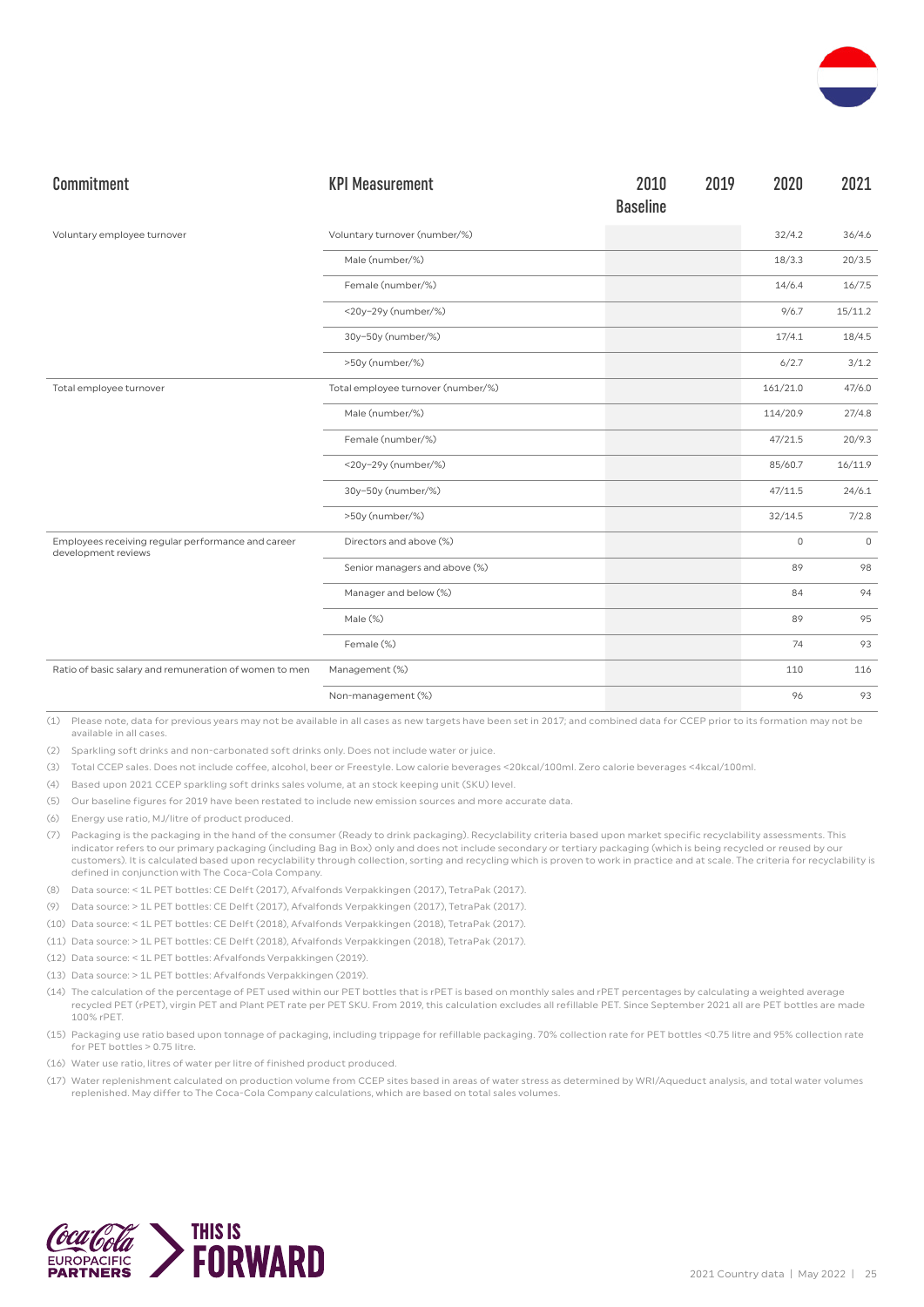## **NORWAY(1)**



| Commitment                                                                                                                    | <b>KPI Measurement</b>                                                                                      | 2010<br><b>Baseline</b> | 2019   | 2020   | 2021    |
|-------------------------------------------------------------------------------------------------------------------------------|-------------------------------------------------------------------------------------------------------------|-------------------------|--------|--------|---------|
| <b>Forward on drinks</b>                                                                                                      |                                                                                                             |                         |        |        |         |
| We'll reduce the sugar in our soft drinks by 10% between<br>2015 and 2020 <sup>(2)</sup>                                      | Reduction in the average sugar per litre in our soft drinks<br>portfolio since 2015 (%)                     |                         | 14.7   | 17.8   | 26.0    |
|                                                                                                                               | Reduction in the average sugar per litre in our soft drinks<br>portfolio since 2010 (%)                     |                         | 19.6   | 22.4   | 30.3    |
|                                                                                                                               | Reduction in the average sugar per litre in our soft drinks<br>portfolio since 2019 (%)                     |                         |        |        | 13.3    |
| We'll aim for 50% of our sales to come from low or no<br>calorie drinks(3)                                                    | Percentage of volume sold which is low or no calorie (%)                                                    | 26                      | 40     | 43     | 49      |
| We'll continuously evolve our recipes and portfolio to<br>offer a greater choice of drinks                                    | Number of products which have had their recipes changed<br>to reduce sugar since 2010 (number)              |                         |        |        | 5       |
|                                                                                                                               | Number of new low and no calorie products launched since<br>2010 (number)                                   |                         |        |        | 73      |
| We'll make it easier for consumers to cut down on sugar<br>with straightforward product information and smaller<br>pack sizes | Percentage of total sparkling soft drinks volume sold in<br>packs that are 250ml or less (%) <sup>(4)</sup> |                         | 0.8    | 0.7    | 0.8     |
| Forward on climate <sup>(5)</sup>                                                                                             |                                                                                                             |                         |        |        |         |
| We'll cut GHG emissions by 30% across our entire value<br>chain by 2030, versus 2019                                          | Scope 1 emissions (tonnes of CO2e)                                                                          | 8,120                   | 2,003  | 952    | 1,119   |
|                                                                                                                               | Scope 2 emissions (market-based approach) (tonnes of<br>CO <sub>2</sub> e                                   | 11,591                  | 242    | 174    | 192     |
|                                                                                                                               | Scope 2 emissions (location-based approach) (tonnes of<br>CO <sub>2</sub> e                                 | 180                     | 145    | 136    | 183     |
|                                                                                                                               | Scope 3 emissions (tonnes of CO <sub>2</sub> e)                                                             | 53,004                  | 55,031 | 58,429 | 57,914  |
|                                                                                                                               | Total GHG emissions Scope 1, 2 and 3 (full value chain)<br>(tonnes of CO <sub>2</sub> e)                    | 72,715                  | 57,276 | 59,555 | 59,225  |
|                                                                                                                               | Absolute reduction in total value chain greenhouse gas<br>emissions (Scope 1, 2, 3) since 2010 (%)          |                         | 21.2   | 18.1   | 18.6    |
|                                                                                                                               | Absolute reduction in total value chain greenhouse gas<br>emissions (Scope 1, 2, 3) since 2019 (%)          |                         |        | $+4.0$ | $+3.4$  |
| We'll purchase 100% renewable electricity by 2020                                                                             | Percentage of electricity purchased that comes from<br>renewable sources (%)                                |                         | 100    | 100    | 100     |
| Percentage of value chain emissions                                                                                           | Percentage of value chain emissions - Manufacturing (%)                                                     | 19.9%                   | 2.8%   | 0.9%   | 1.1%    |
|                                                                                                                               | Percentage of value chain emissions - Distribution (%)                                                      | 19.4%                   | 6.2%   | 6.3%   | $9.0\%$ |
|                                                                                                                               | Percentage of value chain emissions - Cold drink<br>equipment (%)                                           | 1.1%                    | 2.2%   | 2.0%   | 2.3%    |
|                                                                                                                               | Percentage of value chain emissions - Packaging (%)                                                         | 22.3%                   | 44.3%  | 49.8%  | 46.7%   |
|                                                                                                                               | Percentage of value chain emissions - Ingredients (%)                                                       | 37.3%                   | 44.5%  | 41.0%  | 40.9%   |
| Energy use                                                                                                                    | Energy use ratio (MJ/litre) <sup>(6)</sup>                                                                  | 0.639                   | 0.319  | 0.287  | 0.301   |
|                                                                                                                               | Total energy usage (MWh)                                                                                    | 60,061                  | 20,883 | 19,749 | 22,477  |

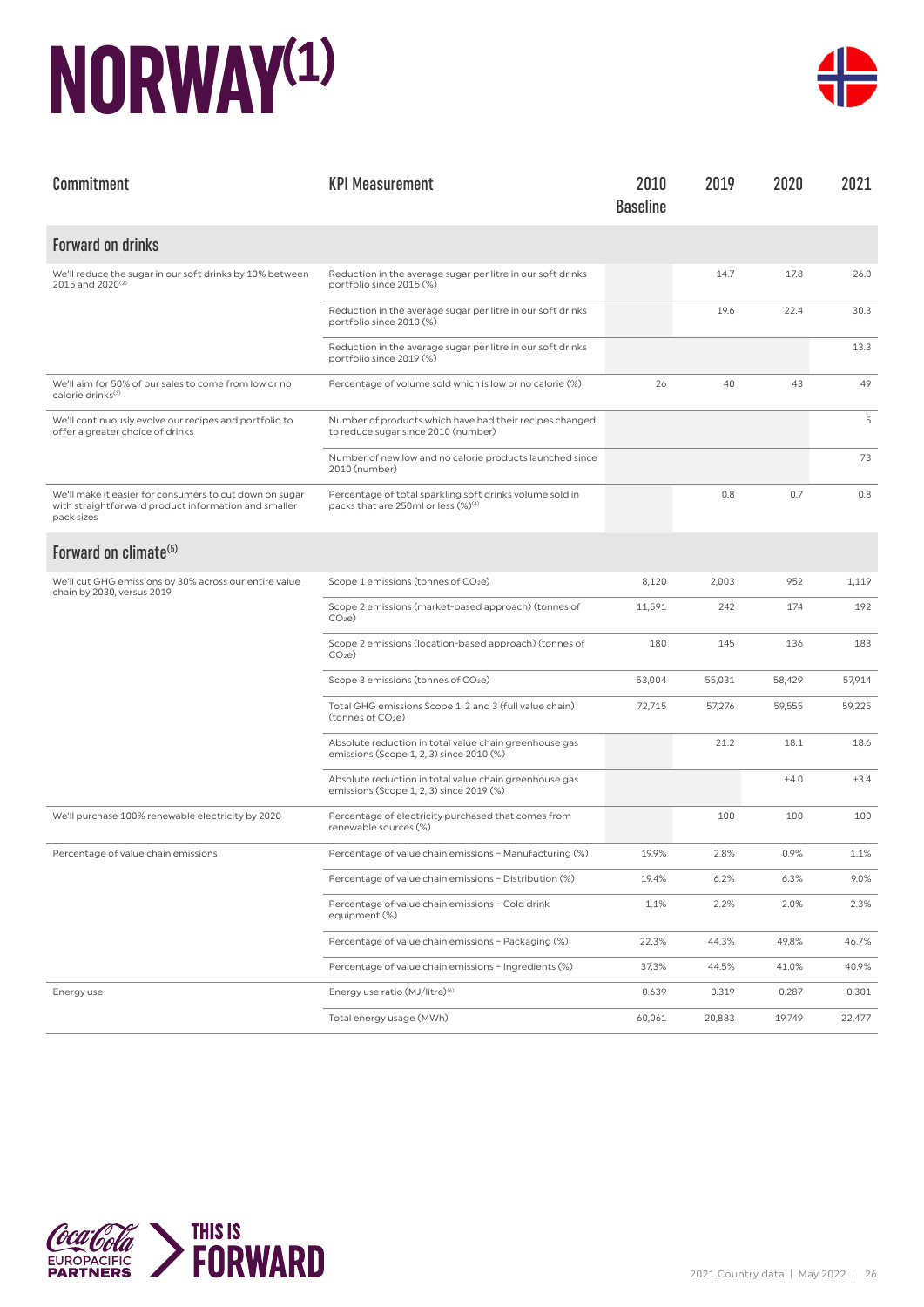

| Commitment                                                                                                           | <b>KPI Measurement</b>                                                                                                                         | 2010<br><b>Baseline</b> | 2019         | 2020                | 2021          |
|----------------------------------------------------------------------------------------------------------------------|------------------------------------------------------------------------------------------------------------------------------------------------|-------------------------|--------------|---------------------|---------------|
| Forward on packaging                                                                                                 |                                                                                                                                                |                         |              |                     |               |
| We'll make sure that 100% of our packaging is recyclable<br>or reusable                                              | Percentage of packaging that is recyclable (%)(7)                                                                                              |                         | 99.5         | 99.8                | 99.9          |
|                                                                                                                      | Percentage of glass and PET packaging that is refillable (%)                                                                                   | 92                      | 0            | 0                   | $\mathbf 0$   |
| We'll work with local and national partners to collect 100%<br>of our packaging in Western Europe                    | PET packaging collected for recycling via local and national<br>partnerships as a percentage of total PET packaging put<br>onto the market (%) |                         | $88.6^{(8)}$ | 89.8 <sup>(9)</sup> | $92.0^{(10)}$ |
| We'll make sure that at least 50% of the material we use<br>for our PET bottles comes from recycled plastic (rPET)   | Percentage of PET used that is rPET (%)                                                                                                        |                         | 24.4         | 28.5                | 100           |
| Packaging weight                                                                                                     | Aluminium - Total weight (tonnes)                                                                                                              | 404                     | 1,702        | 2,886               | 2,998         |
|                                                                                                                      | Steel - Total weight (tonnes)                                                                                                                  | 40                      | 36           | 29                  | 33            |
|                                                                                                                      | PET - Total weight (tonnes)                                                                                                                    | 2,601                   | 6,354        | 6,330               | 6,836         |
|                                                                                                                      | Glass - Total weight (tonnes)                                                                                                                  | 493                     | 3,349        | 2,670               | 2,977         |
|                                                                                                                      | Other primary - Total weight (tonnes)                                                                                                          | 1,242                   | 715          | 679                 | 743           |
|                                                                                                                      | Total packaging weight (primary/secondary/tertiary)<br>(tonnes)                                                                                | 6,421                   | 13,484       | 14,126              | 15,380        |
|                                                                                                                      | Percentage total recycled content (primary/secondary/<br>tertiary) (%)                                                                         | 15.6                    | 35.3         | 38.0                | 68.2          |
| Packaging use ratio                                                                                                  | Packaging use ratio (g/litre of product) <sup>(11)</sup>                                                                                       | 18.92                   | 51.11        | 47.73               | 46.55         |
| Manufacturing waste                                                                                                  | Total manufacturing waste sent for recycling (including<br>composting and waste to energy recovery) (%)                                        | 99.4                    | 100          | 100                 | 100           |
| <b>Forward on water</b>                                                                                              |                                                                                                                                                |                         |              |                     |               |
| We'll protect the sustainability of the water sources we<br>use for future generations                               | Sites with Source Water Protection Plans and Source Water<br>Vulnerability Assessments in place (%)                                            | 100                     | 100          | 100                 | 100           |
| We'll reduce the water we use in manufacturing by 20%<br>- and address water impacts in our supply chain             | Water use ratio (litres/litre)(12)                                                                                                             | 2.47                    | 1.24         | 1.21                | 1.20          |
|                                                                                                                      | Percentage reduction in water use ratio since 2010 (%)                                                                                         |                         | 49.94        | 50.90               | 51.42         |
|                                                                                                                      | Total volume of water withdrawn (m <sup>3</sup> )                                                                                              | 504,000                 | 235,000      | 235,000             | 256,000       |
|                                                                                                                      | Total volume of wastewater discharged (m <sup>3</sup> )                                                                                        | 304,514                 | 89,886       | 99,219              | 113,957       |
|                                                                                                                      | Manufacturing operations with their own water treatment<br>facilities (number)                                                                 |                         | 0            | 0                   | $\mathbb O$   |
| We'll replenish 100% of the water we use in areas of water<br>stress                                                 | Water replenished as a percentage of total water used in<br>our beverages where sourced from areas of water stress<br>$(\%)^{(13)}$            |                         | 0            | $\mathbf 0$         | $\mathbf 0$   |
| Forward on supply chain                                                                                              |                                                                                                                                                |                         |              |                     |               |
| We'll continue to embed sustainability, ethics and human<br>rights into our supply chain                             | Spend with suppliers covered by our Supplier Guiding<br>Principles (%)                                                                         |                         | 98           | 99                  | 100           |
| We'll make sure 100% of our main agricultural ingredients<br>and raw materials come from sustainable sources by 2020 | Percentage of sugar sourced through suppliers in<br>compliance with our Principles for Sustainable Agriculture<br>$(\%)$                       |                         | 100          | 100                 | 100           |
|                                                                                                                      | Percentage of pulp and paper sourced through suppliers in<br>compliance with our PSA (%)                                                       |                         | 100          | 100                 | 100           |

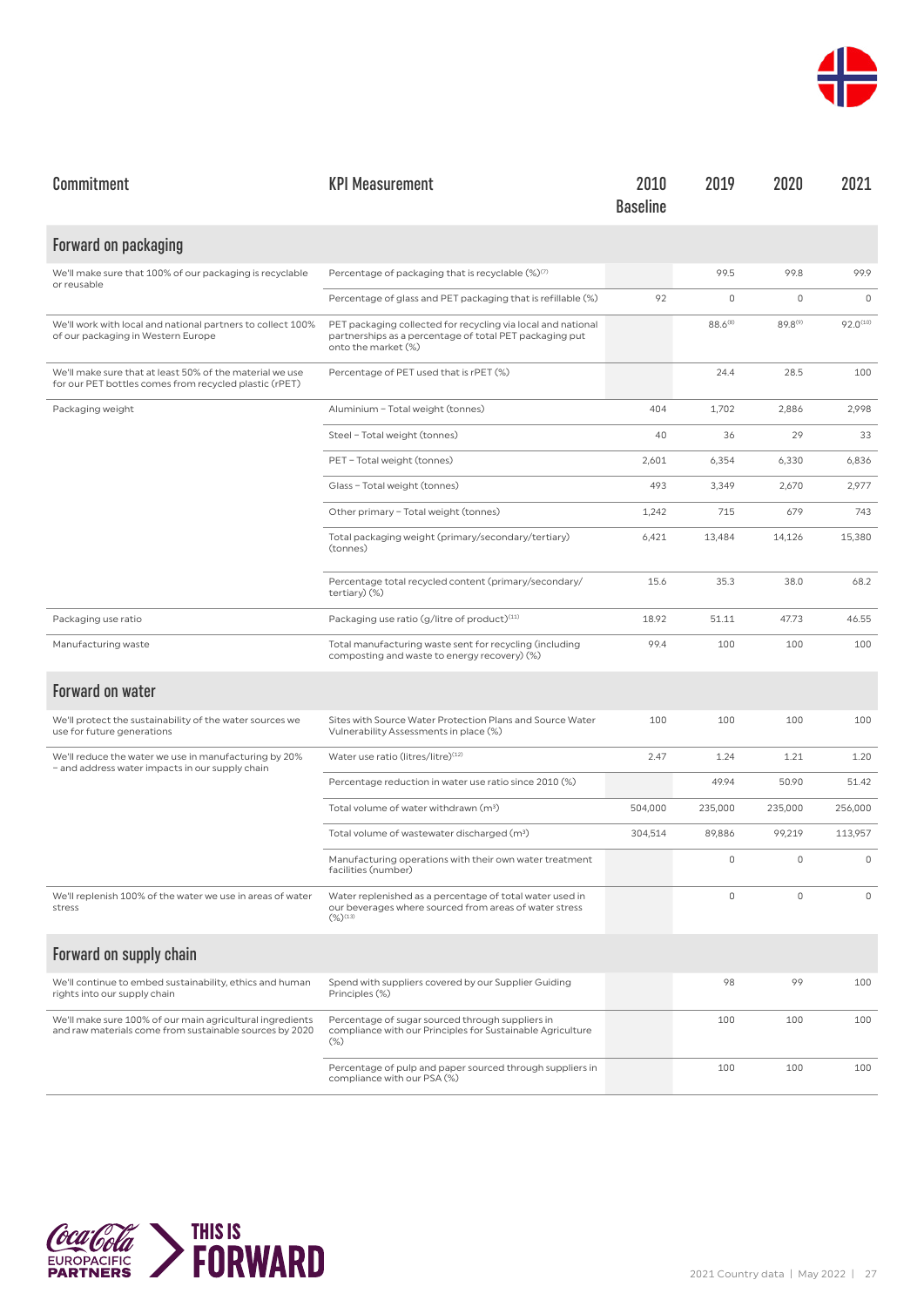

| Commitment                                                                                                                                | <b>KPI Measurement</b>                                                                                                                            | 2010<br><b>Baseline</b> | 2019     | 2020     | 2021        |
|-------------------------------------------------------------------------------------------------------------------------------------------|---------------------------------------------------------------------------------------------------------------------------------------------------|-------------------------|----------|----------|-------------|
| <b>Forward on society</b>                                                                                                                 |                                                                                                                                                   |                         |          |          |             |
| <b>Our communities</b>                                                                                                                    |                                                                                                                                                   |                         |          |          |             |
| We'll expand the contribution we make to society by<br>increasing our employee volunteering and supporting                                | Total community investment contribution $(\epsilon)$                                                                                              |                         | 286,668  | 217,561  | 280,931     |
| local community partnerships                                                                                                              | Total number of volunteering hours (hours)                                                                                                        |                         | 20       | 53       | 75          |
| Our people                                                                                                                                |                                                                                                                                                   |                         |          |          |             |
| We'll foster a diverse and inclusive culture in our business<br>and make sure that women hold at least 40% of our<br>management positions | Percentage of women in management (senior manager<br>level and above) positions (%)                                                               |                         | 38.5     | 37.5     | 39.1        |
| Safety                                                                                                                                    | Lost-time incident rate (LTIR) (number of lost-time<br>incidents per 100 full-time equivalent employees)                                          |                         | 0.00     | 0.52     | 0.18        |
|                                                                                                                                           | Total incident rate (TIR) (number of incidents per 100<br>full-time equivalent employees leading to an injury that<br>requires medical treatment) |                         | 0.33     | 0.52     | 0.18        |
| Number of employees                                                                                                                       | Total employees (number)                                                                                                                          |                         | 613      | 549      | 548         |
|                                                                                                                                           | Male (Number / %)                                                                                                                                 |                         | 451/73.6 | 410/74.7 | 409/74.6    |
|                                                                                                                                           | Female (Number / %)                                                                                                                               |                         | 162/26.4 | 139/25.3 | 139/25.4    |
| Employment type                                                                                                                           | Full-time employees (number/%)                                                                                                                    |                         |          | 540/98.4 | 545/99.5    |
|                                                                                                                                           | Male (number/%)                                                                                                                                   |                         |          | 406/99.0 | 409/100     |
|                                                                                                                                           | Female (number/%)                                                                                                                                 |                         |          | 134/96.4 | 136/97.8    |
|                                                                                                                                           | Part-time employees (number/%)                                                                                                                    |                         |          | 9/1.6    | 3/0.5       |
|                                                                                                                                           | Male (number/%)                                                                                                                                   |                         |          | 4/1.0    | $\mathbf 0$ |
|                                                                                                                                           | Female (number/%)                                                                                                                                 |                         |          | 5/3.6    | 3/2.2       |
| Employment contract type                                                                                                                  | Permanent contract employees (number/%)                                                                                                           |                         |          | 540/98.4 | 544/99.3    |
|                                                                                                                                           | Male (number/%)                                                                                                                                   |                         |          | 404/98.5 | 405/99.0    |
|                                                                                                                                           | Female (number/%)                                                                                                                                 |                         |          | 136/97.8 | 139/100     |
|                                                                                                                                           | Temporary contract employees (number/%)                                                                                                           |                         |          | 9/1.6    | 4/0.7       |
|                                                                                                                                           | Male (number/%)                                                                                                                                   |                         |          | 6/1.5    | 4/1.0       |
|                                                                                                                                           | Female (number/%)                                                                                                                                 |                         |          | 3/2.2    | 0           |
| Rate of internal hires                                                                                                                    | New employee hires (number/%)                                                                                                                     |                         |          | 10/1.8   | 28/5.1      |
|                                                                                                                                           | Male (number/%)                                                                                                                                   |                         |          | 6/1.5    | 20/4.9      |
|                                                                                                                                           | Female (number/%)                                                                                                                                 |                         |          | 4/2.9    | 8/5.8       |
|                                                                                                                                           | <20y-29y (number/%)                                                                                                                               |                         |          | 3/5.4    | 15/26.8     |
|                                                                                                                                           | 30y-50y (number/%)                                                                                                                                |                         |          | 7/2.0    | 12/3.6      |
|                                                                                                                                           | >50y (number/%)                                                                                                                                   |                         |          | 0/0.0    | 1/0.6       |

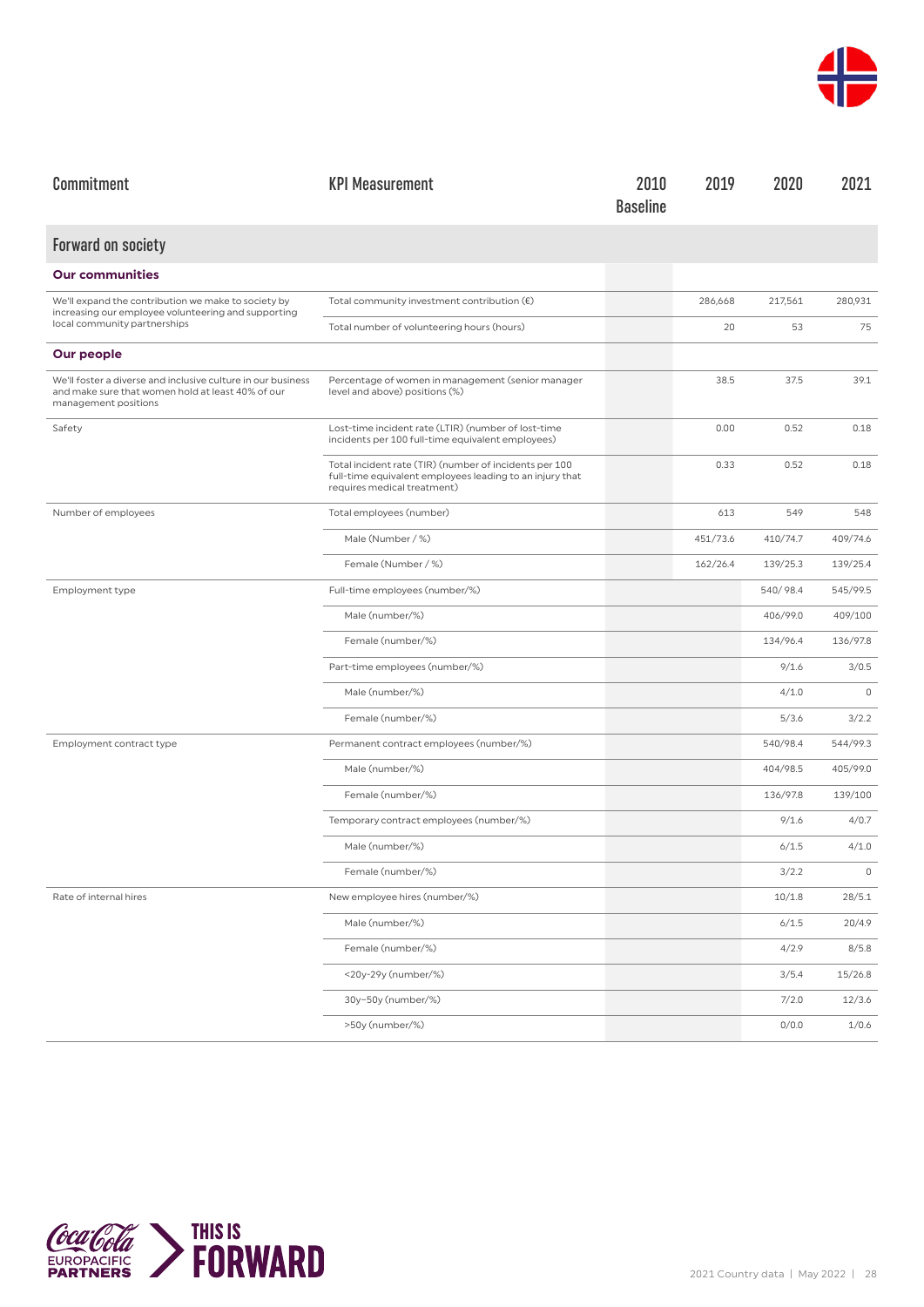

| Commitment                                                                | <b>KPI Measurement</b>               | 2010<br><b>Baseline</b> | 2019 | 2020        | 2021    |
|---------------------------------------------------------------------------|--------------------------------------|-------------------------|------|-------------|---------|
| Voluntary employee turnover                                               | Voluntary turnover (number/%)        |                         |      | 24/4.3      | 26/4.7  |
|                                                                           | Male (number/%)                      |                         |      | 15/3.7      | 16/3.9  |
|                                                                           | Female (number/%)                    |                         |      | 9/6.5       | 10/7.2  |
|                                                                           | <20y-29y (number/%)                  |                         |      | 6/10.7      | 6/10.7  |
|                                                                           | 30y-50y (number/%)                   |                         |      | 14/3.9      | 17/5.1  |
|                                                                           | >50y (number/%)                      |                         |      | 4/2.9       | 3/1.9   |
| Total employee turnover                                                   | Total employee turnover (number/%)   |                         |      | 53/9.7      | 37/6.8  |
|                                                                           | Male (number/%)                      |                         |      | 33/8.0      | 25/6.1  |
|                                                                           | Female (number/%)                    |                         |      | 20/14.4     | 12/8.6  |
|                                                                           | <20y-29y (number/%)                  |                         |      | 12/21.4     | 6/10.7  |
|                                                                           | 30y-50y (number/%)                   |                         |      | 35/9.8      | 23/6.9  |
|                                                                           | >50y (number/%)                      |                         |      | 6/4.4       | 8/5.0   |
| Employees receiving regular performance and career<br>development reviews | Directors and above (number/%)       |                         |      | $\mathbf 0$ | $\circ$ |
|                                                                           | Senior managers and above (number/%) |                         |      | 93          | 97      |
|                                                                           | Manager and below (number/%)         |                         |      | 94          | 100     |
|                                                                           | Male (number/%)                      |                         |      | 96          | 99      |
|                                                                           | Female (number/%)                    |                         |      | 87          | 100     |
| Ratio of basic salary and remuneration of women to men                    | Management (%)                       |                         |      | 108         | 108     |
|                                                                           | Non-Management (%)                   |                         |      | 96          | 98      |

(2) Sparkling soft drinks and non-carbonated soft drinks only. Does not include water or juice.

(3) Total CCEP sales. Does not include coffee, alcohol, beer or Freestyle. Low calorie beverages <20kcal/100ml. Zero calorie beverages <4kcal/100ml.

(4) Based upon 2021 CCEP sparkling soft drinks sales volume, at an stock keeping unit (SKU) level.

(5) Our baseline figures for 2019 have been restated to include new emission sources and more accurate data.

(6) Energy use ratio, MJ/litre of product produced.

(7) Packaging is the packaging in the hand of the consumer (Ready to drink packaging). Recyclability criteria based upon market specific recyclability assessments.

(8) 88.6% collected via Return Vending machines and and an additional 6.5% is recovered from waste, sorting and incineration. Data source: Infinitum AS 2018 data.

(9) Data source: Infinitum AS (deposit) (2019), Sirkel Glass (2019), Gronk Punkt Norge (2019).

(10) Data source: Infinitum AS (deposit) (2020).

- (11) Packaging use ratio based upon tonnage of packaging, including trippage for refillable packaging.
- (12) Water use ratio, litres of water per litre of finished product produced.
- (13) Water replenishment calculated on production volume from CCEP sites based in areas of water stress as determined by WRI/Aqueduct analysis, and total water volumes replenished. May differ to The Coca-Cola Company calculations, which are based on total sales volumes.

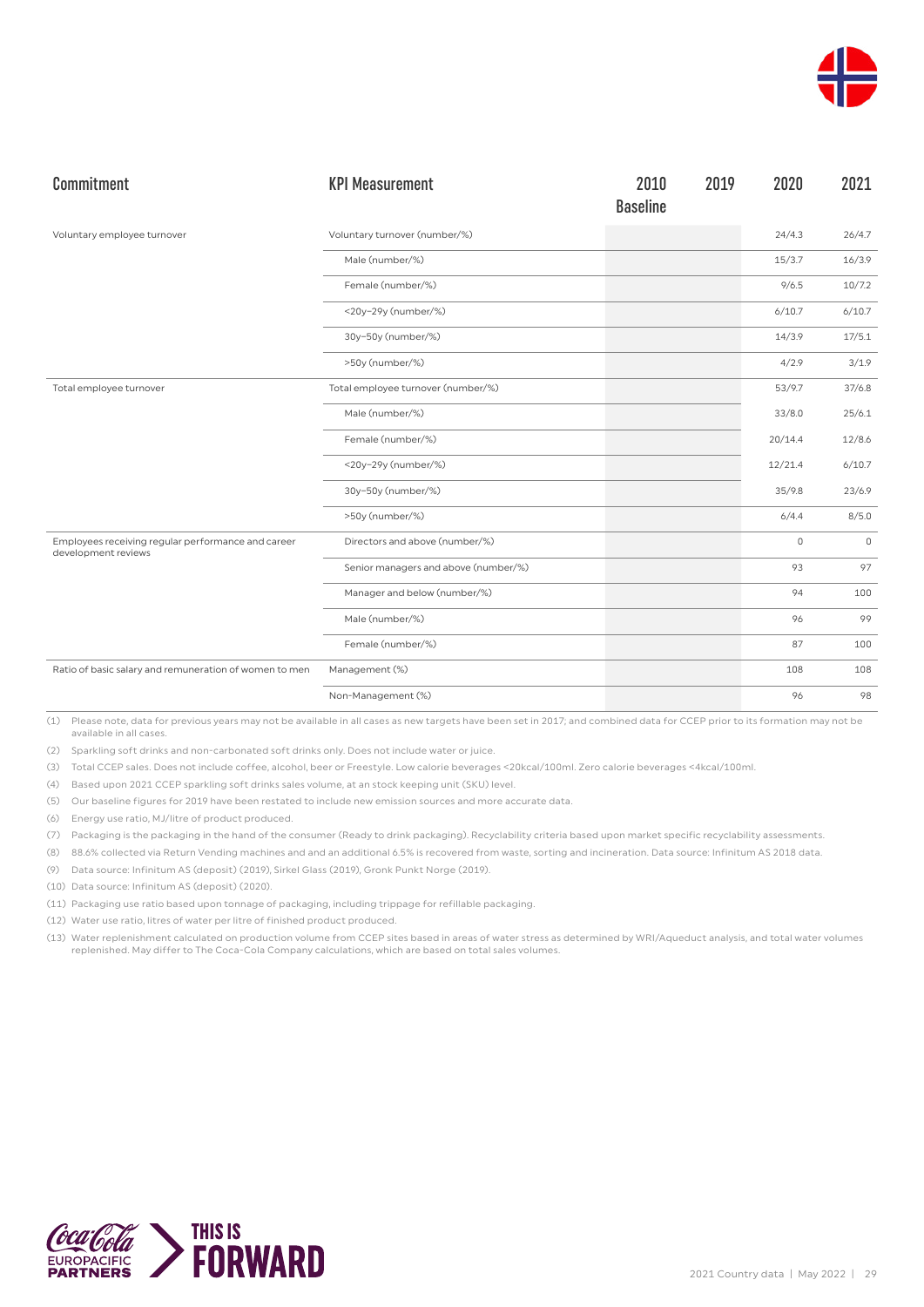### **PORTUGAL(1)**



| Commitment                                                                                                                    | <b>KPI Measurement</b>                                                                                      | 2010<br><b>Baseline</b> | 2019   | 2020           | 2021   |
|-------------------------------------------------------------------------------------------------------------------------------|-------------------------------------------------------------------------------------------------------------|-------------------------|--------|----------------|--------|
| <b>Forward on drinks</b>                                                                                                      |                                                                                                             |                         |        |                |        |
| We'll reduce the sugar in our soft drinks by 10% between<br>2015 and 2020 <sup>(2)</sup>                                      | Reduction in the average sugar per litre in our soft drinks<br>portfolio since 2015 (%)                     |                         | 19.4   | 22.3           | 23.6   |
|                                                                                                                               | Reduction in the average sugar per litre in our soft drinks<br>portfolio since 2010 (%)                     |                         | 29.9   | 32.5           | 33.6   |
|                                                                                                                               | Reduction in the average sugar per litre in our soft drinks<br>portfolio since 2019 (%)                     |                         |        |                | 5.3    |
| We'll aim for 50% of our sales to come from low or no<br>calorie drinks <sup>(3)</sup>                                        | Percentage of volume sold which is low or no calorie (%)                                                    | 12                      | 42     | 44             | 45     |
| We'll continuously evolve our recipes and portfolio to<br>offer a greater choice of drinks                                    | Number of products which have had their recipes changed<br>to reduce sugar since 2010 (number)              |                         |        |                | 17     |
|                                                                                                                               | Number of new low and no calorie products launched since<br>2010 (number)                                   |                         |        |                | 44     |
| We'll make it easier for consumers to cut down on sugar<br>with straightforward product information and smaller<br>pack sizes | Percentage of total sparkling soft drinks volume sold in<br>packs that are 250ml or less (%) <sup>(4)</sup> |                         | 1.4    | 1.3            | 1.3    |
| Forward on Climate <sup>(5)</sup>                                                                                             |                                                                                                             |                         |        |                |        |
| We'll cut GHG emissions by 30% across our entire value<br>chain by 2030, versus 2019                                          | Scope 1 emissions (tonnes of CO2e)                                                                          | 4,962                   | 4,289  | 3,368          | 3,332  |
|                                                                                                                               | Scope 2 emissions (market-based approach) (tonnes of<br>CO <sub>2</sub> e                                   | 4,279                   | 3      | $\overline{c}$ | 5      |
|                                                                                                                               | Scope 2 emissions (location-based approach) (tonnes of<br>CO <sub>2</sub> e)                                | 4,806                   | 4,313  | 3,257          | 2,679  |
|                                                                                                                               | Scope 3 emissions (tonnes of CO2e)                                                                          | 83,683                  | 78,553 | 62,307         | 58,179 |
|                                                                                                                               | Total GHG emissions Scope 1, 2 and 3 (full value chain)<br>(tonnes of CO2e)                                 | 92,924                  | 82,845 | 65,677         | 61,517 |
|                                                                                                                               | Absolute reduction in total value chain greenhouse gas<br>emissions (Scope 1, 2, 3) since 2010 (%)          |                         | 10.8   | 29.3           | 33.8   |
|                                                                                                                               | Absolute reduction in total value chain greenhouse gas<br>emissions (Scope 1, 2, 3) since 2019 (%)          |                         |        | 20.7           | 25.7   |
| We'll purchase 100% renewable electricity by 2020                                                                             | Percentage of electricity purchased that comes from<br>renewable sources (%)                                |                         | 100    | 100            | 100    |
| Percentage of value chain emissions                                                                                           | Percentage of value chain emissions - Manufacturing (%)                                                     | 9.8%                    | 6.1%   | 6.3%           | 7.3%   |
|                                                                                                                               | Percentage of value chain emissions - Distribution (%)                                                      | 6.6%                    | 14.3%  | 14.2%          | 13.4%  |
|                                                                                                                               | Percentage of value chain emissions - Cold drink<br>equipment (%)                                           | 36.6%                   | 28.9%  | 29.9%          | 19.5%  |
|                                                                                                                               | Percentage of value chain emissions - Packaging (%)                                                         | 29.2%                   | 34.5%  | 33.5%          | 41.5%  |
|                                                                                                                               | Percentage of value chain emissions - Ingredients (%)                                                       | 17.7%                   | 16.2%  | 16.2%          | 18.3%  |
| Energy use                                                                                                                    | Energy use ratio (MJ/litre) <sup>(6)</sup>                                                                  | 0.442                   | 0.365  | 0.365          | 0.375  |
|                                                                                                                               | Total energy usage (MWh)                                                                                    | 30,809                  | 27,265 | 23,424         | 24,885 |

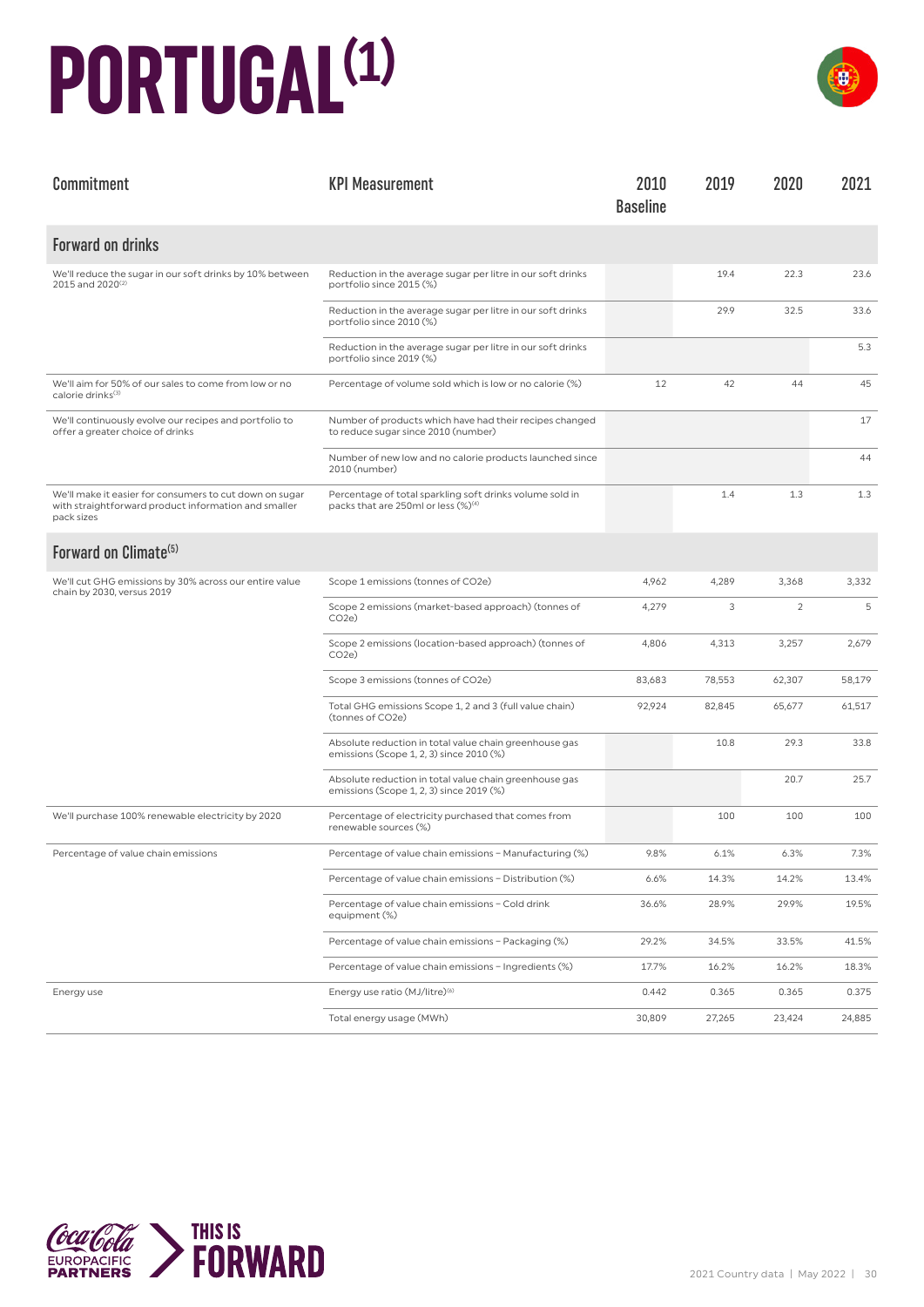

| Commitment                                                                                                           | <b>KPI Measurement</b>                                                                                                                         | 2010<br><b>Baseline</b> | 2019         | 2020         | 2021         |
|----------------------------------------------------------------------------------------------------------------------|------------------------------------------------------------------------------------------------------------------------------------------------|-------------------------|--------------|--------------|--------------|
| Forward on packaging                                                                                                 |                                                                                                                                                |                         |              |              |              |
| We'll make sure that 100% of our packaging is recyclable<br>or reusable                                              | Percentage of packaging that is recyclable $(\%)^{(7)}$                                                                                        |                         | 99.0         | 99.2         | 99.2         |
|                                                                                                                      | Percentage of glass packaging that is refillable glass (%)                                                                                     | 90.6                    | 91.1         | 89.5         | 88.9         |
| We'll work with local and national partners to collect 100%<br>of our packaging in Western Europe                    | PET packaging collected for recycling via local and national<br>partnerships as a percentage of total PET packaging put<br>onto the market (%) |                         | $45^{(8)}$   | $45^{(9)}$   | $42^{(10)}$  |
| We'll make sure that at least 50% of the material we use<br>for our PET bottles comes from recycled plastic (rPET)   | Percentage of PET used that is rPET                                                                                                            |                         | 24.5         | 24.9         | 25.5         |
| Packaging weight                                                                                                     | Aluminium - Total weight (tonnes)                                                                                                              | 331                     | 2,114        | 1,467        | 1,840        |
|                                                                                                                      | Steel - Total weight (tonnes)                                                                                                                  | 3,056                   | 87           | 51           | 55           |
|                                                                                                                      | PET - Total weight (tonnes)                                                                                                                    | 3,003                   | 3,398        | 3,389        | 3,477        |
|                                                                                                                      | Glass - Total weight (tonnes)                                                                                                                  | 1,270                   | 1,370        | 915          | 1,033        |
|                                                                                                                      | Other primary - Total weight (tonnes)                                                                                                          | 381                     | 363          | 318          | 341          |
|                                                                                                                      | Total packaging weight (primary/secondary/tertiary)<br>(Tonnes)                                                                                | 8,763                   | 8,417        | 7,092        | 7,770        |
|                                                                                                                      | Percentage total recycled content (primary/secondary/<br>tertiary $)(\%)$                                                                      | 10.8                    | 25.9         | 26.0         | 26.2         |
| Packaging use ratio                                                                                                  | Packaging use ratio (g/litre of product) <sup>(11)</sup>                                                                                       | 47.81                   | 36.08        | 35.68        | 36.63        |
| Manufacturing waste                                                                                                  | Total manufacturing waste sent for recycling (including<br>composting and waste to energy recovery) (%)                                        | 97.9                    | 99.5         | 100          | 100          |
| <b>Forward on Water</b>                                                                                              |                                                                                                                                                |                         |              |              |              |
| We'll protect the sustainability of the water sources we<br>use for future generations                               | Sites with Source Water Protection Plans and Source Water<br>Vulnerability Assessments in place (%)                                            | 100                     | 100          | 100          | 100          |
| We'll reduce the water we use in manufacturing by 20%<br>- and address water impacts in our supply chain             | Water use ratio (litres/litre)(12)                                                                                                             | 2.23                    | 1.59         | 1.62         | 1.59         |
|                                                                                                                      | Percentage reduction in water use ratio since 2010 (%)                                                                                         |                         | 28.77        | 27.60        | 28.65        |
|                                                                                                                      | Total volume of water withdrawn (m <sup>3</sup> )                                                                                              | 451,000                 | 345,000      | 306,000      | 321,000      |
|                                                                                                                      | Total volume of wastewater discharged (m <sup>3</sup> )                                                                                        |                         | 115,703      | 109,613      | 117,453      |
|                                                                                                                      | Manufacturing operations with their own water treatment<br>facilities (number)                                                                 |                         | $\mathbf{1}$ | $\mathbf{1}$ | $\mathbf{1}$ |
| We'll replenish 100% of the water we use in areas of water<br>stress                                                 | Water replenished as a percentage of total water used in<br>our beverages where sourced from areas of water stress<br>$(\%)^{(13)}$            |                         | 0            | 0            | 99.3         |
| <b>Forward on Supply chain</b>                                                                                       |                                                                                                                                                |                         |              |              |              |
| We'll continue to embed sustainability, ethics and human<br>rights into our supply chain                             | Spend with suppliers covered by our Supplier Guiding<br>Principles (%)                                                                         |                         | 90           | 89           | 89           |
| We'll make sure 100% of our main agricultural ingredients<br>and raw materials come from sustainable sources by 2020 | Percentage of sugar sourced through suppliers in<br>compliance with our Principles for Sustainable Agriculture<br>$(\%)$                       |                         | 43           | 100          | 100          |
|                                                                                                                      | Percentage of pulp and paper sourced through suppliers in<br>compliance with our PSA (%)                                                       |                         | 100          | 100          | 100          |

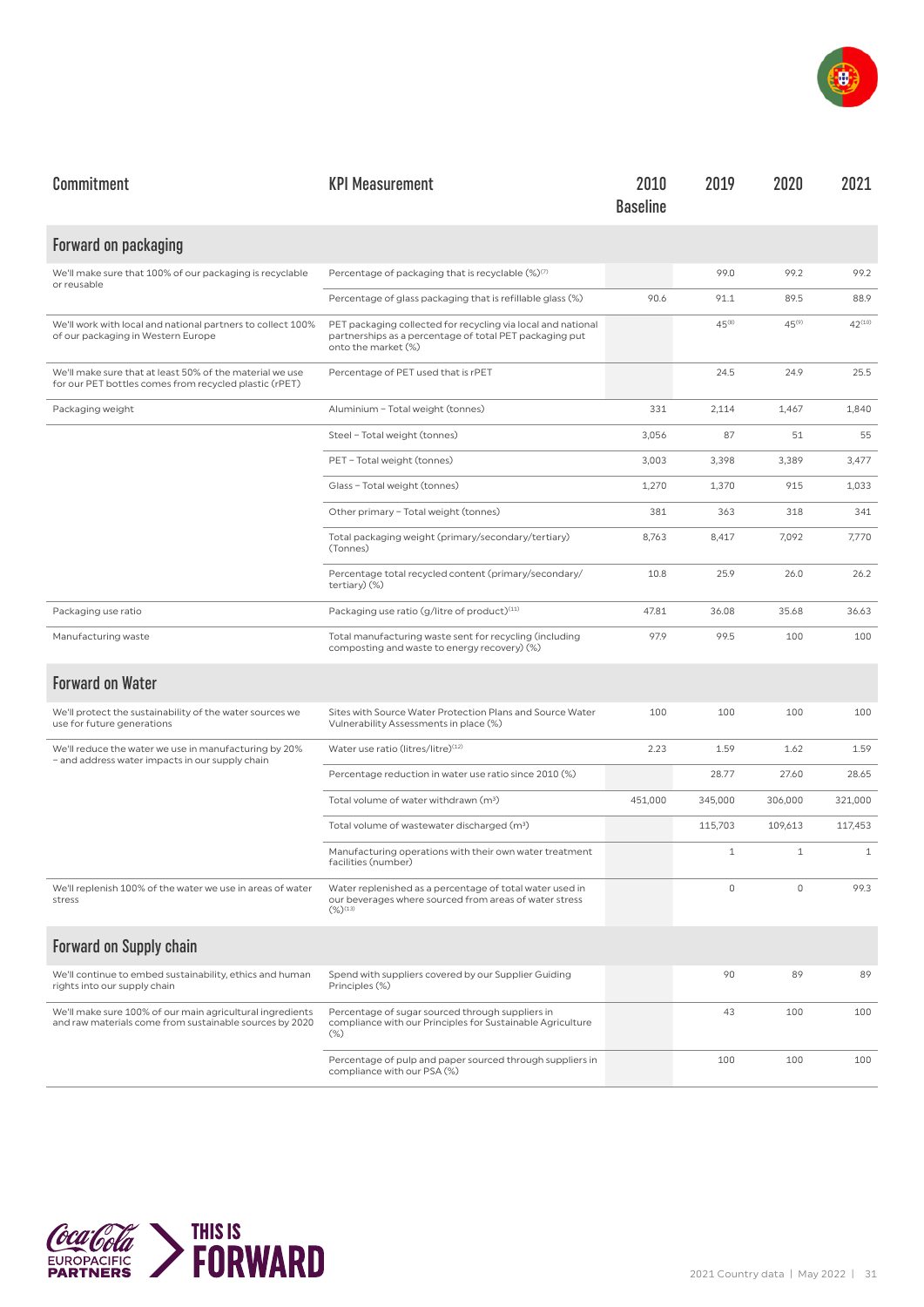

| Commitment                                                                                                                                | <b>KPI Measurement</b>                                                                                                                            | 2010<br><b>Baseline</b> | 2019      | 2020      | 2021      |
|-------------------------------------------------------------------------------------------------------------------------------------------|---------------------------------------------------------------------------------------------------------------------------------------------------|-------------------------|-----------|-----------|-----------|
| <b>Forward on society</b>                                                                                                                 |                                                                                                                                                   |                         |           |           |           |
| <b>Our communities</b>                                                                                                                    |                                                                                                                                                   |                         |           |           |           |
| We'll expand the contribution we make to society by<br>increasing our employee volunteering and supporting                                | Total community investment contribution $(\epsilon)^{\text{\tiny (14)}}$                                                                          |                         | 2,451,196 | 2,147,379 | 2,944,072 |
| local community partnerships                                                                                                              | Total number of volunteering hours (hours) <sup>(14)</sup>                                                                                        |                         | 8,664     | 2,132     | 5,520     |
| Our people                                                                                                                                |                                                                                                                                                   |                         |           |           |           |
| We'll foster a diverse and inclusive culture in our business<br>and make sure that women hold at least 40% of our<br>management positions | Percentage of women in management (senior manager<br>level and above) positions (%)                                                               |                         | 29.3      | 24.4      | 27.9      |
| Safety                                                                                                                                    | Lost-time incident rate (LTIR) (number of lost-time<br>incidents per 100 full-time equivalent employees)                                          |                         | 0.70      | 0.75      | 0.25      |
|                                                                                                                                           | Total incident rate (TIR) (number of incidents per 100<br>full-time equivalent employees leading to an injury that<br>requires medical treatment) |                         | 1.40      | 1.00      | 0.50      |
| Number of employees                                                                                                                       | Total employees (number)                                                                                                                          |                         | 391       | 377       | 373       |
|                                                                                                                                           | Male (Number / %)                                                                                                                                 |                         | 260/66.5  | 248/65.8  | 240/64.3  |
|                                                                                                                                           | Female (Number / %)                                                                                                                               |                         | 131/33.5  | 129/34.2  | 133/35.7  |
| Employment type                                                                                                                           | Full-time employees (Number / %)                                                                                                                  |                         |           | 377/100   | 373/100   |
|                                                                                                                                           | Male (number/%)                                                                                                                                   |                         |           | 248/100   | 240/100   |
|                                                                                                                                           | Female (number/%)                                                                                                                                 |                         |           | 129/100   | 133/100   |
|                                                                                                                                           | Part-time employees (number/%)                                                                                                                    |                         |           | 0/0.0     | 0/0.0     |
|                                                                                                                                           | Male (number/%)                                                                                                                                   |                         |           | 0/0.0     | 0/0.0     |
|                                                                                                                                           | Female (number/%)                                                                                                                                 |                         |           | 0/0.0     | 0/0.0     |
| Employment contract type                                                                                                                  | Permanent contract employees (number/%)                                                                                                           |                         |           | 354/93.9  | 345/92.5  |
|                                                                                                                                           | Male (number/%)                                                                                                                                   |                         |           | 233/94.0  | 225/93.8  |
|                                                                                                                                           | Female (number/%)                                                                                                                                 |                         |           | 121/93.8  | 120/90.2  |
|                                                                                                                                           | Temporary contract employees (number/%)                                                                                                           |                         |           | 23/6.1    | 28/7.5    |
|                                                                                                                                           | Male (number/%)                                                                                                                                   |                         |           | 15/6.0    | 15/6.2    |
|                                                                                                                                           | Female (number/%)                                                                                                                                 |                         |           | 8/6.2     | 13/9.8    |
| Rate of internal hires                                                                                                                    | New employee hires (number/%)                                                                                                                     |                         |           | 5/1.3     | 3/0.8     |
|                                                                                                                                           | Male (number/%)                                                                                                                                   |                         |           | 4/1.6     | 0/0.0     |
|                                                                                                                                           | Female (number/%)                                                                                                                                 |                         |           | 1/0.8     | 3/2.3     |
|                                                                                                                                           | <20y-29y (number/%)                                                                                                                               |                         |           | 1/7.7     | 0/0.0     |
|                                                                                                                                           | 30y-50y (number/%)                                                                                                                                |                         |           | 4/1.5     | 3/1.2     |
|                                                                                                                                           | >50y (number/%)                                                                                                                                   |                         |           | 0/0.0     | 0/0.0     |

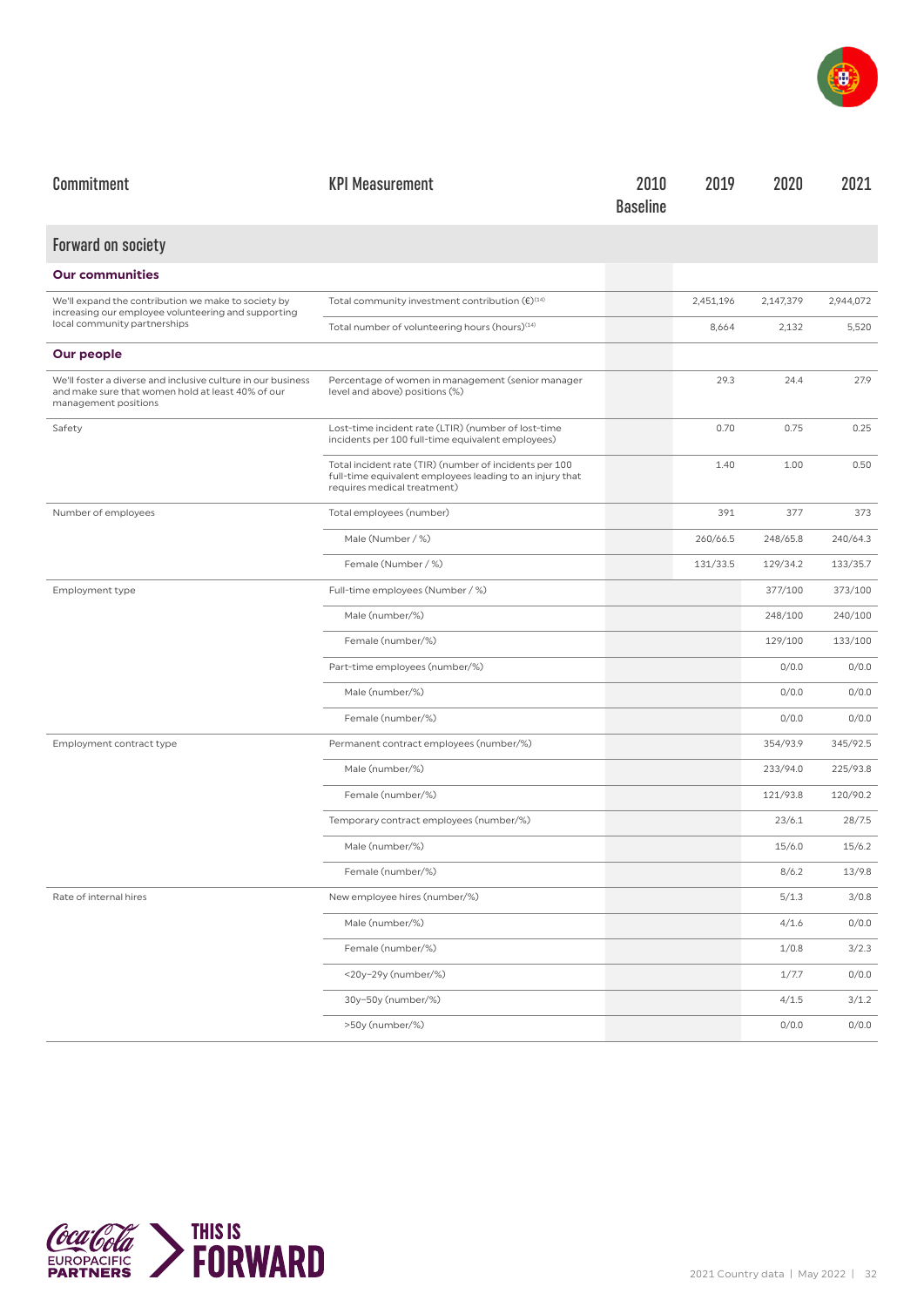

| Commitment                                                                | <b>KPI Measurement</b>                                                                                  | 2010<br><b>Baseline</b> | 2019 | 2020        | 2021        |
|---------------------------------------------------------------------------|---------------------------------------------------------------------------------------------------------|-------------------------|------|-------------|-------------|
| Voluntary employee turnover                                               | Voluntary turnover (number/%)                                                                           |                         |      | 21/5.6      | 11/2.9      |
|                                                                           | Male (number/%)                                                                                         |                         |      | 12/4.8      | 6/2.5       |
|                                                                           | Female (number/%)                                                                                       |                         |      | 9/7.0       | 5/3.8       |
|                                                                           | <20y-29y (number/%)                                                                                     |                         |      | 4/30.8      | 2/10.0      |
|                                                                           | 30y-50y (number/%)                                                                                      |                         |      | 9/3.4       | 9/3.7       |
|                                                                           | >50y (number/%)                                                                                         |                         |      | 8/8.1       | 0/0.0       |
| Total employee turnover                                                   | Total employee turnover (number/%)                                                                      |                         |      | 48/12.7     | 25/6.7      |
|                                                                           | Male (number/%)                                                                                         |                         |      | 30/12.1     | 14/5.8      |
|                                                                           | Female (number/%)                                                                                       |                         |      | 18/14.0     | 11/8.3      |
|                                                                           | <20y-29y (number/%)                                                                                     |                         |      | 16/12.1     | 2/10.0      |
|                                                                           | 30y-50y (number/%)                                                                                      |                         |      | 22/8.3      | 14/5.8      |
|                                                                           | >50y (number/%)                                                                                         |                         |      | 10/10.1     | 9/8.1       |
| Employees receiving regular performance and career<br>development reviews | Directors and above (number/%)                                                                          |                         |      | $\mathbb O$ | $\mathbb O$ |
|                                                                           | Senior managers and above (number/%)                                                                    |                         |      | 95          | 98          |
|                                                                           | Manager and below (number/%)                                                                            |                         |      | 29          | 67          |
|                                                                           | Male (number/%)                                                                                         |                         |      | 30          | 72          |
|                                                                           | Female (number/%)                                                                                       |                         |      | 47          | 68          |
| Ratio of basic salary and remuneration of women to men                    | Management (%)                                                                                          |                         |      | 88          | 87          |
|                                                                           | Non-management (%)                                                                                      |                         |      | 106         | 106         |
| Waste <sup>(14)</sup>                                                     |                                                                                                         |                         |      |             |             |
| Manufacturing waste                                                       | Total manufacturing waste sent for recycling (including<br>composting and waste to energy recovery) (%) | 97.9                    | 99.5 | 100         | 99.8        |
| Food loss                                                                 | Redistributed for human consumption (litres)                                                            |                         |      | 1,168       | 456,805     |
|                                                                           | (An)aerobic digestion - on site wastewater treatment<br>plant (m <sup>3</sup> )                         |                         |      | 6,503       | 5,308       |
|                                                                           | (An)aerobic digestion - external wastewater treatment<br>plant (m <sup>3</sup> )                        |                         |      | 2,360       | 4,417       |

(2) Sparkling soft drinks and non-carbonated soft drinks only. Does not include water or juice.

(3) Total CCEP sales. Does not include coffee, alcohol, beer or Freestyle. Low calorie beverages <20kcal/100ml. Zero calorie beverages <4kcal/100ml.

(4) Based upon 2021 CCEP sparkling soft drinks sales volume, at an stock keeping unit (SKU) level.

(5) Our baseline figures for 2019 have been restated to include new emission sources and more accurate data.

(6) Energy use ratio, MJ/litre of product produced.

(7) Packaging is the packaging in the hand of the consumer (Ready to drink packaging). Recyclability criteria based upon market specific recyclability assessments.

(8) Data Source: Sociedade Ponto Verde (2017).

(9) Data Source: APA (2019), Tetrapak (2018).

(10) Data Source: APA (2020).

(11) Packaging use ratio based upon tonnage of packaging, including trippage for refillable packaging.

(12) Water use ratio, litres of water per litre of finished product produced.

(13) Water replenishment calculated on production volume from CCEP sites based in areas of water stress as determined by WRI/Aqueduct analysis, and total water volumes replenished. May differ to The Coca-Cola Company calculations, which are based on total sales volumes.

(14) Consolidated numbers for Andorra, Portugal and Spain.

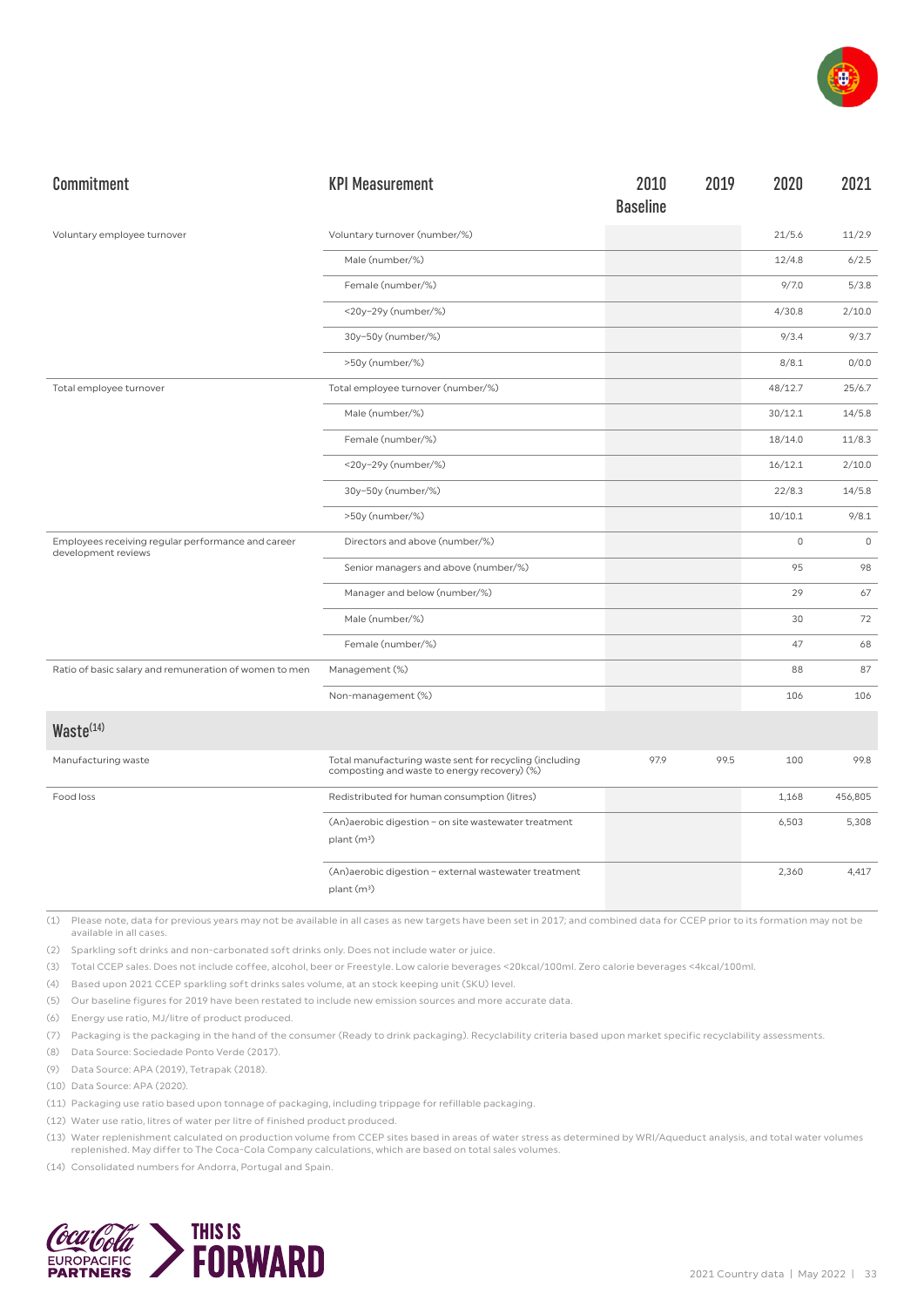## **SPAIN & ANDORRA(1)**



| Commitment                                                                                                                    | <b>KPI Measurement</b>                                                                                      | 2010<br><b>Baseline</b> | 2019    | 2020    | 2021    |
|-------------------------------------------------------------------------------------------------------------------------------|-------------------------------------------------------------------------------------------------------------|-------------------------|---------|---------|---------|
| <b>Forward on Drinks</b>                                                                                                      |                                                                                                             |                         |         |         |         |
| We'll reduce the sugar in our soft drinks by 10% between<br>2015 and 2020 <sup>(2)</sup>                                      | Reduction in the average sugar per litre in our soft drinks<br>portfolio since 2015 (%)                     |                         | 18.2    | 23.9    | 24.4    |
|                                                                                                                               | Reduction in the average sugar per litre in our soft drinks<br>portfolio since 2010 (%)                     |                         | 32.0    | 36.7    | 37.2    |
|                                                                                                                               | Reduction in the average sugar per litre in our soft drinks<br>portfolio since 2019 (%)                     |                         |         |         | 7.6     |
| We'll aim for 50% of our sales to come from low or no<br>calorie drinks <sup>(3)</sup>                                        | Percentage of volume sold which is low or no calorie (%)                                                    | 27                      | 56      | 63      | 64      |
| We'll continuously evolve our recipes and portfolio to<br>offer a greater choice of drinks                                    | Number of products which have had their recipes changed<br>to reduce sugar since 2010 (number)              |                         |         |         | 24      |
|                                                                                                                               | Number of new low and no calorie products launched since<br>2010 (number)                                   |                         |         |         | 68      |
| We'll make it easier for consumers to cut down on sugar<br>with straightforward product information and smaller<br>pack sizes | Percentage of total sparkling soft drinks volume sold in<br>packs that are 250ml or less (%) <sup>(4)</sup> |                         | 10.0    | 6.2     | 8.8     |
| Forward on climate <sup>(5)</sup>                                                                                             |                                                                                                             |                         |         |         |         |
| We'll cut GHG emissions by 30% across our entire value<br>chain by 2030, versus 2019                                          | Scope 1 emissions (tonnes of CO <sub>2</sub> e)                                                             | 63,489                  | 52,156  | 39,371  | 41,179  |
|                                                                                                                               | Scope 2 emissions (market-based approach) (tonnes of<br>CO <sub>2</sub> e                                   | 47,621                  | 514     | 278     | 95      |
|                                                                                                                               | Scope 2 emissions (location-based approach) (tonnes of<br>CO <sub>2</sub> e                                 | 63,142                  | 43,635  | 33,831  | 26,885  |
|                                                                                                                               | Scope 3 emissions (tonnes of CO <sub>2</sub> e)                                                             | 1,150,294               | 823,071 | 650,506 | 642,299 |
|                                                                                                                               | Total GHG emissions Scope 1, 2 and 3 (full value chain)<br>(tonnes of CO <sub>2</sub> e)                    | 1,261,404               | 875,742 | 690,156 | 683,573 |
|                                                                                                                               | Absolute reduction in total value chain greenhouse gas<br>emissions (Scope 1, 2, 3) since 2010 (%)          |                         | 30.6    | 45.3    | 45.8    |
|                                                                                                                               | Absolute reduction in total value chain greenhouse gas<br>emissions (Scope 1, 2, 3) since 2019 (%)          |                         |         | 21.2    | 21.9    |
| We'll purchase 100% renewable electricity by 2020                                                                             | Percentage of electricity purchased that comes from<br>renewable sources (%)                                |                         | 100     | 100     | 100     |
| Percentage of value chain emissions                                                                                           | Percentage of value chain emissions - Manufacturing (%)                                                     | 10.1%                   | 8.9%    | 9.0%    | 9.7%    |
|                                                                                                                               | Percentage of value chain emissions - Distribution (%)                                                      | 9.8%                    | 9.9%    | 7.7%    | 7.8%    |
|                                                                                                                               | Percentage of value chain emissions - Cold drink<br>equipment (%)                                           | 20.0%                   | 21.1%   | 22.7%   | 18.8%   |
|                                                                                                                               | Percentage of value chain emissions - Packaging (%)                                                         | 43.1%                   | 43.0%   | 41.4%   | 43.6%   |
|                                                                                                                               | Percentage of value chain emissions - Ingredients (%)                                                       | 16.9%                   | 17.1%   | 19.1%   | 20.0%   |
| Energy use                                                                                                                    | Energy use ratio (MJ/litre) <sup>(6)</sup>                                                                  | 0.445                   | 0.360   | 0.341   | 0.353   |
|                                                                                                                               | Total energy usage (MWh)                                                                                    | 426,315                 | 314,809 | 252,800 | 274,877 |

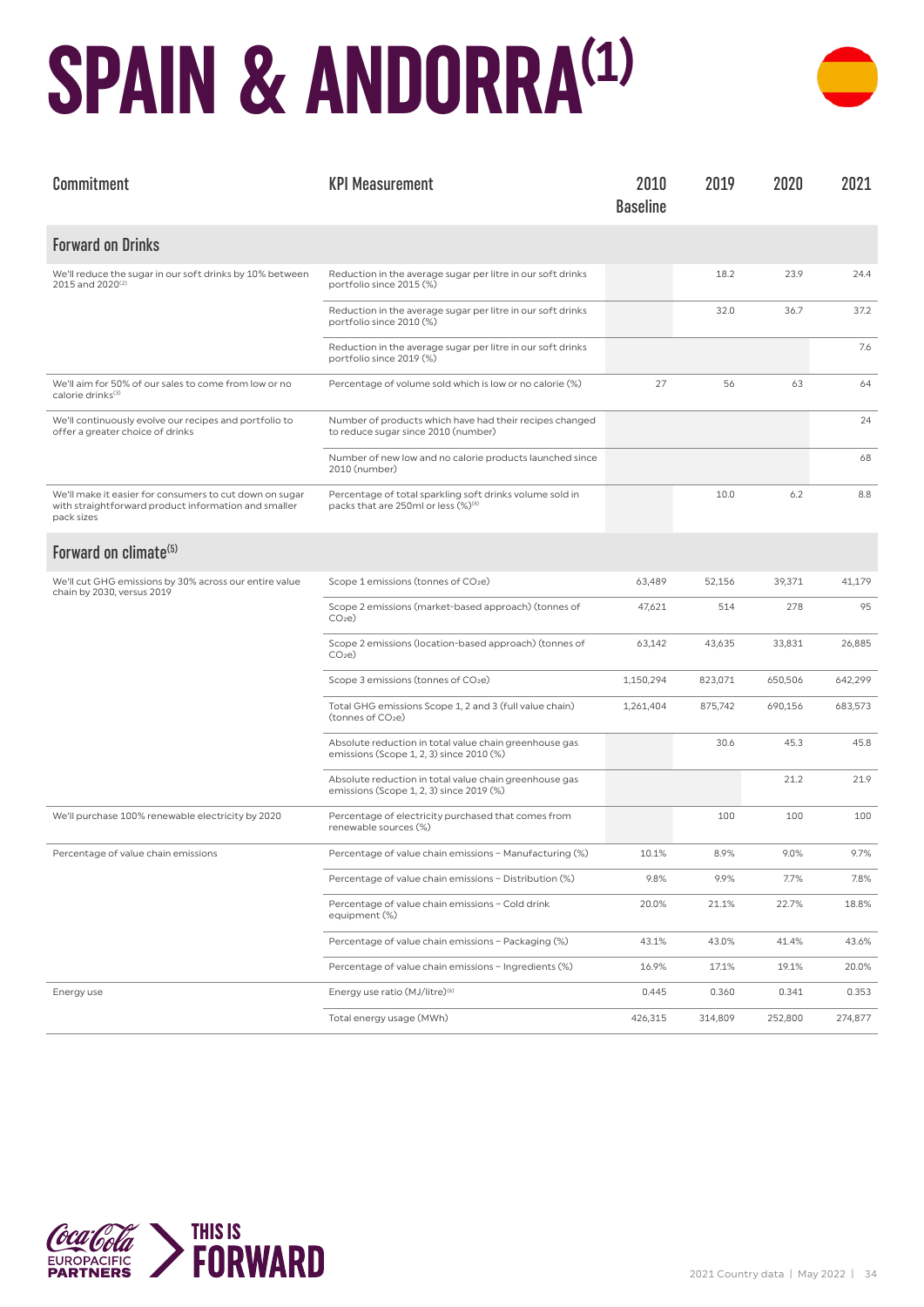

| Commitment                                                                                                           | <b>KPI Measurement</b>                                                                                                                         | 2010<br><b>Baseline</b> | 2019              | 2020           | 2021           |
|----------------------------------------------------------------------------------------------------------------------|------------------------------------------------------------------------------------------------------------------------------------------------|-------------------------|-------------------|----------------|----------------|
| Forward on packaging                                                                                                 |                                                                                                                                                |                         |                   |                |                |
| We'll make sure that 100% of our packaging is recyclable<br>or reusable                                              | Percentage of packaging that is recyclable (%)(7)                                                                                              |                         | 99.6              | 99.7           | 99.7           |
|                                                                                                                      | Percentage of glass packaging that is refillable glass (%)                                                                                     | 88.8                    | 91.6              | 90.7           | 91.5           |
| We'll work with local and national partners to collect 100%<br>of our packaging in Western Europe                    | PET packaging collected for recycling via local and national<br>partnerships as a percentage of total PET packaging put<br>onto the market (%) |                         | 78 <sup>(8)</sup> | $83^{(9)}$     | $83^{(10)}$    |
| We'll make sure that at least 50% of the material we use<br>for our PET bottles comes from recycled plastic (rPET)   | Percentage of PET used that is rPET(%)                                                                                                         |                         | 25.0              | 25.0           | 28.3           |
| Packaging weight                                                                                                     | Aluminium - Total weight (tonnes)                                                                                                              | 7,175                   | 23,423            | 26,199         | 28,421         |
|                                                                                                                      | Steel - Total weight (tonnes)                                                                                                                  | 71,427                  | 26,081            | 9,118          | 8,652          |
|                                                                                                                      | PET - Total weight (tonnes)                                                                                                                    | 48,153                  | 39,389            | 34,099         | 32,510         |
|                                                                                                                      | Glass - Total weight (tonnes)                                                                                                                  | 50,701                  | 35,280            | 19,418         | 26,345         |
|                                                                                                                      | Other primary - Total weight (tonnes)                                                                                                          | 6,090                   | 4,487             | 3,267          | 3,763          |
|                                                                                                                      | Total packaging weight (primary/secondary/tertiary)<br>(tonnes)                                                                                | 195,288                 | 141,019           | 103,378        | 112,175        |
|                                                                                                                      | Percentage total recycled content (primary/secondary/<br>tertiary) (%)                                                                         | 10.0                    | 19.2              | 24.1           | 26.3           |
| Packaging use ratio                                                                                                  | Packaging use ratio (g/litre of product) <sup>(11)</sup>                                                                                       | 61.89                   | 47.29             | 42.21          | 43.77          |
| Manufacturing waste                                                                                                  | Total manufacturing waste sent for recycling (including<br>composting and waste to energy recovery) (%)                                        | 82.7                    | 98.1              | 97.7           | 97.9           |
| <b>Forward on water</b>                                                                                              |                                                                                                                                                |                         |                   |                |                |
| We'll protect the sustainability of the water sources we<br>use for future generations                               | Sites with Source Water Protection Plans and Source Water<br>Vulnerability Assessments in place (%)                                            | 100                     | 100               | 100            | 100            |
| We'll reduce the water we use in manufacturing by 20%<br>- and address water impacts in our supply chain             | Water use ratio (litres/litre) <sup>(12)</sup>                                                                                                 | 2.17                    | 1.87              | 1.81           | 1.83           |
|                                                                                                                      | Percentage reduction in water use ratio since 2010 (%)                                                                                         |                         | 14.04             | 16.67          | 15.91          |
|                                                                                                                      | Total volume of water withdrawn (m <sup>3</sup> )                                                                                              | 6,391,000               | 5,183,000         | 4,302,000      | 4,572,000      |
|                                                                                                                      | Total volume of wastewater discharged (m <sup>3</sup> )                                                                                        | 2,487,750               | 2,050,716         | 1,794,245      | 1,851,583      |
|                                                                                                                      | Manufacturing operations with their own water treatment<br>facilities (number)                                                                 |                         | $\overline{7}$    | $\overline{7}$ | $\overline{7}$ |
| We'll replenish 100% of the water we use in areas of water<br>stress                                                 | Total volume of water replenished (m <sup>3</sup> )                                                                                            |                         | 3,782,450         | 3,642,850      | 3,669,150      |
|                                                                                                                      | Water replenished as a percentage of total water used in<br>our beverages where sourced from areas of water stress<br>$(%)^{(13)}$             |                         | 223.7             | 254.3          | 242.3          |
| Forward on supply chain                                                                                              |                                                                                                                                                |                         |                   |                |                |
| We'll continue to embed sustainability, ethics and human<br>rights into our supply chain                             | Spend with suppliers covered by our Supplier Guiding<br>Principles (%)                                                                         |                         | 97                | 92             | 92.3           |
| We'll make sure 100% of our main agricultural ingredients<br>and raw materials come from sustainable sources by 2020 | Percentage of sugar sourced through suppliers in<br>compliance with our Principles for Sustainable Agriculture<br>$(\%)$                       |                         | 88                | 100            | 100            |
|                                                                                                                      | Percentage of pulp and paper sourced through suppliers in<br>compliance with our PSA (%)                                                       |                         | 100               | 100            | 100            |

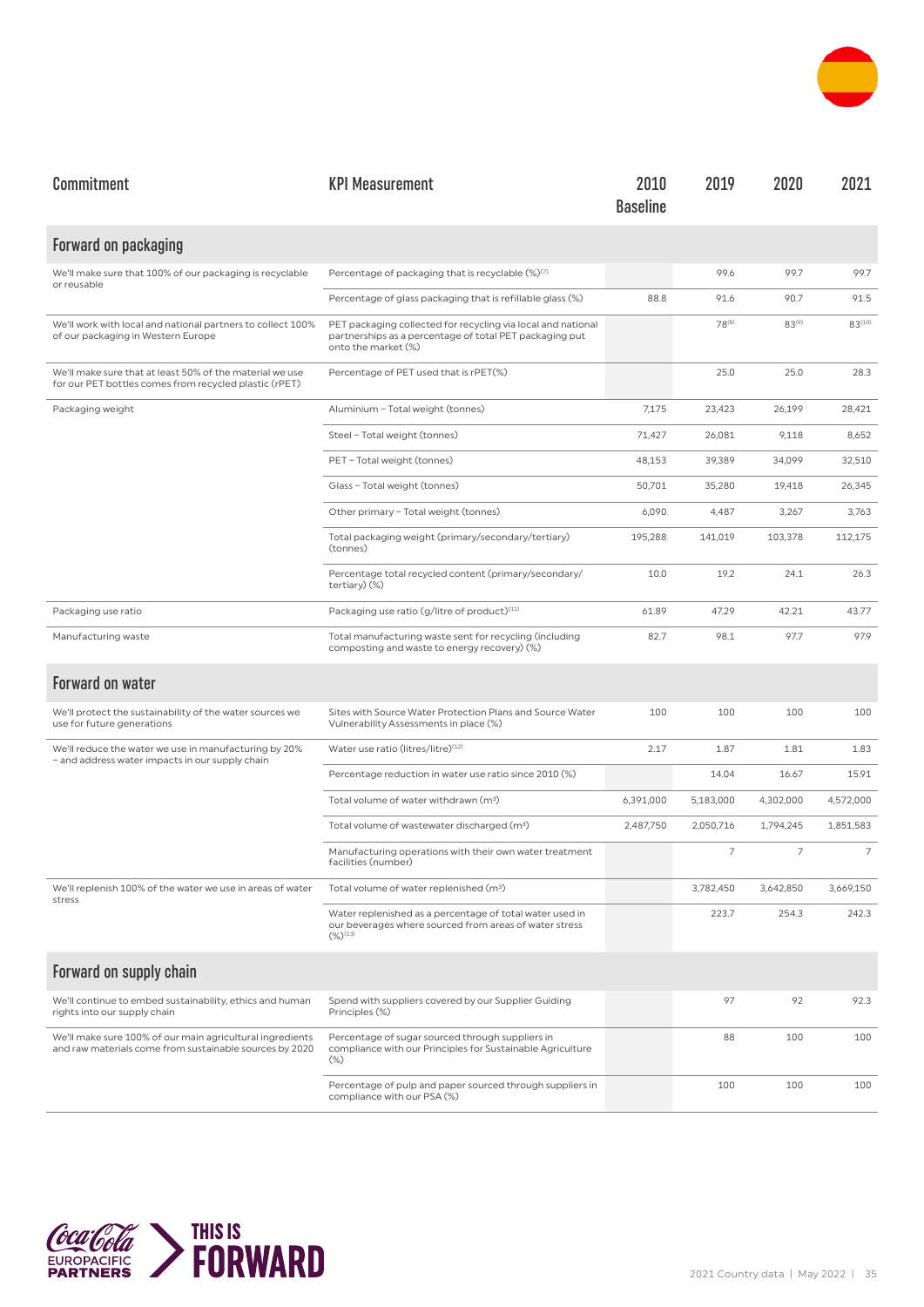

| Commitment                                                                                                                                | <b>KPI Measurement</b>                                                                                                                            | 2010<br><b>Baseline</b> | 2019       | 2020       | 2021       |
|-------------------------------------------------------------------------------------------------------------------------------------------|---------------------------------------------------------------------------------------------------------------------------------------------------|-------------------------|------------|------------|------------|
| <b>Forward on society</b>                                                                                                                 |                                                                                                                                                   |                         |            |            |            |
| <b>Our communities</b>                                                                                                                    |                                                                                                                                                   |                         |            |            |            |
| We'll expand the contribution we make to society by<br>increasing our employee volunteering and supporting                                | Total community investment contribution $(\epsilon)^{\text{\tiny{(14)}}}$                                                                         |                         | 2,451,196  | 2,147,379  | 2,944,072  |
| local community partnerships                                                                                                              | Total number of volunteering hours (hours) <sup>(14)</sup>                                                                                        |                         | 8,664      | 2,132      | 5,520      |
| Our people                                                                                                                                |                                                                                                                                                   |                         |            |            |            |
| We'll foster a diverse and inclusive culture in our business<br>and make sure that women hold at least 40% of our<br>management positions | Percentage of women in management (senior manager<br>level and above) positions (%)                                                               |                         | 26.0       | 26.6       | 27.8       |
| Safety                                                                                                                                    | Lost-time incident rate (LTIR) (number of lost-time<br>incidents per 100 full-time equivalent employees)                                          |                         | 0.95       | 0.79       | 0.64       |
|                                                                                                                                           | Total incident rate (TIR) (number of incidents per 100<br>full-time equivalent employees leading to an injury that<br>requires medical treatment) |                         | 1.47       | 1.22       | 0.93       |
| Number of employees                                                                                                                       | Total employees (number)                                                                                                                          |                         | 3,705      | 3,635      | 3,549      |
|                                                                                                                                           | Male (number/%)                                                                                                                                   |                         | 2,873/77.5 | 2,802/77.1 | 2,726/76.8 |
|                                                                                                                                           | Female (number/%)                                                                                                                                 |                         | 832/22.5   | 833/22.9   | 823/23.2   |
| Employment type                                                                                                                           | Full-time employees (number/%)                                                                                                                    |                         |            | 3,565/98.1 | 3,482/98.1 |
|                                                                                                                                           | Male (number/%)                                                                                                                                   |                         |            | 2,797/99.8 | 2,721/99.8 |
|                                                                                                                                           | Female (number/%)                                                                                                                                 |                         |            | 768/92.2   | 761/92.5   |
|                                                                                                                                           | Part-time employees (number/%)                                                                                                                    |                         |            | 70/1.9     | 67/1.9     |
|                                                                                                                                           | Male (number/%)                                                                                                                                   |                         |            | 5/0.2      | 5/0.2      |
|                                                                                                                                           | Female (number/%)                                                                                                                                 |                         |            | 65/7.8     | 62/7.5     |
| Employment contract type                                                                                                                  | Permanent contract employees (number/%)                                                                                                           |                         |            | 3,379/93.0 | 3,196/90.1 |
|                                                                                                                                           | Male (number/%)                                                                                                                                   |                         |            | 2,642/94.3 | 2,475/90.8 |
|                                                                                                                                           | Female (number/%)                                                                                                                                 |                         |            | 737/88.5   | 721/87.6   |
|                                                                                                                                           | Temporary contract employees (number/%)                                                                                                           |                         |            | 256/7.0    | 339/9.6    |
|                                                                                                                                           | Male (number/%)                                                                                                                                   |                         |            | 160/5.7    | 240/8.8    |
|                                                                                                                                           | Female (number/%)                                                                                                                                 |                         |            | 96/11.5    | 99/12.0    |
| Rate of internal hires                                                                                                                    | New employee hires (number/%)                                                                                                                     |                         |            | 71/2.0     | 43/1.2     |
|                                                                                                                                           | Male (number/%)                                                                                                                                   |                         |            | 43/1.5     | 32/1.2     |
|                                                                                                                                           | Female (number/%)                                                                                                                                 |                         |            | 28/3.4     | 11/1.3     |
|                                                                                                                                           | <20y-29y (number/%)                                                                                                                               |                         |            | 7/4.7      | 6/4.1      |
|                                                                                                                                           | 30y-50y (number/%)                                                                                                                                |                         |            | 59/2.5     | 25/1.1     |
|                                                                                                                                           | >50y (number/%)                                                                                                                                   |                         |            | 5/0.5      | 12/1.0     |

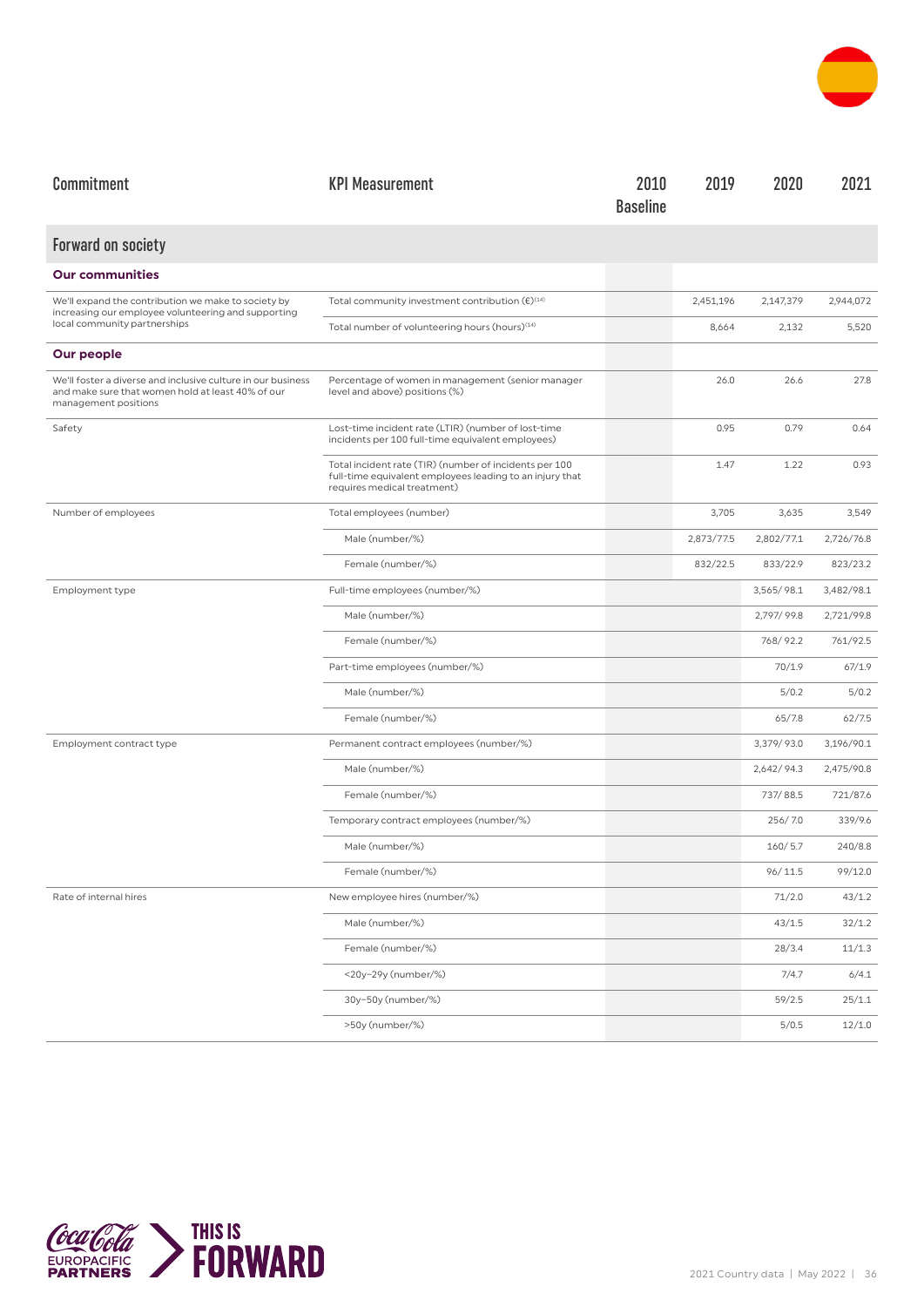

| Commitment                                                                | <b>KPI Measurement</b>                                                                                  | 2010            | 2019 | 2020        | 2021     |
|---------------------------------------------------------------------------|---------------------------------------------------------------------------------------------------------|-----------------|------|-------------|----------|
|                                                                           |                                                                                                         | <b>Baseline</b> |      |             |          |
| Voluntary employee turnover                                               | Voluntary turnover (number/%)                                                                           |                 |      | 64/1.8      | 101/2.8  |
|                                                                           | Male (number/%)                                                                                         |                 |      | 50/1.8      | 63/2.3   |
|                                                                           | Female (number/%)                                                                                       |                 |      | 14/1.7      | 38/4.6   |
|                                                                           | <20y-29y (number/%)                                                                                     |                 |      | 14/9.5      | 18/12.2  |
|                                                                           | 30y-50y (number/%)                                                                                      |                 |      | 40/1.7      | 61/2.7   |
|                                                                           | >50y (number/%)                                                                                         |                 |      | 10/0.9      | 22/1.9   |
| Total employee turnover                                                   | Total employee turnover (number/%)                                                                      |                 |      | 1,098/30.2  | 381/10.7 |
|                                                                           | Male (number/%)                                                                                         |                 |      | 807/28.8    | 287/10.5 |
|                                                                           | Female (number/%)                                                                                       |                 |      | 291/34.9    | 94/11.4  |
|                                                                           | <20y-29y (number/%)                                                                                     |                 |      | 235/15.8    | 29/19.7  |
|                                                                           | 30y-50y (number/%)                                                                                      |                 |      | 786/32.7    | 139/6.2  |
|                                                                           | >50y (number/%)                                                                                         |                 |      | 78/7.2      | 213/18.4 |
| Employees receiving regular performance and career<br>development reviews | Directors and above (%)                                                                                 |                 |      | $\mathbb O$ | 100      |
|                                                                           | Senior managers and above (%)                                                                           |                 |      | 97          | 98       |
|                                                                           | Manager and below (%)                                                                                   |                 |      | 10          | 17       |
|                                                                           | Male (%)                                                                                                |                 |      | 20          | 26       |
|                                                                           | Female (%)                                                                                              |                 |      | 23          | 34       |
| Ratio of basic salary and remuneration of women to men                    | Management (%)                                                                                          |                 |      | 105         | 104      |
|                                                                           | Non-management (%)                                                                                      |                 |      | 97          | 98       |
| Waste <sup>(14)</sup>                                                     |                                                                                                         |                 |      |             |          |
| Manufacturing waste                                                       | Total manufacturing waste sent for recycling (including<br>composting and waste to energy recovery) (%) |                 | 98.1 | 97.7        | 97.9     |
| Food loss                                                                 | Redistributed for human consumption (tonnes)                                                            |                 |      | 1,168       | 456,805  |
|                                                                           | (An)aerobic digestion - on site wastewater treatment plant<br>(tonnes)                                  |                 |      | 6,503       | 5,308    |
|                                                                           | (An)aerobic digestion - external wastewater treatment<br>plant (tonnes)                                 |                 |      | 2,360       | 4,417    |

(2) Sparkling soft drinks and non-carbonated soft drinks only. Does not include water or juice.

(3) Total CCEP sales. Does not include coffee, alcohol, beer or Freestyle. Low calorie beverages <20kcal/100ml. Zero calorie beverages <4kcal/100ml.

(4) Based upon 2021 CCEP sparkling soft drinks sales volume, at an stock keeping unit (SKU) level.

(5) Our baseline figures for 2019 have been restated to include new emission sources and more accurate data.

(6) Energy use ratio, MJ/litre of product produced.

(7) Packaging is the packaging in the hand of the consumer (Ready to drink packaging). Recyclability criteria based upon market specific recyclability assessments.

(8) Data Source: Ecoembes (2017, 2018), Ecovidrio (2017).

(9) Data Source: Ecoembes (2018, 2019), Ministry of Environment (2017).

(10) Data Source: Ecoembes (2020).

(11) Packaging use ratio based upon tonnage of packaging, including trippage for refillable packaging.

(12) Water use ratio, litres of water per litre of finished product produced.

(13) Water replenishment calculated on production volume from CCEP sites based in areas of water stress as determined by WRI/Aqueduct analysis, and total water volumes replenished. May differ to The Coca-Cola Company calculations, which are based on total sales volumes.

(14) Consolidated numbers for Andorra, Portugal and Spain.

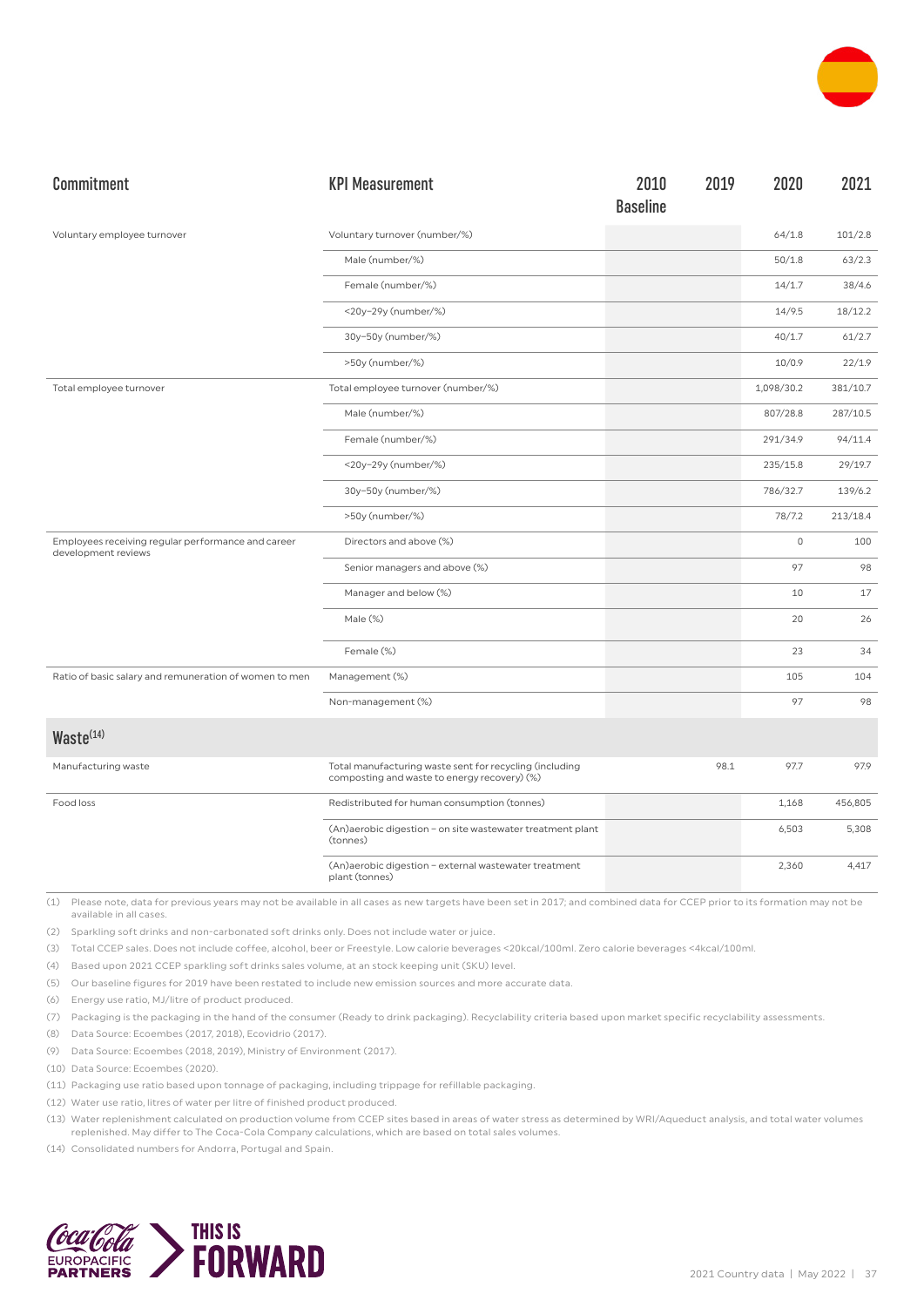#### **SWEDEN(1)**



| Commitment                                                                                                                    | <b>KPI Measurement</b>                                                                                      | 2010<br><b>Baseline</b> | 2019   | 2020   | 2021   |
|-------------------------------------------------------------------------------------------------------------------------------|-------------------------------------------------------------------------------------------------------------|-------------------------|--------|--------|--------|
| <b>Forward on drinks</b>                                                                                                      |                                                                                                             |                         |        |        |        |
| We'll reduce the sugar in our soft drinks by 10% between<br>2015 and 2020(2)(3)                                               | Reduction in the average sugar per litre in our soft drinks<br>portfolio since 2015 (%)                     |                         | 17.4   | 23.3   | 28.4   |
|                                                                                                                               | Reduction in the average sugar per litre in our soft drinks<br>portfolio since 2010 (%)                     |                         | 25.9   | 31.2   | 35.8   |
|                                                                                                                               | Reduction in the average sugar per litre in our soft drinks<br>portfolio since 2019 (%)                     |                         |        |        | 13.4   |
| We'll reduce the sugar in our portfolio by 15% between<br>2018 and 2025 <sup>(4)</sup>                                        | Reduction in the average sugar per litre in our total<br>portfolio since 2018 (%)                           |                         | 6.0    | 12.5   | 18.4   |
| We'll aim for 50% of our sales to come from low or no<br>calorie drinks <sup>(5)</sup>                                        | Percentage of volume sold which is low or no calorie (%)                                                    | 17                      | 37     | 42     | 46     |
| We'll continuously evolve our recipes and portfolio to<br>offer a greater choice of drinks                                    | Number of products which have had their recipes changed<br>to reduce sugar since 2010 (number)              |                         |        |        | 26     |
|                                                                                                                               | Number of new low and no calorie products launched since<br>2010 (number)                                   |                         |        |        | 80     |
| We'll make it easier for consumers to cut down on sugar<br>with straightforward product information and smaller<br>pack sizes | Percentage of total sparkling soft drinks volume sold in<br>packs that are 250ml or less (%) <sup>(6)</sup> |                         | 0.5    | 0.4    | 0.6    |
| Forward on climate <sup>(7)</sup>                                                                                             |                                                                                                             |                         |        |        |        |
| We'll cut GHG emissions by 30% across our entire value<br>chain by 2030, versus 2019.                                         | Scope 1 emissions (tonnes of CO2e)                                                                          | 4,985                   | 1,475  | 1,238  | 1,128  |
|                                                                                                                               | Scope 2 emissions (market-based approach) (tonnes of<br>CO <sub>2</sub> e                                   | 1,256                   | 288    | 224    | 268    |
|                                                                                                                               | Scope 2 emissions (location-based approach) (tonnes of<br>CO <sub>2</sub> e                                 | 1,763                   | 533    | 444    | 479    |
|                                                                                                                               | Scope 3 emissions (tonnes of CO2e)                                                                          | 91,843                  | 89,518 | 75,232 | 74,368 |
|                                                                                                                               | Total GHG emissions Scope 1, 2 and 3 (full value chain)<br>(tonnes of CO <sub>2</sub> e)                    | 98,084                  | 91,281 | 76,694 | 75,764 |
|                                                                                                                               | Absolute reduction in total value chain greenhouse gas<br>emissions (Scope 1, 2, 3) since 2010 (%)          |                         | 6.9    | 21.8   | 22.8   |
|                                                                                                                               | Absolute reduction in total value chain greenhouse gas<br>emissions (Scope 1, 2, 3) since 2019 (%)          |                         |        | 16     | 17.0   |
| We'll purchase 100% renewable electricity by 2020.                                                                            | Percentage of electricity purchased that comes from<br>renewable sources (%)                                |                         | 100    | 100    | 100    |
| Percentage of value chain emissions                                                                                           | Percentage of value chain emissions - Manufacturing (%)                                                     | 3.6%                    | 1.2%   | 1.2%   | 1.2%   |
|                                                                                                                               | Percentage of value chain emissions - Distribution (%)                                                      | 7.9%                    | 5.8%   | 5.7%   | 2.9%   |
|                                                                                                                               | Percentage of value chain emissions - Cold drink<br>equipment (%)                                           | 5.3%                    | 1.5%   | 1.8%   | 1.6%   |
|                                                                                                                               | Percentage of value chain emissions - Packaging (%)                                                         | 49.8%                   | 54.9%  | 53.9%  | 56.4%  |
|                                                                                                                               | Percentage of value chain emissions - Ingredients (%)                                                       | 33.5%                   | 36.6%  | 37.4%  | 38.0%  |
| Energy use                                                                                                                    | Energy use ratio (MJ/litre) <sup>(8)</sup>                                                                  | 0.530                   | 0.302  | 0.239  | 0.245  |
|                                                                                                                               | Total energy usage (MWh)                                                                                    | 49,079                  | 36,696 | 30,546 | 31,783 |

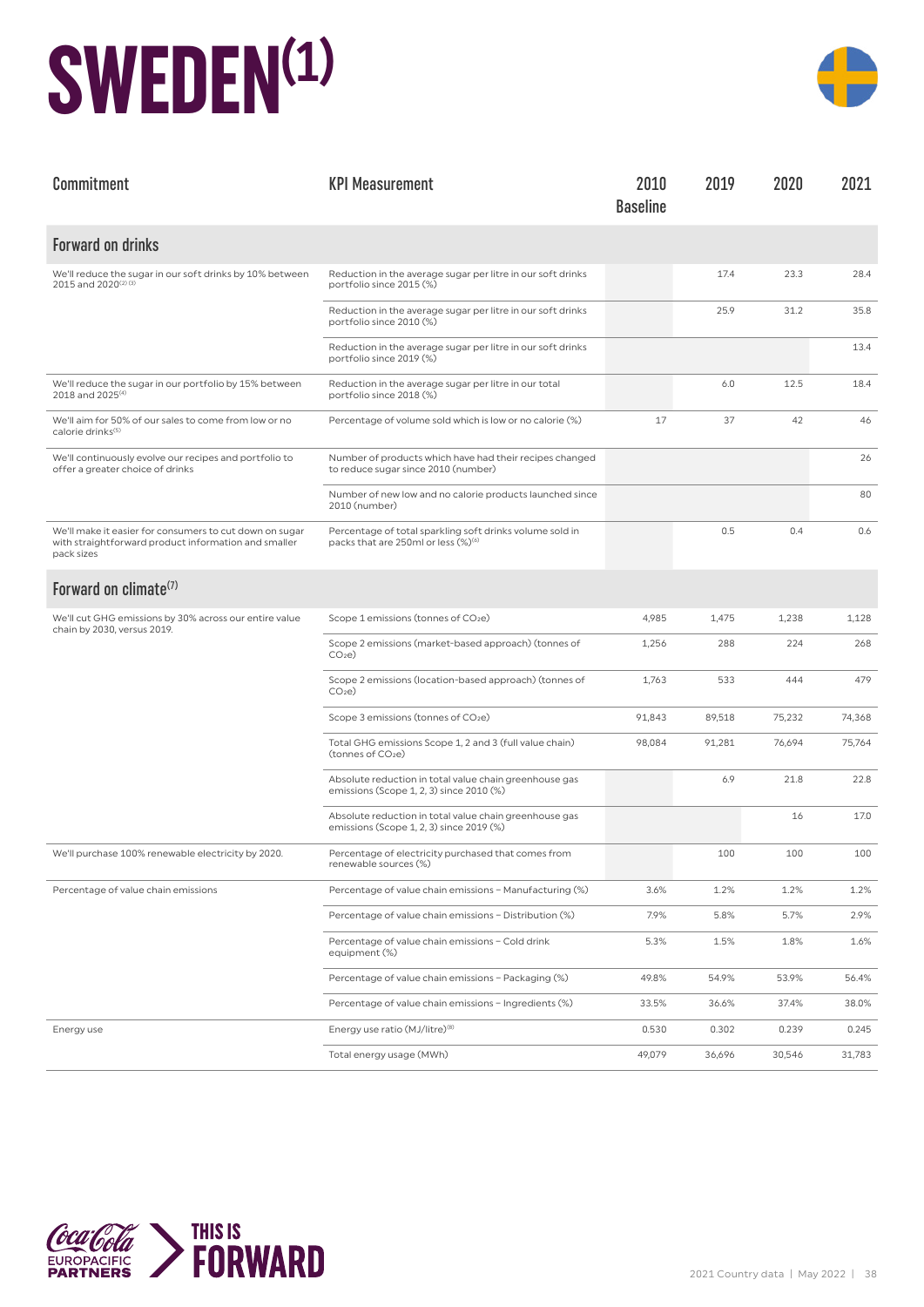

| Commitment                                                                                                            | <b>KPI Measurement</b>                                                                                                                         | 2010<br><b>Baseline</b> | 2019          | 2020          | 2021          |
|-----------------------------------------------------------------------------------------------------------------------|------------------------------------------------------------------------------------------------------------------------------------------------|-------------------------|---------------|---------------|---------------|
| Forward on packaging                                                                                                  |                                                                                                                                                |                         |               |               |               |
| We'll make sure that 100% of our packaging is recyclable<br>or reusable                                               | Percentage of packaging that is recyclable (%) <sup>(9)</sup>                                                                                  |                         | 95.3          | 95.1          | 94.8          |
|                                                                                                                       | Percentage of glass and PET packaging that is refillable (%)                                                                                   | 90.7                    | 0             | $\circ$       | $\circ$       |
| We'll work with local and national partners to collect 100%<br>of our packaging in Western Europe                     | PET packaging collected for recycling via local and national<br>partnerships as a percentage of total PET packaging put<br>onto the market (%) |                         | $82.5^{(10)}$ | $84.0^{(11)}$ | $87.0^{(12)}$ |
| We'll make sure that at least 50% of the material we use<br>for our PET bottles comes from recycled plastic (rPET)    | Percentage of PET used that is rPET (%)                                                                                                        |                         | 41.8          | 96.7          | 98.6          |
| Packaging weight                                                                                                      | Aluminium - Total weight (tonnes)                                                                                                              | 3.236                   | 4.509         | 4.179         | 4.666         |
|                                                                                                                       | Steel - Total weight (tonnes)                                                                                                                  | 49                      | 59            | 43            | 47            |
|                                                                                                                       | PET - Total weight (tonnes)                                                                                                                    | 7.186                   | 7.037         | 6.515         | 6.379         |
|                                                                                                                       | Glass - Total weight (tonnes)                                                                                                                  | 1.054                   | 5.358         | 3.867         | 4.228         |
|                                                                                                                       | Other primary - Total weight (tonnes)                                                                                                          | 1.116                   | 1.255         | 1.026         | 1.073         |
|                                                                                                                       | Total packaging weight (primary/secondary/tertiary)<br>(Tonnes)                                                                                | 16.986                  | 23.430        | 19.769        | 20.895        |
|                                                                                                                       | Percentage total recycled content (primary/secondary/<br>tertiary) (%)                                                                         | 31.5                    | 48.2          | 64.8          | 63.0          |
| Packaging use ratio                                                                                                   | Packaging use ratio (g/litre of product) <sup>(13)</sup>                                                                                       | 45.47                   | 51.73         | 47.88         | 48.71         |
| Manufacturing waste                                                                                                   | Total manufacturing waste sent for recycling (including<br>composting and waste to energy recovery) (%)                                        | 99.7                    | 99.9          | 100           | 99.71         |
| <b>Forward on water</b>                                                                                               |                                                                                                                                                |                         |               |               |               |
| We'll protect the sustainability of the water sources we<br>use for future generations.                               | Sites with Source Water Protection Plans and Source Water<br>Vulnerability Assessments in place (%)                                            | 100                     | 100           | 100           | 100           |
| We'll reduce the water we use in manufacturing by 20%<br>- and address water impacts in our supply chain.             | Water use ratio (litres/litre)(14)                                                                                                             | 1.90                    | 1.44          | 1.35          | 1.35          |
|                                                                                                                       | Percentage reduction in water use ratio since 2010 (%)                                                                                         |                         | 23.88         | 29.06         | 29.03         |
|                                                                                                                       | Total volume of water withdrawn (m <sup>3</sup> )                                                                                              | 631,000                 | 527,000       | 511,000       | 529,000       |
|                                                                                                                       | Total volume of wastewater discharged (m <sup>3</sup> )                                                                                        | 252,316                 | 210,884       | 170,382       | 159,746       |
|                                                                                                                       | Manufacturing operations with their own water treatment<br>facilities (number)                                                                 |                         | 0             | $\mathbf 0$   | $\mathbf 0$   |
| We'll replenish 100% of the water we use in areas of water<br>stress.                                                 | Water replenished as a percentage of total water used in<br>our beverages where sourced from areas of water stress<br>$(\%)^{(15)}$            |                         | 0             | $\Omega$      | $\Omega$      |
| Forward on supply chain                                                                                               |                                                                                                                                                |                         |               |               |               |
| We'll continue to embed sustainability, ethics and human<br>rights into our supply chain.                             | Spend with suppliers covered by our Supplier Guiding<br>Principles (%)                                                                         |                         | 90.0          | 95.3          | 99.4          |
| We'll make sure 100% of our main agricultural ingredients<br>and raw materials come from sustainable sources by 2020. | Percentage of sugar sourced through suppliers in<br>compliance with our Principles for Sustainable Agriculture<br>$(\%)$                       |                         | 100           | 100           | 100           |
|                                                                                                                       | Percentage of pulp and paper sourced through suppliers in<br>compliance with our PSA (%)                                                       |                         | 100           | 100           | 100           |

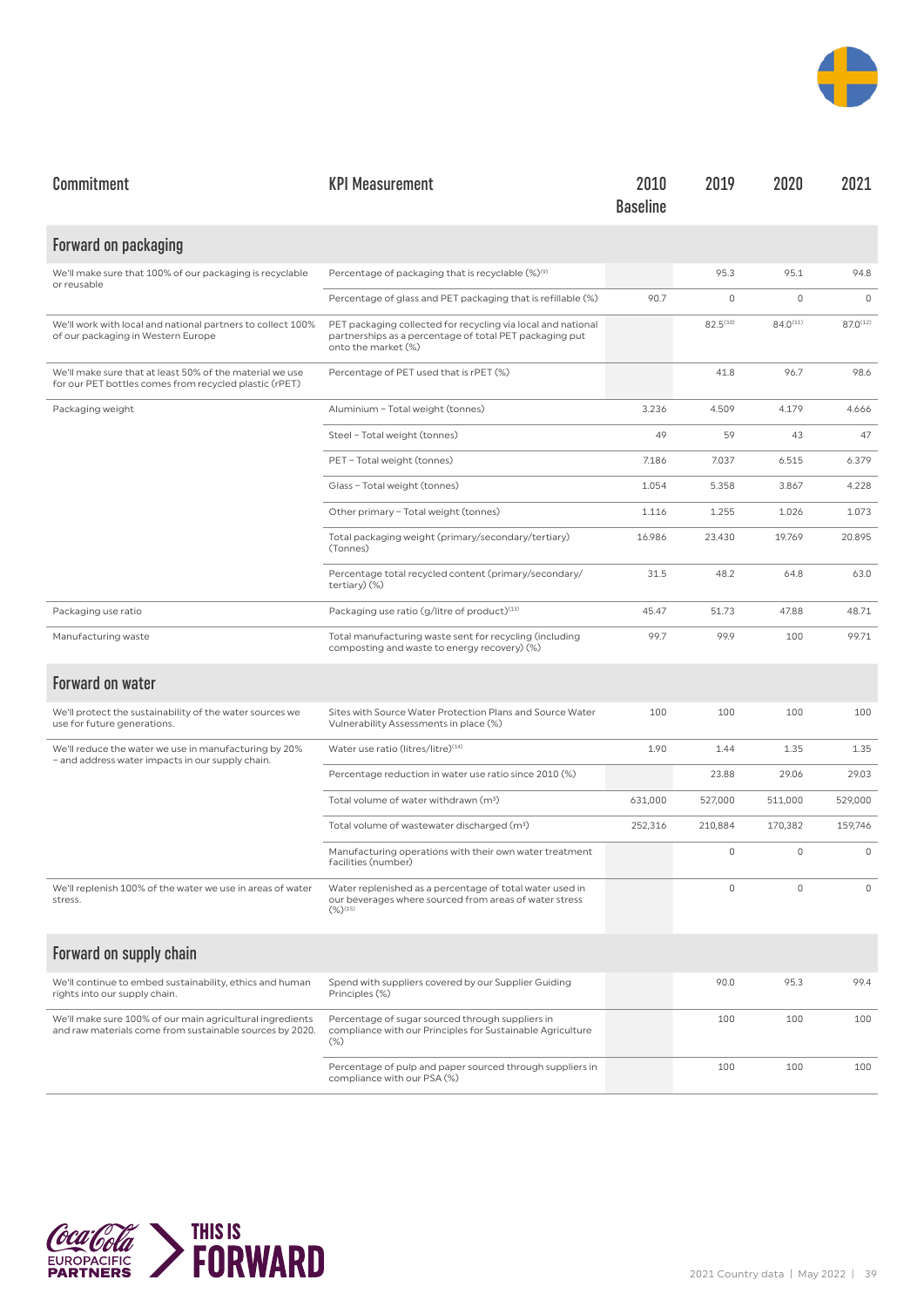

| Commitment                                                                                                                                 | <b>KPI Measurement</b>                                                                                                                            | 2010<br><b>Baseline</b> | 2019       | 2020       | 2021       |
|--------------------------------------------------------------------------------------------------------------------------------------------|---------------------------------------------------------------------------------------------------------------------------------------------------|-------------------------|------------|------------|------------|
| <b>Forward on society</b>                                                                                                                  |                                                                                                                                                   |                         |            |            |            |
| <b>Our communities</b>                                                                                                                     |                                                                                                                                                   |                         |            |            |            |
| We'll expand the contribution we make to society by<br>increasing our employee volunteering and supporting                                 | Total community investment contribution $(\epsilon)$                                                                                              |                         | 255.949    | 255.885    | 212.328    |
| local community partnerships.                                                                                                              | Total number of volunteering hours (hours)                                                                                                        |                         | 1.077      | 146        | 645        |
| Our people                                                                                                                                 |                                                                                                                                                   |                         |            |            |            |
| We'll foster a diverse and inclusive culture in our business<br>and make sure that women hold at least 40% of our<br>management positions. | Percentage of women in management (senior manager<br>level and above) positions (%)                                                               |                         | 47.4       | 49.4       | 48.3       |
| Safety                                                                                                                                     | Lost-time incident rate (LTIR) (number of lost-time<br>incidents per 100 full-time equivalent employees)                                          |                         | 0.28       | 0.28       | 0.30       |
|                                                                                                                                            | Total incident rate (TIR) (number of incidents per 100<br>full-time equivalent employees leading to an injury that<br>requires medical treatment) |                         | 0.41       | 0.28       | 1.04       |
| Number of employees                                                                                                                        | Total employees (number)                                                                                                                          |                         | 787        | 679        | 670        |
|                                                                                                                                            | Male (number/%)                                                                                                                                   |                         | 558 / 70.9 | 477/70.3   | 469/70     |
|                                                                                                                                            | Female (number/%)                                                                                                                                 |                         | 229 / 29.1 | 202/29.7   | 201/30     |
| Employment type                                                                                                                            | Full-time employees (number/%)                                                                                                                    |                         |            | 675 / 99.4 | 665/99.3   |
|                                                                                                                                            | Male (number/%)                                                                                                                                   |                         |            | 475 / 99.6 | 467 / 99.6 |
|                                                                                                                                            | Female (number/%)                                                                                                                                 |                         |            | 200/99.0   | 198 / 98.5 |
|                                                                                                                                            | Part-time employees (number/%)                                                                                                                    |                         |            | 4/0.6      | 5/0.7      |
|                                                                                                                                            | Male (number/%)                                                                                                                                   |                         |            | 2/0.4      | 2/0.4      |
|                                                                                                                                            | Female (number/%)                                                                                                                                 |                         |            | 2/1.0      | 3/1.5      |
| Employment contract type                                                                                                                   | Permanent contract employees (number/%)                                                                                                           |                         |            | 626/92.2   | 628/93.7   |
|                                                                                                                                            | Male (number/%)                                                                                                                                   |                         |            | 447 / 93.7 | 440 / 93.8 |
|                                                                                                                                            | Female (number/%)                                                                                                                                 |                         |            | 179 / 88.6 | 188/93.5   |
|                                                                                                                                            | Temporary contract employees (number/%)                                                                                                           |                         |            | 53/7.8     | 42/6.3     |
|                                                                                                                                            | Male (number/%)                                                                                                                                   |                         |            | 30/6.3     | 29/6.2     |
|                                                                                                                                            | Female (number/%)                                                                                                                                 |                         |            | 23/11.4    | 13/6.5     |
| Rate of internal hires                                                                                                                     | New employee hires (number/%)                                                                                                                     |                         |            | 26/3.8     | 46/6.9     |
|                                                                                                                                            | Male (number/%)                                                                                                                                   |                         |            | 16/3.4     | 30/6.4     |
|                                                                                                                                            | Female (number/%)                                                                                                                                 |                         |            | 10/5.0     | 16/8.0     |
|                                                                                                                                            | <20y-29y (number/%)                                                                                                                               |                         |            | 6/5.7      | 14/12.5    |
|                                                                                                                                            | 30y-50y (number/%)                                                                                                                                |                         |            | 17/4.0     | 30/7.6     |
|                                                                                                                                            | >50y (number/%)                                                                                                                                   |                         |            | 3/2.0      | 2/1.2      |

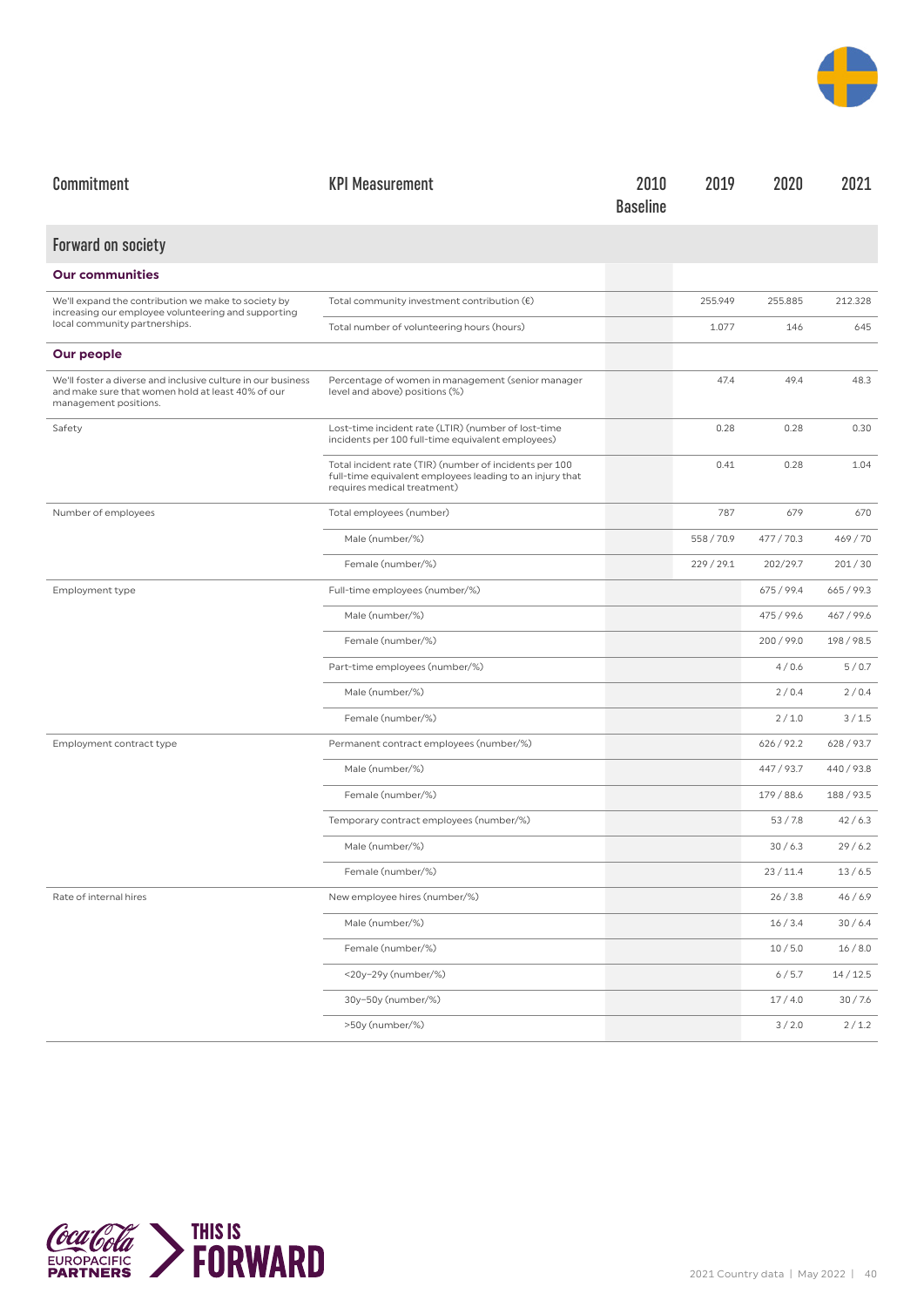

| Commitment                                                                | <b>KPI Measurement</b>             | 2010<br><b>Baseline</b> | 2019 | 2020       | 2021        |
|---------------------------------------------------------------------------|------------------------------------|-------------------------|------|------------|-------------|
| Voluntary employee turnover                                               | Voluntary turnover (number/%)      |                         |      | 59/7.7     | 60/9.0      |
|                                                                           | Male (number/%)                    |                         |      | 38/8.0     | 42/9.0      |
|                                                                           | Female (number/%)                  |                         |      | 21/10.4    | 18/9.0      |
|                                                                           | <20y-29y (number/%)                |                         |      | 28/26.7    | 13/11.6     |
|                                                                           | 30y-50y (number/%)                 |                         |      | 26/6.1     | 34/8.6      |
|                                                                           | >50y (number/%)                    |                         |      | 5/3.4      | 13/9.0      |
| Total employee turnover                                                   | Total employee turnover (number/%) |                         |      | 146 / 21.5 | 85/12.7     |
|                                                                           | Male (number/%)                    |                         |      | 104/21.8   | 59/12.6     |
|                                                                           | Female (number/%)                  |                         |      | 42/20.8    | 26/12.9     |
|                                                                           | <20y-29y (number/%)                |                         |      | 80/76.2    | 14/12.5     |
|                                                                           | 30y-50y (number/%)                 |                         |      | 46/10.8    | 46/11.6     |
|                                                                           | >50y (number/%)                    |                         |      | 20/13.4    | 25/15,4     |
| Employees receiving regular performance and career<br>development reviews | Directors and above (%)            |                         |      | 0          | $\mathbf 0$ |
|                                                                           | Senior managers and above (%)      |                         |      | 98         | 98          |
|                                                                           | Manager and below (%)              |                         |      | 100        | 100         |
|                                                                           | Male (%)                           |                         |      | 100        | 100         |
|                                                                           | Female (%)                         |                         |      | 100        | 100         |
| Ratio of basic salary and remuneration of women to men                    | Management (%)                     |                         |      | 99         | 97          |
|                                                                           | Non-management (%)                 |                         |      | 95         | 93          |

(2) Sparkling soft drinks and non-carbonated soft drinks only. Does not include water or juice.

(3) CCEP commitment, applicable for all CCEP territories.

(4) Country specific commitment.

(5) Our baseline figures for 2019 have been restated to include new emission sources and more accurate data.

(6) Energy use ratio, MJ/litre of product produced.

(7) Total CCEP sales. Does not include coffee, alcohol, beer or Freestyle. Low calorie beverages <20kcal/100ml. Zero calorie beverages <4kcal/100ml.

(8) Based upon 2021 CCEP sparkling soft drinks sales volume, at an stock keeping unit (SKU) level.

(9) Packaging is the packaging in the hand of the consumer (Ready to drink packaging). Recyclability criteria based upon market specific recyclability assessments.

(10) Data source: Returpack AB (2018), Tetrapak (2017). Represents packaging returned through the deposit system. Does not include PET collected from which energy is recovered.

(11) Data source: Returpack AB (2019), FTI AB (2018, 2019). Represents packaging returned through the deposit system. Does not include PET collected from which energy is recovered.

(12) Data source: Returpack AB (2020). Represents packaging returned through the deposit system. Does not include PET collected from which energy is recovered.

(13) Packaging use ratio based upon tonnage of packaging, including trippage for refillable packaging.

(14) Water use ratio, litres of water per litre of finished product produced.

(15) Water replenishment calculated on production volume from CCEP sites based in areas of water stress as determined by WRI/Aqueduct analysis, and total water volumes replenished. May differ to The Coca-Cola Company calculations, which are based on total sales volumes.

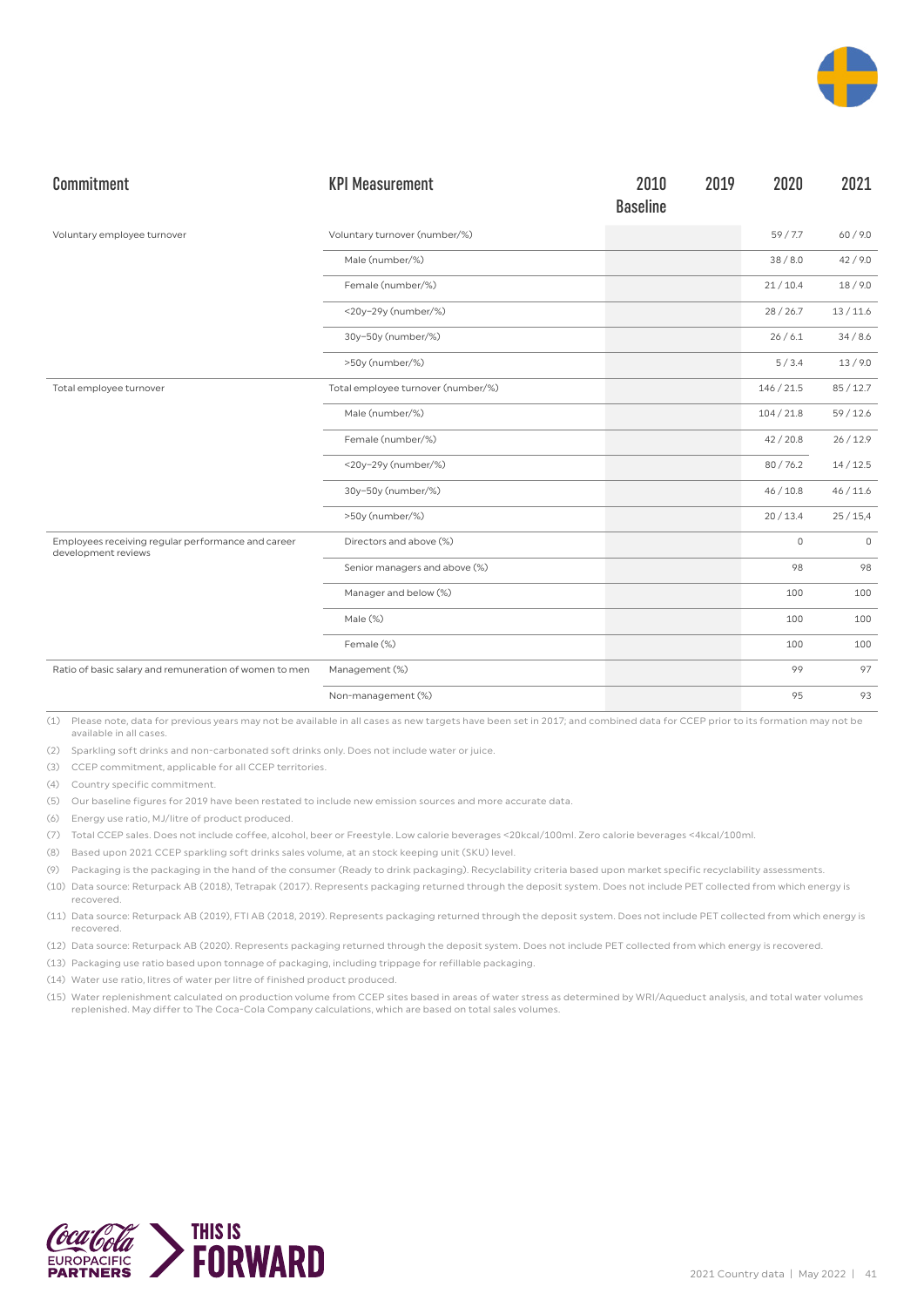## **AUSTRALIA(1)**



| Commitment                                                                                                      | <b>KPI Measurement</b> | 2010<br><b>Baseline</b> | 2019      | 2020      | 2021                |
|-----------------------------------------------------------------------------------------------------------------|------------------------|-------------------------|-----------|-----------|---------------------|
| <b>Forward on drinks</b>                                                                                        |                        |                         |           |           |                     |
| Reduction in the average sugar per litre in our soft drinks portfolio since 2015 $(\%)^{(2)}$                   |                        |                         | 8.8       | 11.2      | 14.9                |
| Percentage of volume sold which is low or no calorie (%)                                                        |                        |                         |           | 41        | 44                  |
| <b>Forward on climate</b>                                                                                       |                        |                         |           |           |                     |
| Scope 1 emissions (tonnes of CO2e)                                                                              |                        |                         | 13,786    | 14,262    | 13,907              |
| Scope 2 emissions (market-based approach) (tonnes of CO2e)                                                      |                        |                         |           |           | 45,455              |
| Scope 2 emissions (location-based approach) (tonnes of CO2e)                                                    |                        |                         | 60,696    | 59,221    | 57,123              |
| Total GHG emissions Scope 1, 2 (market-based approach) (tonnes of CO2e)                                         |                        |                         |           |           | 59,362              |
| Percentage of electricity purchased that comes from renewable sources (%)                                       |                        |                         |           |           | 36.1                |
| Energy use ratio (MJ/litre) <sup>(3)</sup>                                                                      |                        |                         | 0.36      | 0.37      | 0.35                |
| Total energy usage (MWh)                                                                                        |                        |                         | 147,602   | 150,488   | 147,545             |
| Forward on packaging                                                                                            |                        |                         |           |           |                     |
| Percentage of PET used that is rPET (%)                                                                         |                        |                         |           | 58.2      | 59.8                |
| Aluminium - Total weight (tonnes)                                                                               |                        |                         | 20,143    | 21,610    | 22,211              |
| Steel - Total weight (tonnes)                                                                                   |                        |                         | 129       | 135       | 126                 |
| PET - Total weight (tonnes)                                                                                     |                        |                         | 24,080    | 22,639    | 22,985              |
| Glass - Total weight (tonnes)                                                                                   |                        |                         | 35,855    | 32,175    | 32,481              |
| Other primary - Total weight (tonnes)                                                                           |                        |                         | 3,914     | 3,613     | 3,730               |
| Total packaging weight (primary/secondary/tertiary) (tonnes)                                                    |                        |                         | 112,734   | 111,424   | 112,759             |
| Percentage total recycled content (primary/secondary/tertiary) (%)                                              |                        |                         | 42.0      | 44.4      | 45.9                |
| Packaging use ratio (g/litre of product)                                                                        |                        |                         | 45.86     | 45.39     | 45.69               |
| Total manufacturing waste sent for recycling (%)                                                                |                        |                         | 91.17     | 93.44     | 90.15               |
| Forward on water                                                                                                |                        |                         |           |           |                     |
| Sites with Source Water Protection Plans and Source Water Vulnerability Assessments in place (%)                |                        |                         |           | 100       | 100                 |
| Water use ratio (litres/litre) <sup>(4)</sup>                                                                   |                        | 1.55                    | 1.68      | 1.67      | 1.64                |
| Percentage reduction in water use ratio since 2010 (%)                                                          |                        |                         |           |           | $+5.8$              |
| Total volume of water withdrawn (m <sup>3</sup> )                                                               |                        |                         | 2,510,499 | 2,458,670 | 2,458,901           |
| Total volume of wastewater discharged (m <sup>3</sup> )                                                         |                        |                         | 1,108,572 | 1,052,348 | 974,461             |
| Forward on supply chain                                                                                         |                        |                         |           |           |                     |
| Spend with suppliers covered by our Responsible Sourcing Guidelines (%)                                         |                        |                         |           |           | 90.3 <sup>(5)</sup> |
| Percentage of sugar sourced through suppliers in compliance with our Principles for Sustainable Agriculture (%) |                        |                         |           |           | 100                 |
| Percentage of pulp and paper sourced through suppliers in compliance with our PSA (%)                           |                        |                         |           |           | 96 <sup>(6)</sup>   |

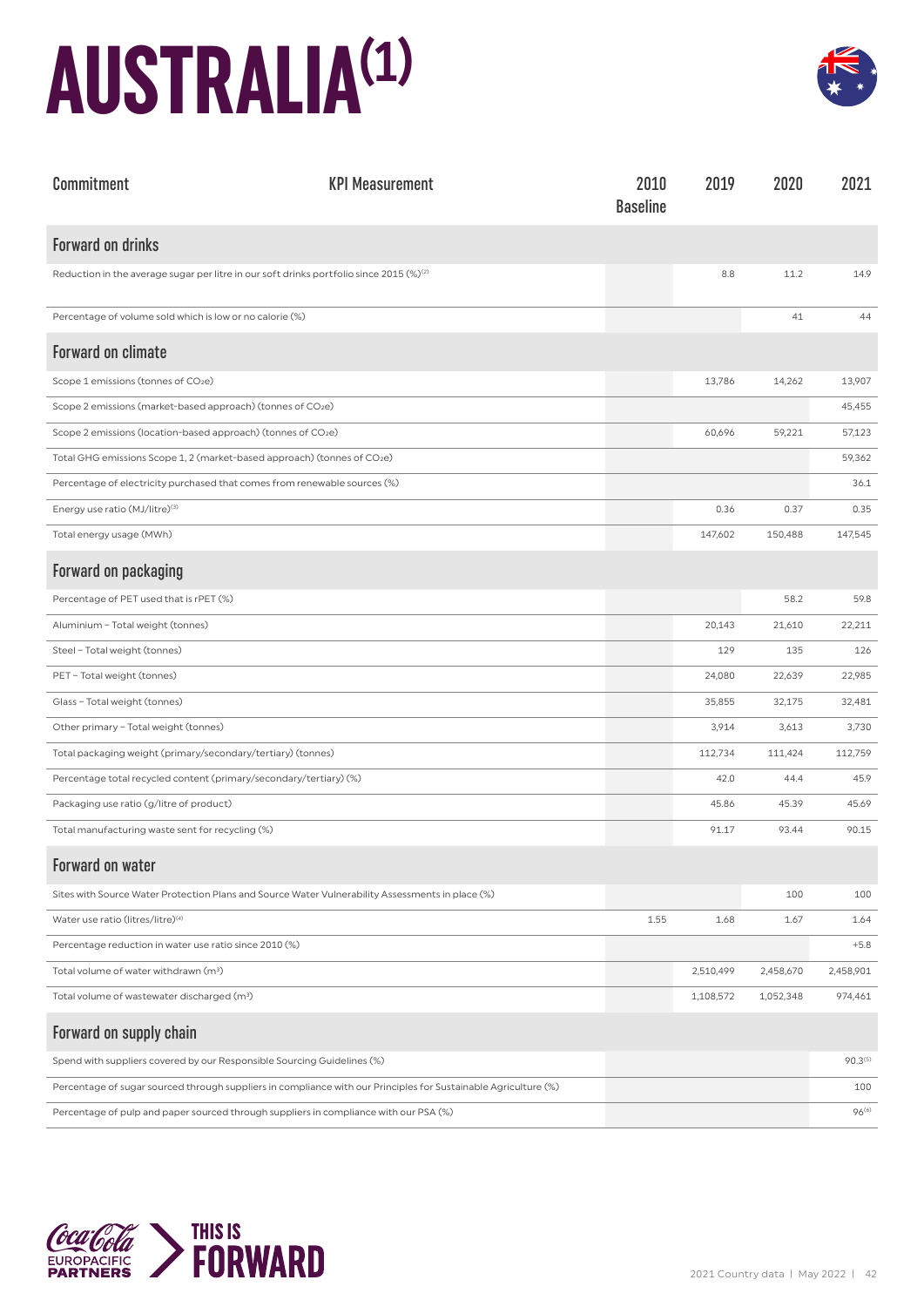

| Commitment                  | <b>KPI Measurement</b>                                                                                                                            | 2010<br><b>Baseline</b> | 2019      | 2020      | 2021       |
|-----------------------------|---------------------------------------------------------------------------------------------------------------------------------------------------|-------------------------|-----------|-----------|------------|
| Forward on society          |                                                                                                                                                   |                         |           |           |            |
| <b>Our communities</b>      |                                                                                                                                                   |                         |           |           |            |
| Community contribution      | Total community investment contribution (A\$)                                                                                                     |                         | 2,322,553 | 1,694,486 | 949,898    |
|                             | Total number of volunteering hours (hours)                                                                                                        |                         | 114       | 224       | 184        |
| Our people                  |                                                                                                                                                   |                         |           |           |            |
| Safety                      | Total incident rate (TIR) (number of incidents per 100<br>full-time equivalent employees leading to an injury that<br>requires medical treatment) |                         | 1.90      | 1.57      | 0.98       |
| Number of employees         | Total employees (number)                                                                                                                          |                         |           |           | 3,538      |
|                             | Male (number/%)                                                                                                                                   |                         |           |           | 2,444/69.1 |
|                             | Female (number/%)                                                                                                                                 |                         |           |           | 1,094/30.9 |
| Employment type             | Full-time employees (number/%)                                                                                                                    |                         |           |           | 3,397/96.0 |
|                             | Male (number/%)                                                                                                                                   |                         |           |           | 2,429/99.4 |
|                             | Female (number/%)                                                                                                                                 |                         |           |           | 968/88.5   |
|                             | Part-time employees (number/%)                                                                                                                    |                         |           |           | 141/4.0    |
|                             | Male (number/%)                                                                                                                                   |                         |           |           | 15/0.6     |
|                             | Female (number/%)                                                                                                                                 |                         |           |           | 126/11.5   |
| Employment contract type    | Permanent contract employees (number/%)                                                                                                           |                         |           |           | 3,453/97.6 |
|                             | Male (number/%)                                                                                                                                   |                         |           |           | 2,396/98.0 |
|                             | Female (number/%)                                                                                                                                 |                         |           |           | 1,057/96.6 |
|                             | Temporary contract employees (number/%)                                                                                                           |                         |           |           | 85/2.4     |
|                             | Male (number/%)                                                                                                                                   |                         |           |           | 48/2.0     |
|                             | Female (number/%)                                                                                                                                 |                         |           |           | 37/3.4     |
| Rate of internal hires      | New employee hires (number/%)                                                                                                                     |                         |           |           | 574/16.2   |
|                             | Male (number/%)                                                                                                                                   |                         |           |           | 376/64.8   |
|                             | Female (number/%)                                                                                                                                 |                         |           |           | 198/34.5   |
|                             | <20y-29y (number/%)                                                                                                                               |                         |           |           | 228/39.7   |
|                             | 30y-50y (number/%)                                                                                                                                |                         |           |           | 300/52.3   |
|                             | >50y (number/%)                                                                                                                                   |                         |           |           | 46/8.0     |
| Voluntary employee turnover | Voluntary turnover (number/%)                                                                                                                     |                         |           |           | 569/16.1   |
|                             | Male (number/%)                                                                                                                                   |                         |           |           | 363/14.9   |
|                             | Female (number/%)                                                                                                                                 |                         |           |           | 206/18.8   |
|                             | <20y-29y (number/%)                                                                                                                               |                         |           |           | 149/24.4   |
|                             | 30y-50y (number/%)                                                                                                                                |                         |           |           | 347/15.6   |
|                             | >50y (number/%)                                                                                                                                   |                         |           |           | 73/10.3    |

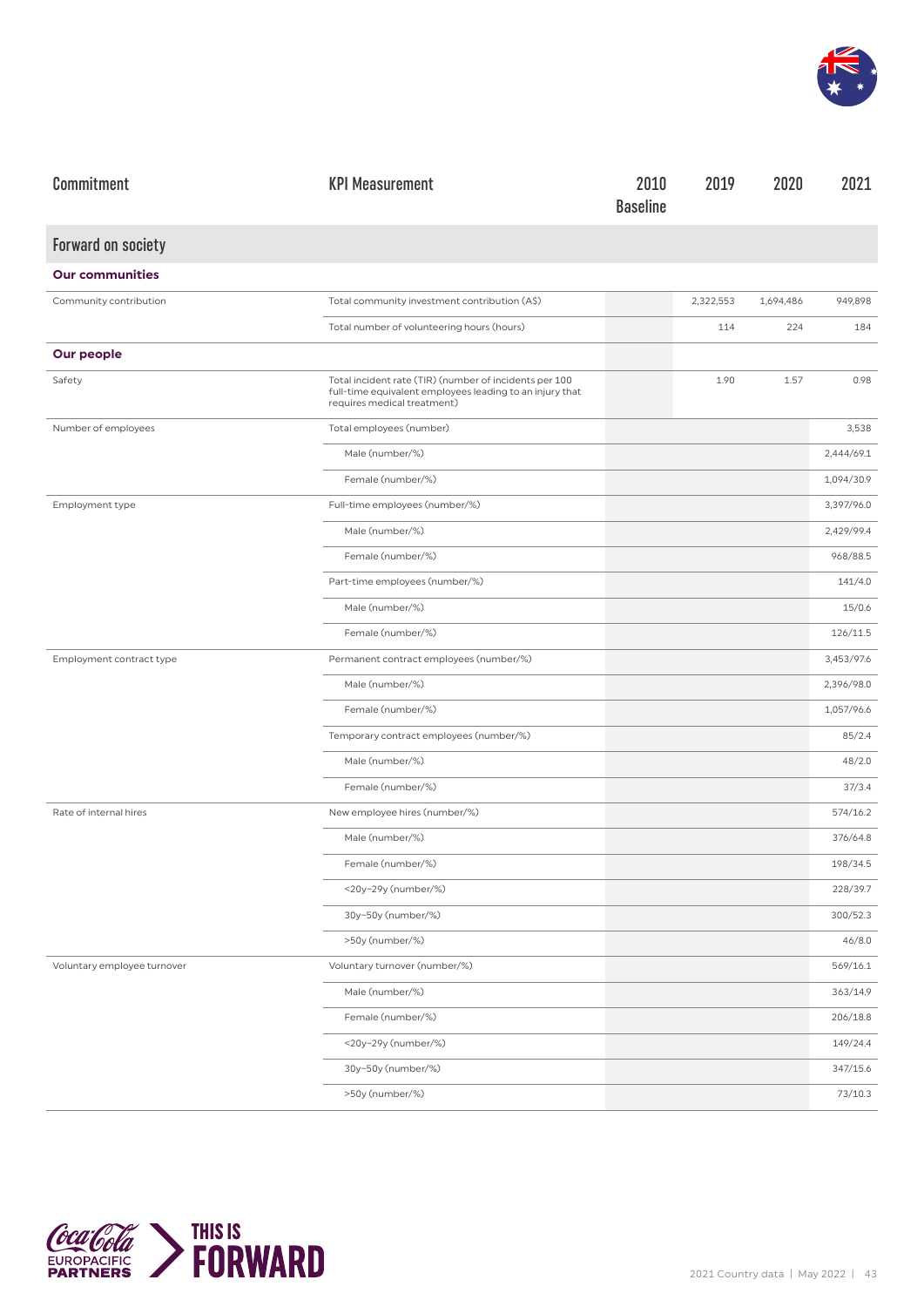

| Commitment              | <b>KPI Measurement</b>             | 2010<br><b>Baseline</b> | 2019 | 2020 | 2021     |
|-------------------------|------------------------------------|-------------------------|------|------|----------|
| Total employee turnover | Total employee turnover (number/%) |                         |      |      | 581/16.4 |
|                         | Male (number/%)                    |                         |      |      | 371/15.2 |
|                         | Female (number/%)                  |                         |      |      | 210/19.2 |
|                         | <20y-29y (number/%)                |                         |      |      | 152/24.9 |
|                         | 30y-50y (number/%)                 |                         |      |      | 354/15.9 |
|                         | >50y (number/%)                    |                         |      |      | 75/10.6  |

(1) The acquisition of API completed on 10 May 2021. The API sustainability metrics are presented on a full year basis for 2021 and 2020 to allow for better period over period comparability.

(2) Percentage reduction in total portfolio-wide weighted volume average sugar content measured in grams per 100ml since Moving Annual Trend (MAT) 31 December 2015. This covers all products including water, juice and dairy, excluding products that contain alcohol.

(3) Energy use ratio, MJ/litre of product produced.

(4) Water use ratio, litres of water per litre of finished product produced. Excludes the amount of water used for the production of products that contain alcohol.

(5) Consolidated number for Australia, Indonesia and New Zealand.

(6) Consolidated number for all API countries (Australia, Fiji, Indonesia, New Zealand, Papua New Guinea and Samoa).

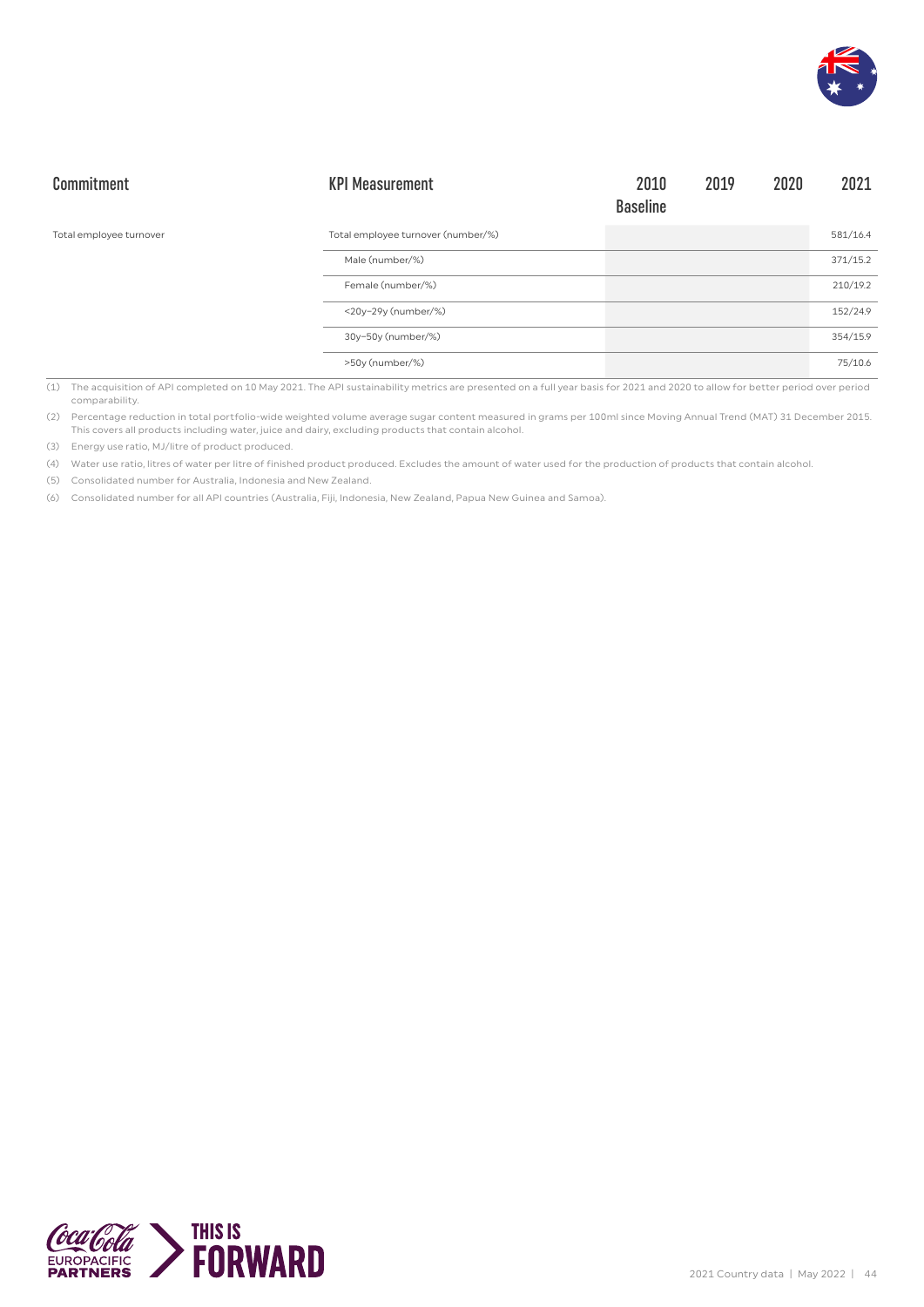### **INDONESIA(1)**



| Commitment                                                                                          | <b>KPI Measurement</b> | 2010<br><b>Baseline</b> | 2019      | 2020        | 2021      |
|-----------------------------------------------------------------------------------------------------|------------------------|-------------------------|-----------|-------------|-----------|
| <b>Forward on drinks</b>                                                                            |                        |                         |           |             |           |
| Reduction in the average sugar per litre in our soft drinks portfolio since 2015 (%) <sup>(2)</sup> |                        |                         |           | 17.2        | 20.9      |
| Percentage of volume sold which is low or no calorie (%)                                            |                        |                         |           | 14.3        | 31.8      |
| <b>Forward on climate</b>                                                                           |                        |                         |           |             |           |
| Scope 1 emissions (tonnes of CO2e)                                                                  |                        |                         | 18,964    | 25,591      | 25,613    |
| Scope 2 emissions (market-based approach) (tonnes of CO2e)                                          |                        |                         |           |             | 63,577(3) |
| Scope 2 emissions (location-based approach) (tonnes of CO2e)                                        |                        |                         | 77,017    | 66,739      | 62,521    |
| Total GHG emissions Scope 1, 2 (market-based approach) (tonnes of CO2e)                             |                        |                         |           |             | 89,190    |
| Percentage of electricity purchased that comes from renewable sources (%)                           |                        |                         |           |             | 4.4       |
| Energy use ratio (MJ/litre) <sup>(4)</sup>                                                          |                        |                         | 0.99      | 0.91        | 0.83      |
| Total energy usage (MWh)                                                                            |                        |                         | 302,350   | 223,095     | 224,333   |
| Forward on packaging                                                                                |                        |                         |           |             |           |
| Aluminium - Total weight (tonnes)                                                                   |                        |                         | 3,567     | 2,645       | 2,911     |
| Steel - Total weight (tonnes)                                                                       |                        |                         | $\circ$   | $\mathbb O$ | $\circ$   |
| PET - Total weight (tonnes)                                                                         |                        |                         | 38,238    | 32,976      | 37,085    |
| Glass - Total weight (tonnes)                                                                       |                        |                         | 644       | 354         | 249       |
| Other primary - Total weight (tonnes)                                                               |                        |                         | 6,885     | 5,576       | 5,853     |
| Total packaging weight (primary/secondary/tertiary) (Tonnes)                                        |                        |                         | 63,410    | 53,553      | 60,052    |
| Percentage total recycled content (primary/secondary/tertiary) (%)                                  |                        |                         | 10.8      | 9.8         | 20.2      |
| Packaging use ratio (g/litre of product)                                                            |                        |                         | 43.10     | 44.64       | 46.13     |
| Total manufacturing waste sent for recycling (%)                                                    |                        |                         | 81.62     | 75.18       | 80.70     |
| <b>Forward on water</b>                                                                             |                        |                         |           |             |           |
| Sites with Source Water Protection Plans and Source Water Vulnerability Assessments in place (%)    |                        |                         |           |             | 100       |
| Water use ratio (litres/litre)(5)                                                                   |                        | 2.88                    | 2.30      | 2.09        | 1.90      |
| Percentage reduction in water use ratio since 2010 (%)                                              |                        |                         |           |             | 34        |
| Total volume of water withdrawn (m <sup>3</sup> )                                                   |                        |                         | 2,534,779 | 1,852,164   | 1,852,292 |
| Total volume of wastewater discharged (m <sup>3</sup> )                                             |                        |                         | 1,433,697 | 924,169     | 708,118   |

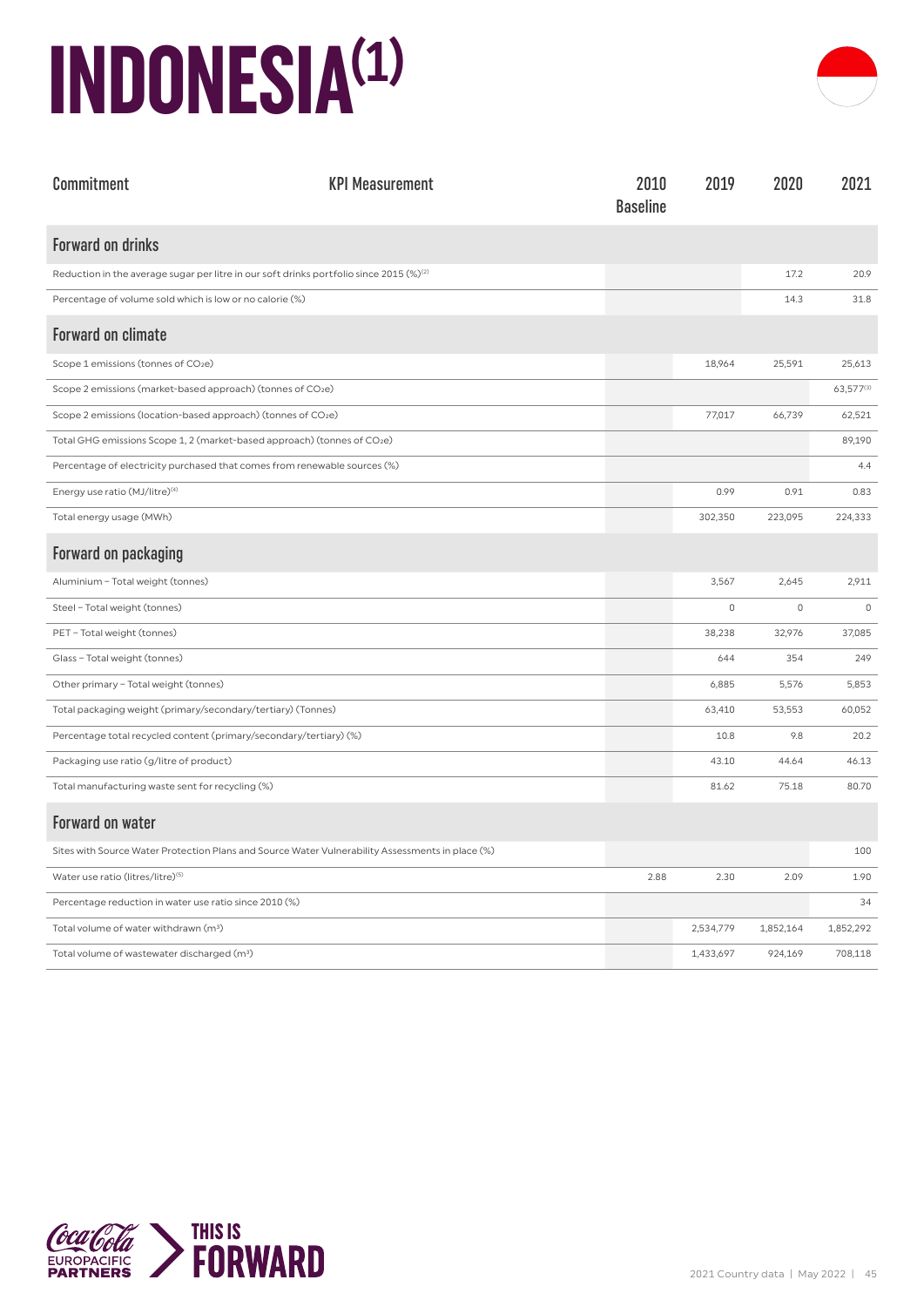

| Commitment                                                                                                  | <b>KPI Measurement</b>                                                                                                                            | 2010<br><b>Baseline</b> | 2019    | 2020    | 2021              |
|-------------------------------------------------------------------------------------------------------------|---------------------------------------------------------------------------------------------------------------------------------------------------|-------------------------|---------|---------|-------------------|
| Forward on supply chain                                                                                     |                                                                                                                                                   |                         |         |         |                   |
| Spend with suppliers covered by our Supplier Guiding Principles (%)                                         |                                                                                                                                                   |                         |         |         | $90.3^{(6)}$      |
| Percentage of sugar sourced through suppliers in compliance with our Principles for Sustainable Agriculture |                                                                                                                                                   |                         |         |         | 100               |
| Percentage of pulp and paper sourced through suppliers in compliance with our PSA                           |                                                                                                                                                   |                         |         |         | 96 <sup>(7)</sup> |
| <b>Forward on society</b>                                                                                   |                                                                                                                                                   |                         |         |         |                   |
| <b>Our communities</b>                                                                                      |                                                                                                                                                   |                         |         |         |                   |
|                                                                                                             | Total community investment contribution (A\$)                                                                                                     |                         | 661,407 | 366,429 | 354,711           |
| Our people                                                                                                  |                                                                                                                                                   |                         |         |         |                   |
| Safety                                                                                                      | Total incident rate (TIR) (number of incidents per 100<br>full-time equivalent employees leading to an injury that<br>requires medical treatment) |                         | 0.30    | 0.38    | 0.42              |
| Number of employees                                                                                         | Total employees (number)                                                                                                                          |                         |         |         | 5,493             |
|                                                                                                             | Male (number/%)                                                                                                                                   |                         |         |         | 4,867/88.4        |
|                                                                                                             | Female (number/%)                                                                                                                                 |                         |         |         | 636/11.6          |
| Employment type                                                                                             | Full-time employees (number/%)                                                                                                                    |                         |         |         | 5,493/100         |
|                                                                                                             | Male (number/%)                                                                                                                                   |                         |         |         | 4,867/100         |
|                                                                                                             | Female (number/%)                                                                                                                                 |                         |         |         | 636/100           |
|                                                                                                             | Part-time employees (number/%)                                                                                                                    |                         |         |         | 0/0.0             |
|                                                                                                             | Male (number/%)                                                                                                                                   |                         |         |         | 0/0.0             |
|                                                                                                             | Female (number/%)                                                                                                                                 |                         |         |         | 0/0.0             |
| Employment contract type                                                                                    | Permanent contract employees (number/%)                                                                                                           |                         |         |         | 4,784/87.1        |
|                                                                                                             | Male (number/%)                                                                                                                                   |                         |         |         | 4,277/88.1        |
|                                                                                                             | Female (number/%)                                                                                                                                 |                         |         |         | 507/79.7          |
|                                                                                                             | Temporary contract employees (number/%)                                                                                                           |                         |         |         | 709/12.9          |
|                                                                                                             | Male (number/%)                                                                                                                                   |                         |         |         | 580/11.9          |
|                                                                                                             | Female (number/%)                                                                                                                                 |                         |         |         | 129/20.3          |
| Rate of internal hires                                                                                      | New employee hires (number/%)                                                                                                                     |                         |         |         | 72/1.3            |
|                                                                                                             | Male (number/%)                                                                                                                                   |                         |         |         | 44/61.1           |
|                                                                                                             | Female (number/%)                                                                                                                                 |                         |         |         | 28/38.9           |
|                                                                                                             | <20y-29y (number/%)                                                                                                                               |                         |         |         | 47/65.3           |
|                                                                                                             | 30y-50y (number/%)                                                                                                                                |                         |         |         | 24/33.3           |
|                                                                                                             | >50y (number/%)                                                                                                                                   |                         |         |         | 1/1.39            |

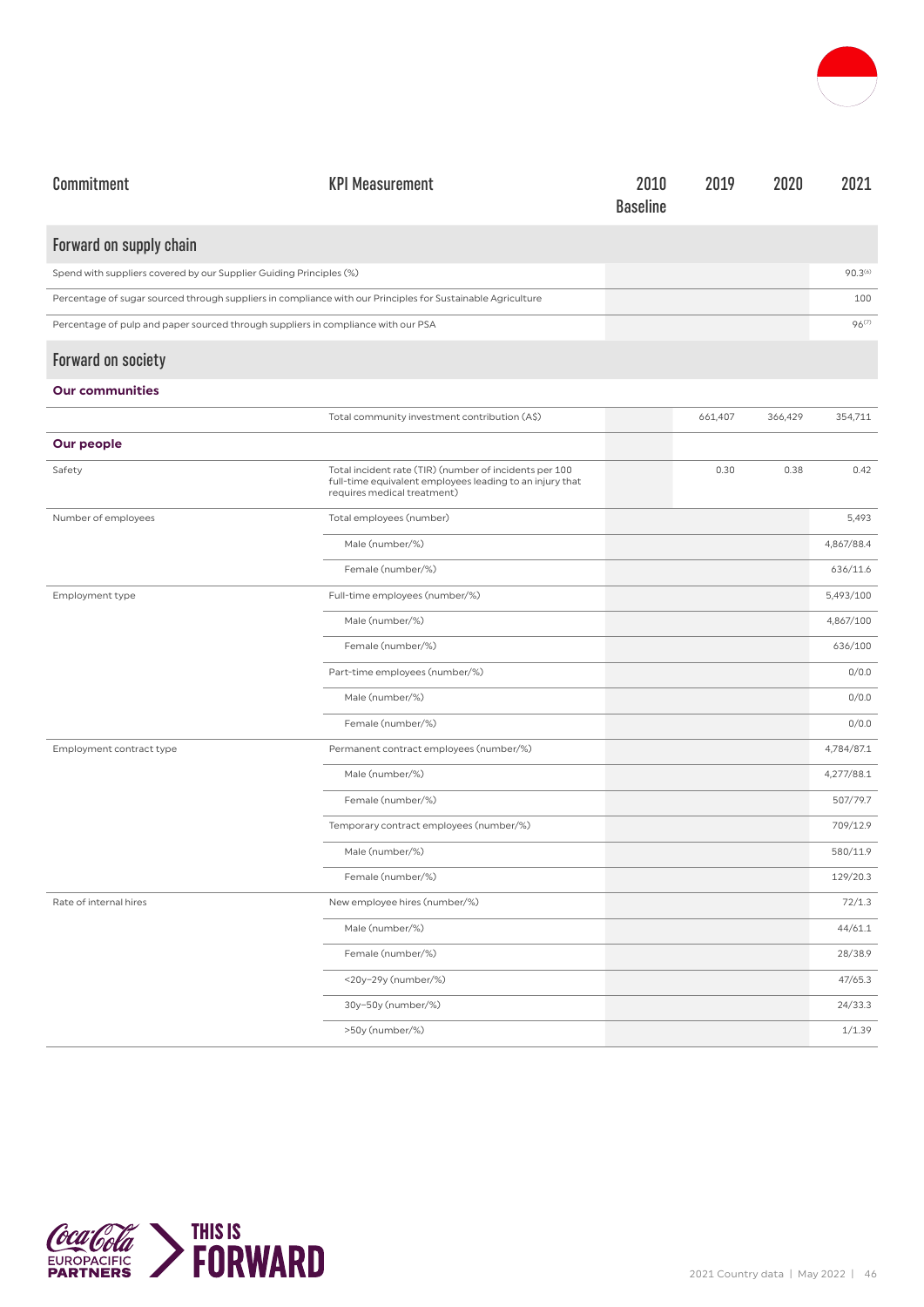

| Commitment                  | <b>KPI Measurement</b>             | 2010<br><b>Baseline</b> | 2019 | 2020 | 2021     |
|-----------------------------|------------------------------------|-------------------------|------|------|----------|
| Voluntary employee turnover | Voluntary turnover (number/%)      |                         |      |      | 323/5.9  |
|                             | Male (number/%)                    |                         |      |      | 247/5.1  |
|                             | Female (number/%)                  |                         |      |      | 76/11.9  |
|                             | <20y-29y (number/%)                |                         |      |      | 188/13.4 |
|                             | 30y-50y (number/%)                 |                         |      |      | 135/3.8  |
|                             | >50y (number/%)                    |                         |      |      | 0/0.0    |
| Total employee turnover     | Total employee turnover (number/%) |                         |      |      | 674/12.3 |
|                             | Male (number/%)                    |                         |      |      | 569/5.5  |
|                             | Female (number/%)                  |                         |      |      | 105/16.5 |
|                             | <20y-29y (number/%)                |                         |      |      | 273/19.4 |
|                             | 30y-50y (number/%)                 |                         |      |      | 287/8.0  |
|                             | >50y (number/%)                    |                         |      |      | 114/23.1 |

(1) The acquisition of API completed on 10 May 2021. The API sustainability metrics are presented on a full year basis for 2021 and 2020 to allow for better period over period comparability.

(2) Percentage reduction in total portfolio-wide weighted volume average sugar content measured in grams per 100ml since Moving Annual Trend (MAT) 31 December 2015. This covers all products including water, juice and dairy, excluding products that contain alcohol.

(3) Consolidated number for Indonesia and Papua New Guinea.

(4) Energy use ratio, MJ/litre of product produced.

(5) Water use ratio, litres of water per litre of finished product produced. Excludes the amount of water used for the production of products that contain alcohol

(6) Consolidated number for Australia, Indonesia and New Zealand

(7) Consolidated number for all API countries (Australia, Fiji, Indonesia, New Zealand, Papua New Guinea and Samoa).

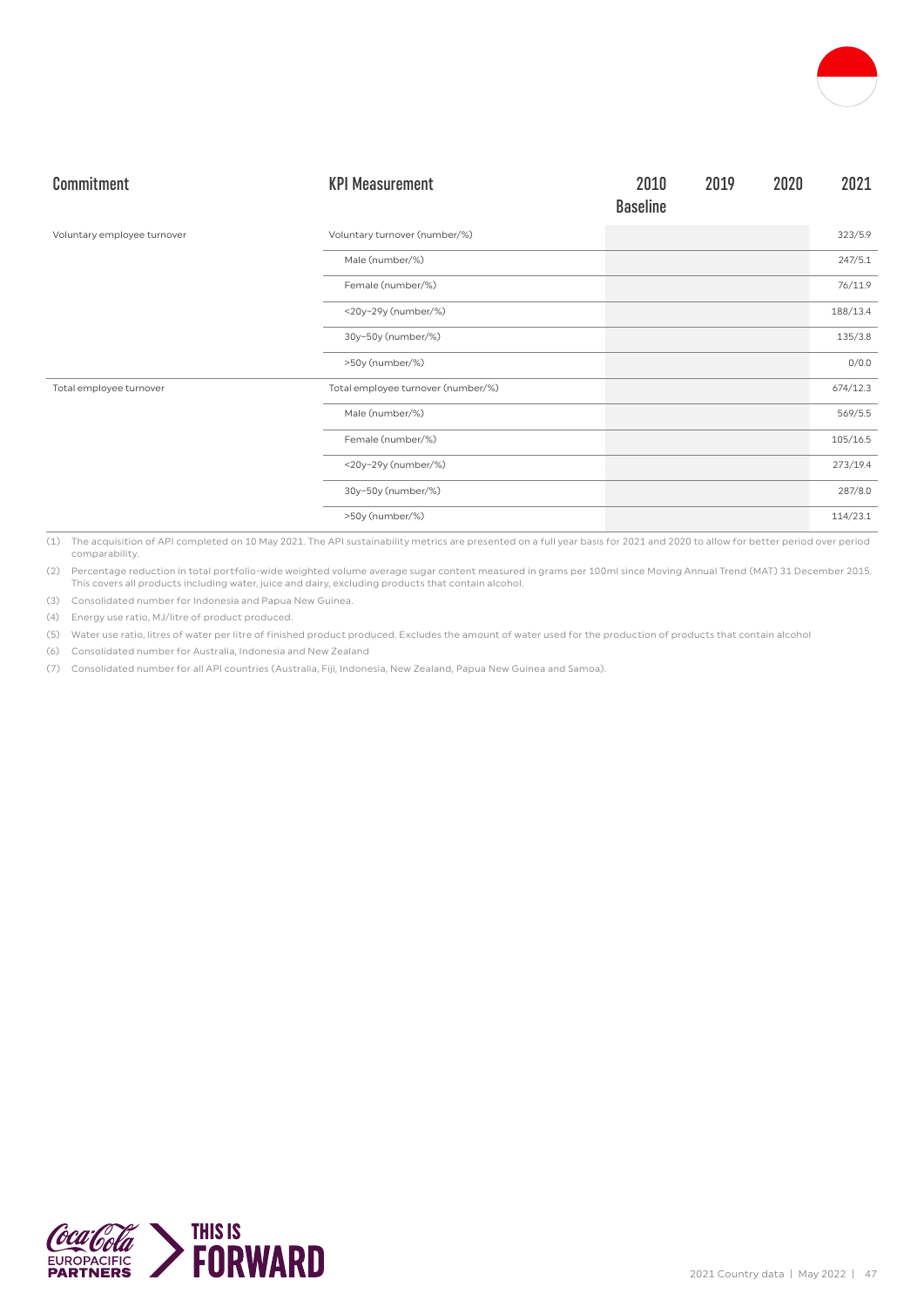### **NEW ZEALAND(1)**



| Commitment                                                                                       | <b>KPI Measurement</b> | 2010<br><b>Baseline</b> | 2019    | 2020           | 2021           |
|--------------------------------------------------------------------------------------------------|------------------------|-------------------------|---------|----------------|----------------|
| <b>Forward on drinks</b>                                                                         |                        |                         |         |                |                |
| Reduction in the average sugar per litre in our soft drinks portfolio since 2015 $(\%)^2$        |                        |                         |         | 9.3            | 13.4           |
| Percentage of volume sold which is low or no calorie (%)                                         |                        |                         |         | 35.5           | 37.4           |
| <b>Forward on climate</b>                                                                        |                        |                         |         |                |                |
| Scope 1 emissions (tonnes of CO <sub>2</sub> e)                                                  |                        |                         | 3,0953  | 2,858          | 3,097          |
| Scope 2 emissions (market-based approach) (tonnes of CO2e)                                       |                        |                         |         |                | $2,012^{(3)}$  |
| Scope 2 emissions (location-based approach) (tonnes of CO2e)                                     |                        |                         | 10      | $\overline{7}$ | $\overline{7}$ |
| Total GHG emissions Scope 1, 2 (market-based approach) (tonnes of CO2e)                          |                        |                         |         |                | 5,109          |
| Percentage of electricity purchased that comes from renewable sources (%)                        |                        |                         |         |                | $\mathbb O$    |
| Energy use ratio (MJ/litre) <sup>(4)</sup>                                                       |                        |                         | 0.34    | 0.34           | 0.33           |
| Total energy usage (MWh)                                                                         |                        |                         | 31,443  | 32,673         | 33,716         |
| Forward on packaging                                                                             |                        |                         |         |                |                |
| Percentage of PET used that is rPET (%)                                                          |                        |                         |         | 39.2           | 42.3           |
| Aluminium - Total weight (tonnes)                                                                |                        |                         | 2,715   | 3,104          | 3,520          |
| Steel - Total weight (tonnes)                                                                    |                        |                         | 7       | 8              | 8              |
| PET - Total weight (tonnes)                                                                      |                        |                         | 7,588   | 7,562          | 8,016          |
| Glass - Total weight (tonnes)                                                                    |                        |                         | 6,592   | 6,464          | 6,370          |
| Other primary - Total weight (tonnes)                                                            |                        |                         | 900     | 874            | 940            |
| Total packaging weight (primary/secondary/tertiary) (Tonnes)                                     |                        |                         | 25,154  | 24,659         | 26,974         |
| Percentage total recycled content (primary/secondary/tertiary) (%)                               |                        |                         | 38.1    | 39.2           | 42.3           |
| Packaging use ratio (g/litre of product)                                                         |                        |                         | 44.64   | 45.13          | 44.18          |
| Total manufacturing waste sent for recycling (%)                                                 |                        |                         | 89.41   | 92.51          | 89.86          |
| <b>Forward on water</b>                                                                          |                        |                         |         |                |                |
| Sites with Source Water Protection Plans and Source Water Vulnerability Assessments in place (%) |                        |                         |         |                | 100            |
| Water use ratio (litres/litre) <sup>(5)</sup>                                                    |                        | 1.80                    | 1.60    | 1.55           | 1.59           |
| Percentage reduction in water use ratio since 2010 (%)                                           |                        |                         |         |                | 11.7           |
| Total volume of water withdrawn (m <sup>3</sup> )                                                |                        |                         | 535,951 | 538,203        | 587,652        |
| Total volume of wastewater discharged (m <sup>3</sup> )                                          |                        |                         | 190,492 | 202,811        | 206,338        |

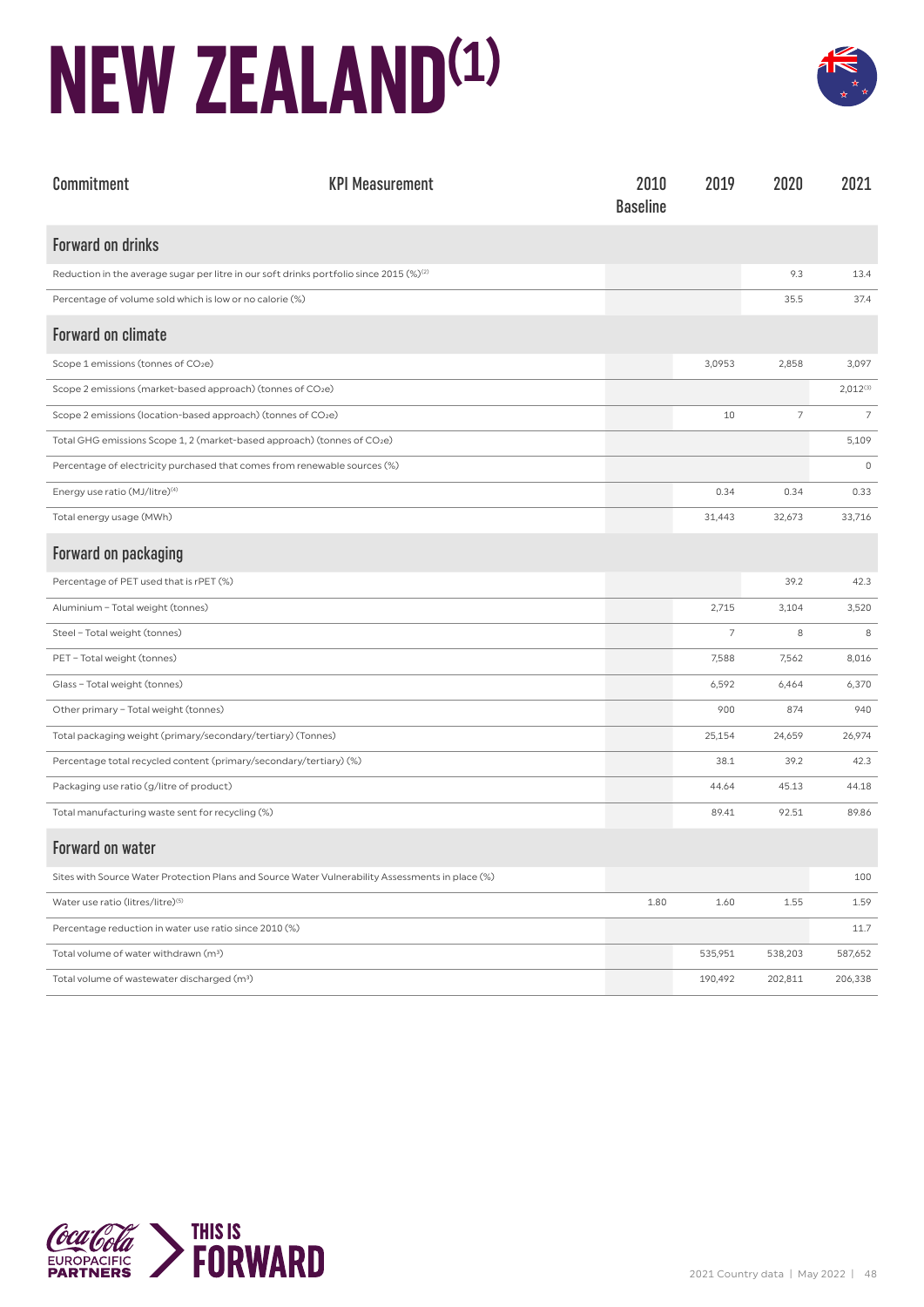

| Commitment                                                                                                      | <b>KPI Measurement</b>                                                                                                                            | 2010<br><b>Baseline</b> | 2019    | 2020    | 2021                |
|-----------------------------------------------------------------------------------------------------------------|---------------------------------------------------------------------------------------------------------------------------------------------------|-------------------------|---------|---------|---------------------|
| Forward on supply chain                                                                                         |                                                                                                                                                   |                         |         |         |                     |
| Spend with suppliers covered by our Supplier Guiding Principles (%)                                             |                                                                                                                                                   |                         |         |         | 90.3 <sup>(6)</sup> |
| Percentage of sugar sourced through suppliers in compliance with our Principles for Sustainable Agriculture (%) |                                                                                                                                                   |                         |         |         | 100                 |
| Percentage of pulp and paper sourced through suppliers in compliance with our PSA (%)                           |                                                                                                                                                   |                         |         |         | 96 <sup>(7)</sup>   |
| <b>Forward on society</b>                                                                                       |                                                                                                                                                   |                         |         |         |                     |
| <b>Our communities</b>                                                                                          |                                                                                                                                                   |                         |         |         |                     |
| Total community investment contribution $(\epsilon)$                                                            |                                                                                                                                                   |                         | 768,032 | 267,502 | 531,532             |
| Total number of volunteering hours (hours)                                                                      |                                                                                                                                                   |                         |         |         | 224                 |
| Our people                                                                                                      |                                                                                                                                                   |                         |         |         |                     |
| Safety                                                                                                          | Total incident rate (TIR) (number of incidents per 100<br>full-time equivalent employees leading to an injury that<br>requires medical treatment) |                         | 3.45    | 2.25    | 2.09                |
| Number of employees                                                                                             | Total employees (number)                                                                                                                          |                         |         |         | 1,131               |
|                                                                                                                 | Male (number/%)                                                                                                                                   |                         |         |         | 751/66.4            |
|                                                                                                                 | Female (number/%)                                                                                                                                 |                         |         |         | 380/33.6            |
| Employment type                                                                                                 | Full-time employees (number/%)                                                                                                                    |                         |         |         | 979/86.6            |
|                                                                                                                 | Male (number/%)                                                                                                                                   |                         |         |         | 658/87.6            |
|                                                                                                                 | Female (number/%)                                                                                                                                 |                         |         |         | 321/84.5            |
|                                                                                                                 | Part-time employees (number/%)                                                                                                                    |                         |         |         | 137/12.1            |
|                                                                                                                 | Male (number/%)                                                                                                                                   |                         |         |         | 81/10.8             |
|                                                                                                                 | Female (number/%)                                                                                                                                 |                         |         |         | 56/14.7             |
| Employment contract type                                                                                        | Permanent contract employees (number/%)                                                                                                           |                         |         |         | 1,060/93.7          |
|                                                                                                                 | Male (number/%)                                                                                                                                   |                         |         |         | 713/95.0            |
|                                                                                                                 | Female (number/%)                                                                                                                                 |                         |         |         | 347/91.3            |
|                                                                                                                 | Temporary contract employees (number/%)                                                                                                           |                         |         |         | 71/6.3              |
|                                                                                                                 | Male (number/%)                                                                                                                                   |                         |         |         | 38/5.0              |
|                                                                                                                 | Female (number/%)                                                                                                                                 |                         |         |         | 33/8.7              |
| Rate of internal hires                                                                                          | New employee hires (number/%)                                                                                                                     |                         |         |         | 171/15.1            |
|                                                                                                                 | Male (number/%)                                                                                                                                   |                         |         |         | 102/59.6            |
|                                                                                                                 | Female (number/%)                                                                                                                                 |                         |         |         | 69/40.3             |
|                                                                                                                 | <20y-29y (number/%)                                                                                                                               |                         |         |         | 101/59.1            |
|                                                                                                                 | 30y-50y (number/%)                                                                                                                                |                         |         |         | 65/38.0             |
|                                                                                                                 | >50y (number/%)                                                                                                                                   |                         |         |         | 5/2.9               |

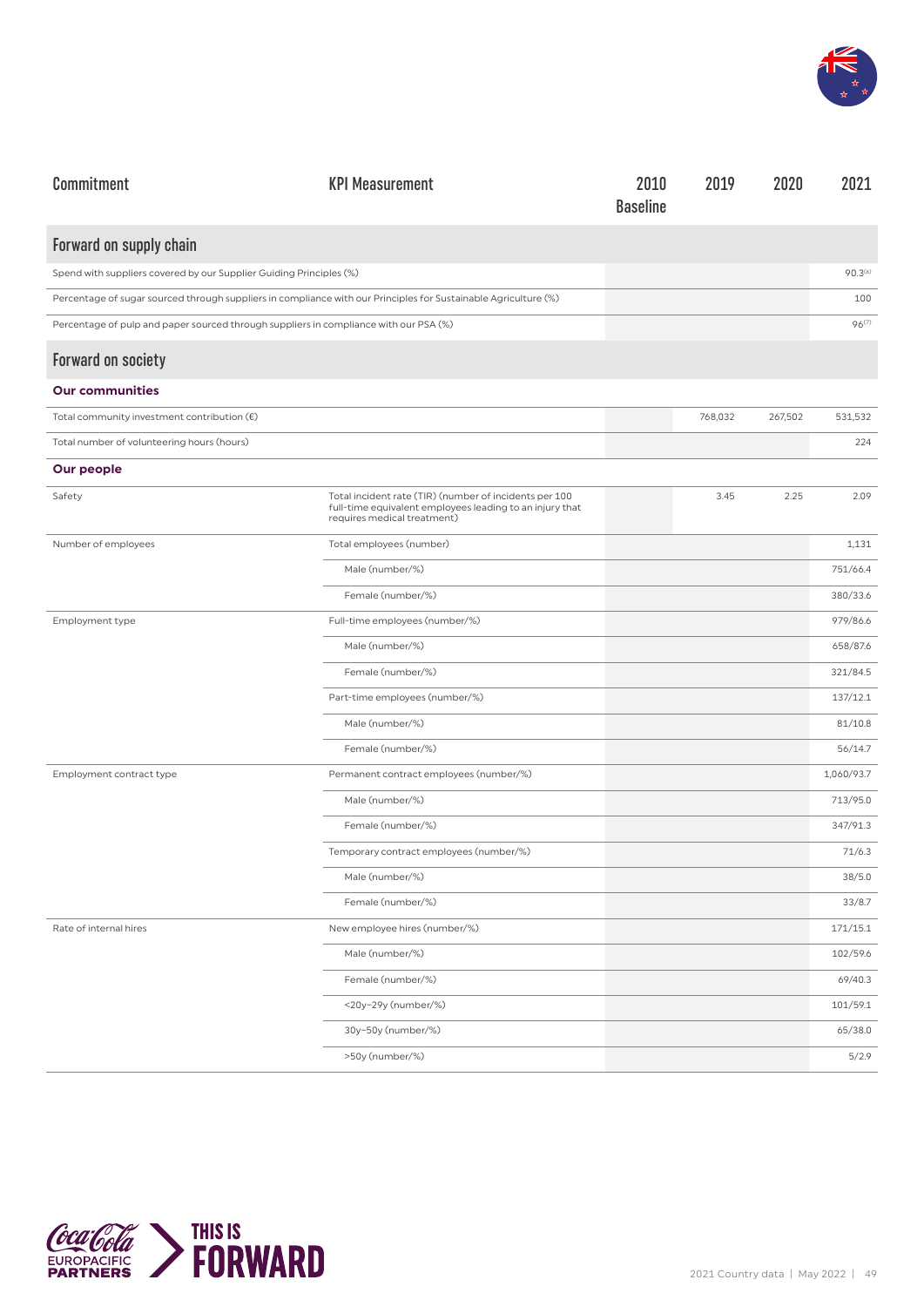

| Commitment                  | <b>KPI Measurement</b>             | 2010<br><b>Baseline</b> | 2019 | 2020 | 2021     |
|-----------------------------|------------------------------------|-------------------------|------|------|----------|
| Voluntary employee turnover | Voluntary turnover (number/%)      |                         |      |      | 220/19.5 |
|                             | Male (number/%)                    |                         |      |      | 143/19.0 |
|                             | Female (number/%)                  |                         |      |      | 76/20.0  |
|                             | <20y-29y (number/%)                |                         |      |      | 121/37.0 |
|                             | 30y-50y (number/%)                 |                         |      |      | 87/14.6  |
|                             | >50y (number/%)                    |                         |      |      | 12/5.7   |
| Total employee turnover     | Total employee turnover (number/%) |                         |      |      | 222/19.6 |
|                             | Male (number/%)                    |                         |      |      | 143/19.0 |
|                             | Female (number/%)                  |                         |      |      | 78/20.5  |
|                             | <20y-29y (number/%)                |                         |      |      | 123/37.6 |
|                             | 30y-50y (number/%)                 |                         |      |      | 87/14.6  |
|                             | >50y (number/%)                    |                         |      |      | 12/5.7   |

(1) The acquisition of API completed on 10 May 2021. The API sustainability metrics are presented on a full year basis for 2021 and 2020 to allow for better period over period comparability.

(2) Percentage reduction in total portfolio-wide weighted volume average sugar content measured in grams per 100ml since Moving Annual Trend (MAT) 31 December 2015. This covers all products including water, juice and dairy, excluding products that contain alcohol.

(3) Consolidated number for New Zealand and Fiji

(4) Energy use ratio, MJ/litre of product produced.

(5) Water use ratio, litres of water per litre of finished product produced. Excludes the amount of water used for the production of products that contain alcohol

(6) Consolidated number for Australia, Indonesia and New Zealand

(7) Consolidated number for all API countries (Australia, Fiji, Indonesia, New Zealand, Papua New Guinea and Samoa).

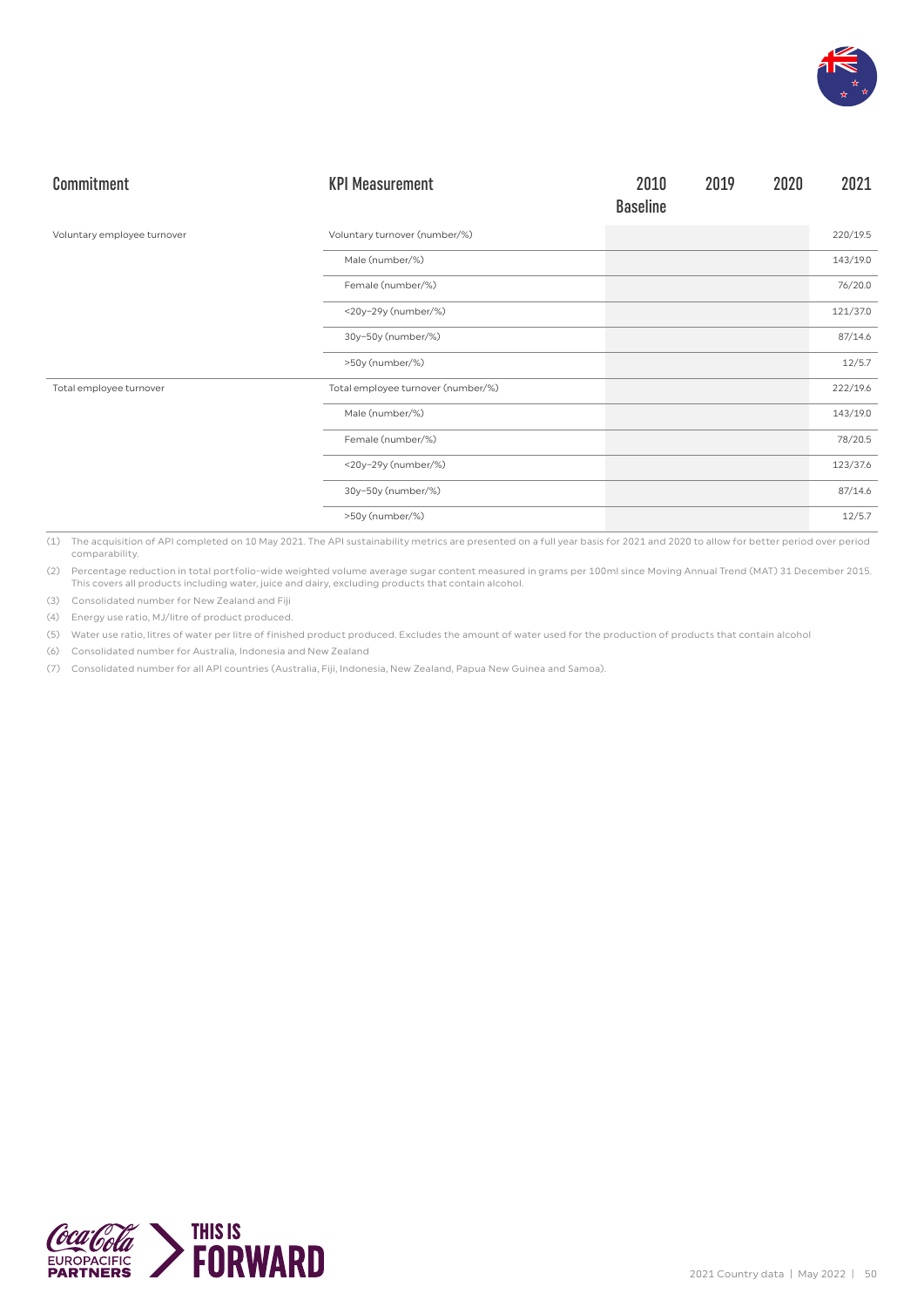## **PAPUA NEW GUINEA(1)**



| Commitment                                                                                                  | <b>KPI Measurement</b>                               | 2010<br><b>Baseline</b> | 2019    | 2020    | 2021              |
|-------------------------------------------------------------------------------------------------------------|------------------------------------------------------|-------------------------|---------|---------|-------------------|
| <b>Forward on Climate</b>                                                                                   |                                                      |                         |         |         |                   |
| Scope 1 emissions                                                                                           |                                                      |                         | 6,098   | 4,662   | 7,292             |
| Scope 2 emissions (market-based approach)                                                                   |                                                      |                         |         |         | 63,577(2)         |
| Scope 2 emissions (location-based approach)                                                                 |                                                      |                         | 78,429  | 63,920  | 63,577            |
| Total GHG emissions Scope 1, 2 (market-based approach)                                                      |                                                      |                         |         |         | 70,869            |
| Percentage of electricity purchased that comes from renewable sources (%)                                   |                                                      |                         |         |         | $\mathbb O$       |
| Energy use ratio (MJ/litre) <sup>(3)</sup>                                                                  |                                                      |                         | 0.53    | 0.41    | 0.57              |
| Total energy usage (MWh)                                                                                    |                                                      |                         | 27,491  | 21,669  | 31,667            |
| Forward on packaging                                                                                        |                                                      |                         |         |         |                   |
| Aluminium - Total weight (tonnes)                                                                           |                                                      |                         | 4,581   | 4,565   | 5,050             |
| Steel - Total weight (tonnes)                                                                               |                                                      |                         | 0       | 0       | 0                 |
| PET - Total weight (tonnes)                                                                                 |                                                      |                         | 2,458   | 2,328   | 2,564             |
| Glass - Total weight (tonnes)                                                                               |                                                      |                         | $\circ$ | 0       | $\mathbb O$       |
| Other primary - Total weight (tonnes)                                                                       |                                                      |                         | 294     | 276     | 306               |
| Total packaging weight (primary/secondary/tertiary) (Tonnes)                                                |                                                      |                         | 8,941   | 9,059   | 10,022            |
| Percentage total recycled content (primary/secondary/tertiary) (%)                                          |                                                      |                         | 51.8    | 56.7    | 43.0              |
| Packaging use ratio (g/litre of product)                                                                    |                                                      |                         | 39.02   | 39.20   | 39.81             |
| Total manufacturing waste sent for recycling (%)                                                            |                                                      |                         | 84.95   | 85.23   | 83.73             |
| Forward on water                                                                                            |                                                      |                         |         |         |                   |
| Sites with Source Water Protection Plans and Source Water Vulnerability Assessments in place (%)            |                                                      |                         |         | 100     | 100               |
| Water use ratio (litres/litre) <sup>(4)</sup>                                                               |                                                      | 2,67                    | 2,60    | 2,49    | 2,11              |
| Percentage reduction in water use ratio since 2010 (%)                                                      |                                                      |                         |         |         | 21                |
| Total volume of water withdrawn (m3)                                                                        |                                                      |                         | 486,505 | 473,026 | 424,493           |
| Total volume of wastewater discharged (m3)                                                                  |                                                      |                         | 299,247 | 280,093 | 223,491           |
| Forward on supply chain                                                                                     |                                                      |                         |         |         |                   |
| Percentage of sugar sourced through suppliers in compliance with our Principles for Sustainable Agriculture |                                                      |                         |         |         | 100               |
| Percentage of pulp and paper sourced through suppliers in compliance with our PSA                           |                                                      |                         |         |         | 96 <sup>(5)</sup> |
| Forward on society                                                                                          |                                                      |                         |         |         |                   |
| <b>Our communities</b>                                                                                      |                                                      |                         |         |         |                   |
| Community contribution                                                                                      | Total community investment contribution $(\epsilon)$ |                         | 380,963 | 50,463  | 97,266            |

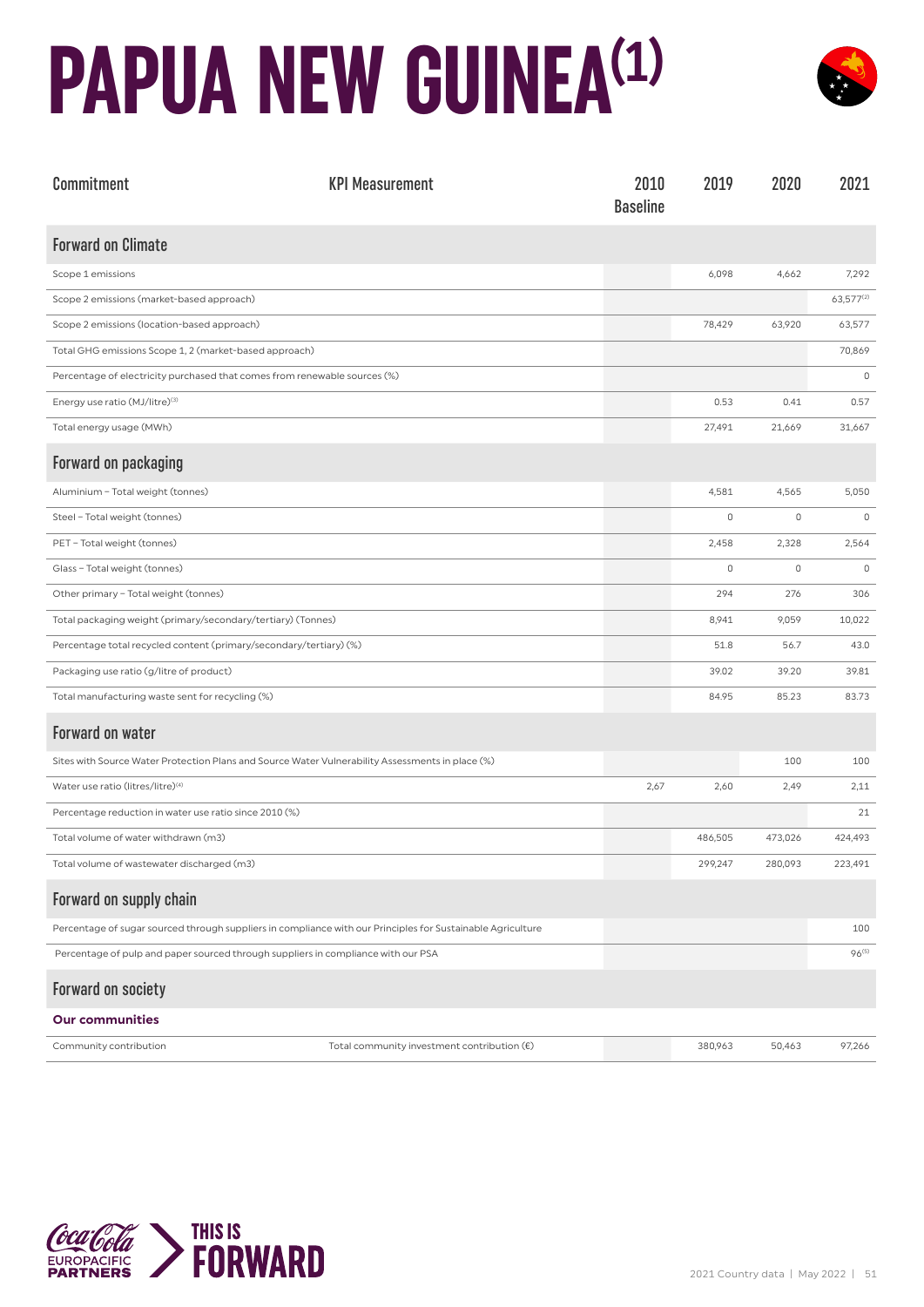

| Commitment                  | <b>KPI Measurement</b>                                                                                   | 2010            | 2019 | 2020 | 2021      |
|-----------------------------|----------------------------------------------------------------------------------------------------------|-----------------|------|------|-----------|
|                             |                                                                                                          | <b>Baseline</b> |      |      |           |
| <b>Our people</b>           |                                                                                                          |                 |      |      |           |
| Safety                      | Lost-time incident rate (LTIR) (number of lost-time<br>incidents per 100 full-time equivalent employees) |                 | 0.50 | 0.20 | 0.44      |
| Number of employees         | Total employees (Number)                                                                                 |                 |      |      | 638       |
|                             | Male (Number/%)                                                                                          |                 |      |      | 497/77.9  |
|                             | Female (Number/%)                                                                                        |                 |      |      | 141/22.1  |
| Employment type             | Full-time employees (Number/%)                                                                           |                 |      |      | 497/100   |
|                             | Male (Number/%)                                                                                          |                 |      |      | 497/100   |
|                             | Female (Number/%)                                                                                        |                 |      |      | 141/100   |
|                             | Part-time employees (Number/%)                                                                           |                 |      |      | 0/0.0     |
|                             | Male (Number/%)                                                                                          |                 |      |      | 0/0.0     |
|                             | Female (Number/%)                                                                                        |                 |      |      | 0/0.0     |
| Employment contract type    | Permanent contract employees (Number/%)                                                                  |                 |      |      | 635/99.53 |
|                             | Male (Number/%)                                                                                          |                 |      |      | 495/99.6  |
|                             | Female (Number/%)                                                                                        |                 |      |      | 140/99.3  |
|                             | Temporary contract employees (Number/%)                                                                  |                 |      |      | 3/0.5     |
|                             | Male (Number/%)                                                                                          |                 |      |      | 2/0.4     |
|                             | Female (Number/%)                                                                                        |                 |      |      | 1/0.7     |
| Rate of internal hires      | New employee hires (Number/%)                                                                            |                 |      |      | 82/12.8   |
|                             | Male (Number/%)                                                                                          |                 |      |      | 68/82.93  |
|                             | Female (Number/%)                                                                                        |                 |      |      | 14/17.1   |
|                             | <20y-29y (Number/%)                                                                                      |                 |      |      | 44/53.7   |
|                             | 30y-50y (Number/%)                                                                                       |                 |      |      | 36/43.9   |
|                             | >50y (Number/%)                                                                                          |                 |      |      | 2/2.44    |
| Voluntary employee turnover | Voluntary turnover (Number/%)                                                                            |                 |      |      | 66/10.3   |
|                             | Male (Number/%)                                                                                          |                 |      |      | 58/11.7   |
|                             | Female (Number/%)                                                                                        |                 |      |      | 8/5.7     |
|                             | <20y-29y (Number/%)                                                                                      |                 |      |      | 16/10.7   |
|                             | 30y-50y (Number/%)                                                                                       |                 |      |      | 45/10.2   |
|                             | >50y (Number/%)                                                                                          |                 |      |      | 5/10      |